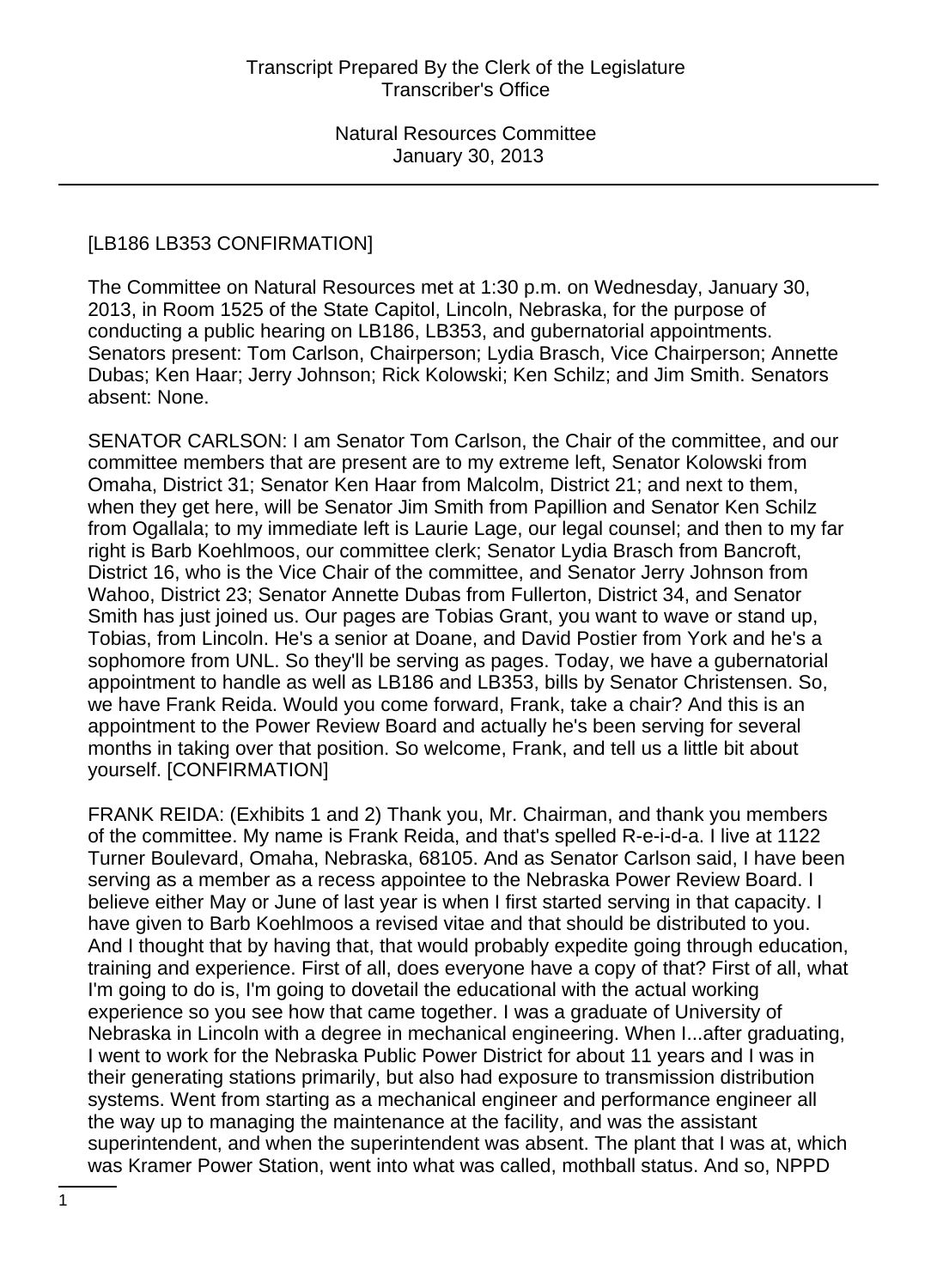# Transcript Prepared By the Clerk of the Legislature Transcriber's Office

Natural Resources Committee January 30, 2013

gave me the opportunity at that point to either go to another plant or to do something else and come back, if I desired. And so I decided that was a great time for me to go to law school and so I went to law school full-time for three years and that was at Creighton. I might mention that when I was at NPPD, I attended Creighton University and received my MBA. That was when I applied at NPPD. So after Baird Holm law firm, I...after graduating from law school, I then joined Baird Holm law firm as an associate, became a partner in seven years, and was with them for about 15. Primarily served in the capacity of business planning and tax, and so I'm very familiar with working in a very regulatory environment. In 2005, I joined Energy Systems Company, which is a thermal services company, and we provide district energy services. Now, if you're not familiar with that, the Capitol has been served by a district energy system. It's located over behind the State Office building, but it's a large thermal plant. They produce steam and chilled water. They then distribute that under the...underground through pipelines, which is what we do in Omaha on the Creighton campus. Your particular DES, District Energy System, serves the Capitol, the State Office building, the Governor's mansion, and it's being hooked up to what used to be the Assurity Life building, which I believe is going to be office space. Your new DES in Lincoln is going to be in the Haymarket, and so that's being constructed right now to serve the arena. I believe it may go down and even serve your district courthouse. There's some talk about doing that. That's going to be operated by LES. Going to page 2, as far as professional engineering status, I am a PE and received that in 1982; also first-grade operating engineer in the city, for the city of Omaha. Received certification as a energy procurement professional, and also am LEED certified. Back when I was working for NPPD, I taught as an adjunct at Bellevue University. I have not done that since I went to law school. I currently also teach the Dale Carnegie course and this is a new venture for me at Creighton University. The...Creighton received through a grant, through an energy grant of about \$2.5 million, monies to put the wind turbines and solar collectors on their campus, and also put together the curriculum to teach an energy science program. And I'm going to be teaching as an adjunct in that particular program. And the program chair and I met with Senator Haar, would have been about a year ago, and Senator Haar is going to be one of my guest speakers for when I teach that class. [CONFIRMATION]

#### SENATOR HAAR: Cool. [CONFIRMATION]

FRANK REIDA: Yeah. Do you remember that? That was about a year ago that, that...I have you slated for that. (Laughter) [CONFIRMATION]

# SENATOR HAAR: Okay. Thank you. [CONFIRMATION]

FRANK REIDA: For other professional activities, I put the recess appointment. I also was appointed, and I don't remember who the senator was, but back in 1997, we developed the rules for professional practice of architects and professional engineers in Nebraska. Those rules have not been updated for years and so we provided the update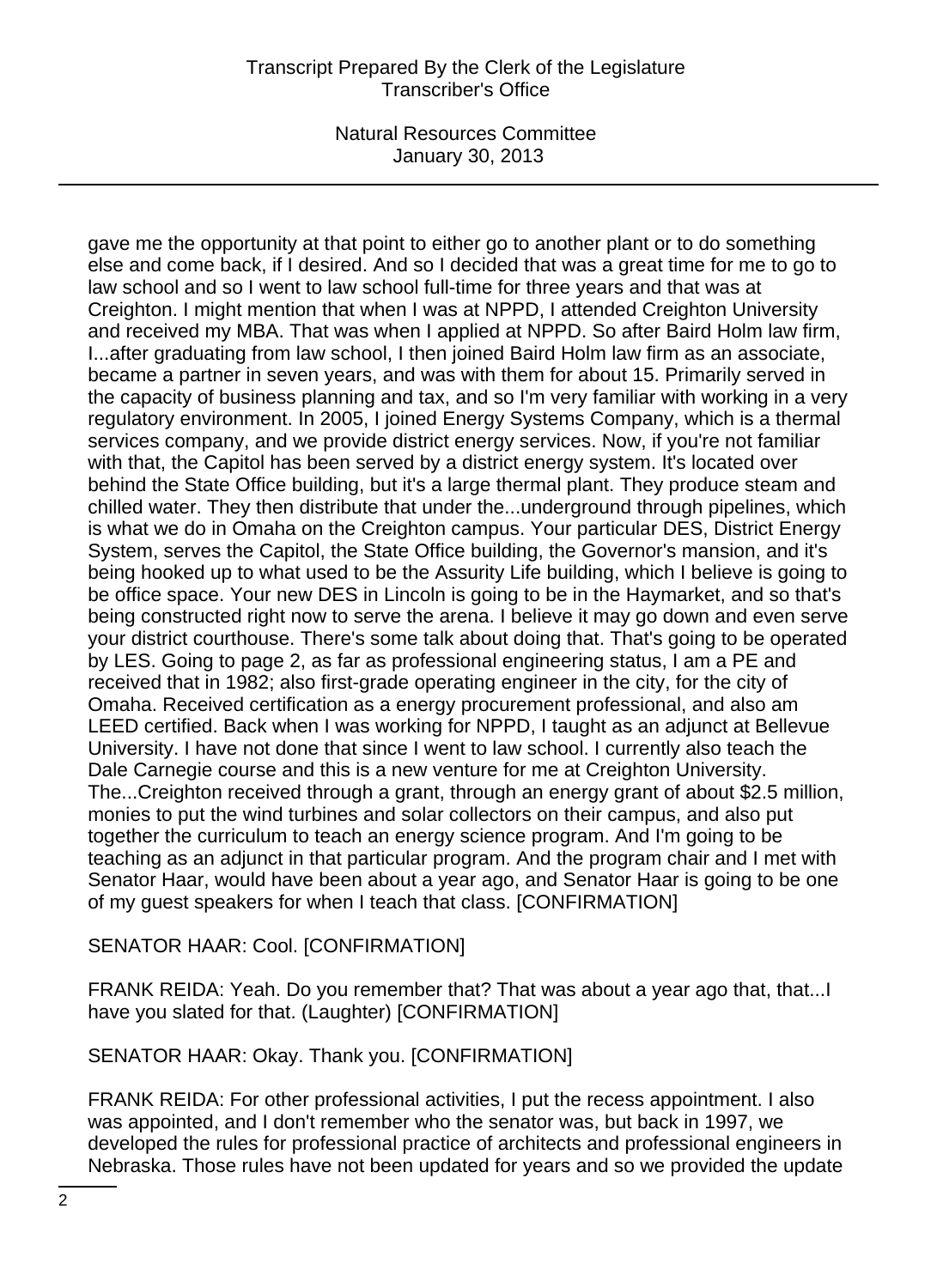for that. I also was appointed by Senator Beutler to the, what was called the LR455. If you're not familiar with that, that was the study, it was a three-year study to look to see whether or not Nebraska should engage in retail competition for electricity. You might recall, back in that era California was...had rates somewhere in the 12 cent per kilowatt hour range and we were down 5 and 6. And so the thought was, at least in California, that if we go and we blend all this, that somehow everybody could pay 9 cents. And, of course, the result of this study for Nebraska came into what was called a wait and see. And so I continued on after the LR455 into what was then called the LB901 committee and every year a study was done to see whether or not the...in the wait and see was called conditions certain, whether the five conditions had been met so that retail competition might be something considered in Nebraska. I believe it was two years ago the Legislature suspended having annual reports unless it was required or requested by the Power Review Board. I also was appointed to...I'm actually an appointee to the city of Omaha as to the Engineers Board. And that was originally by Mayor Fahey, which is ratified by the city council, and then reappointed by Mayor Suttle. And at Creighton University from the date of when they started their Sustainability Committee, I've been a member of that and currently still am. As far as other professional associations, you can see both from the engineering and the law, associated with that, and probably of particular significance, for the last five years I've been one of the five judges for the...it's called the ACEC, which actually is officed over in the Cornhusker Hotel. And what we do is, we actually select the top engineering projects for the year for the state of Nebraska. Other associations: I've been a member of Downtown Rotary for a number of years and two years ago was appointed to be the chair of their energy committee. And this is actually for the district, the District 5650, which is approximately 52 clubs, 2,500 people. It covers eastern part of Nebraska, western part of Iowa. On page 4, as far as other community activities, I'm currently a member of the foundation board for the Omaha Community Playhouse, and the rest of these are...still most of them are still current, but it gives you a flavor for my community involvement. I believe that that is the end of what I had prepared other than to say that for the goals that I would have, Nebraska has a really rich history because they are the only state in the Union with all public power and also is the only one with a Unicameral, they have a rich history of having this being an incredible resource. And so, a goal I would have would be to continue to strive to have that, to be that resource and to continue to have rates that are the lowest reasonably possible and high reliability. Probably one of the biggest challenges right now is to integrate some of the renewable resources into the mix, and also the...Nebraska has joined what's called SPP, which is the Southwest Power Pool, and integrating that transmission network into our utilities is a real challenge right now. So I look forward to working with that. And that concludes my presentation. Do you have questions for me? [CONFIRMATION]

SENATOR CARLSON: Okay, yes, thank you. Thank you for your testimony. Thank you for coming, and we'll open it up now to questions of the committee. Senator Kolowski. Oh, you're indicating Senator Haar wants to speak. Okay, Senator Haar.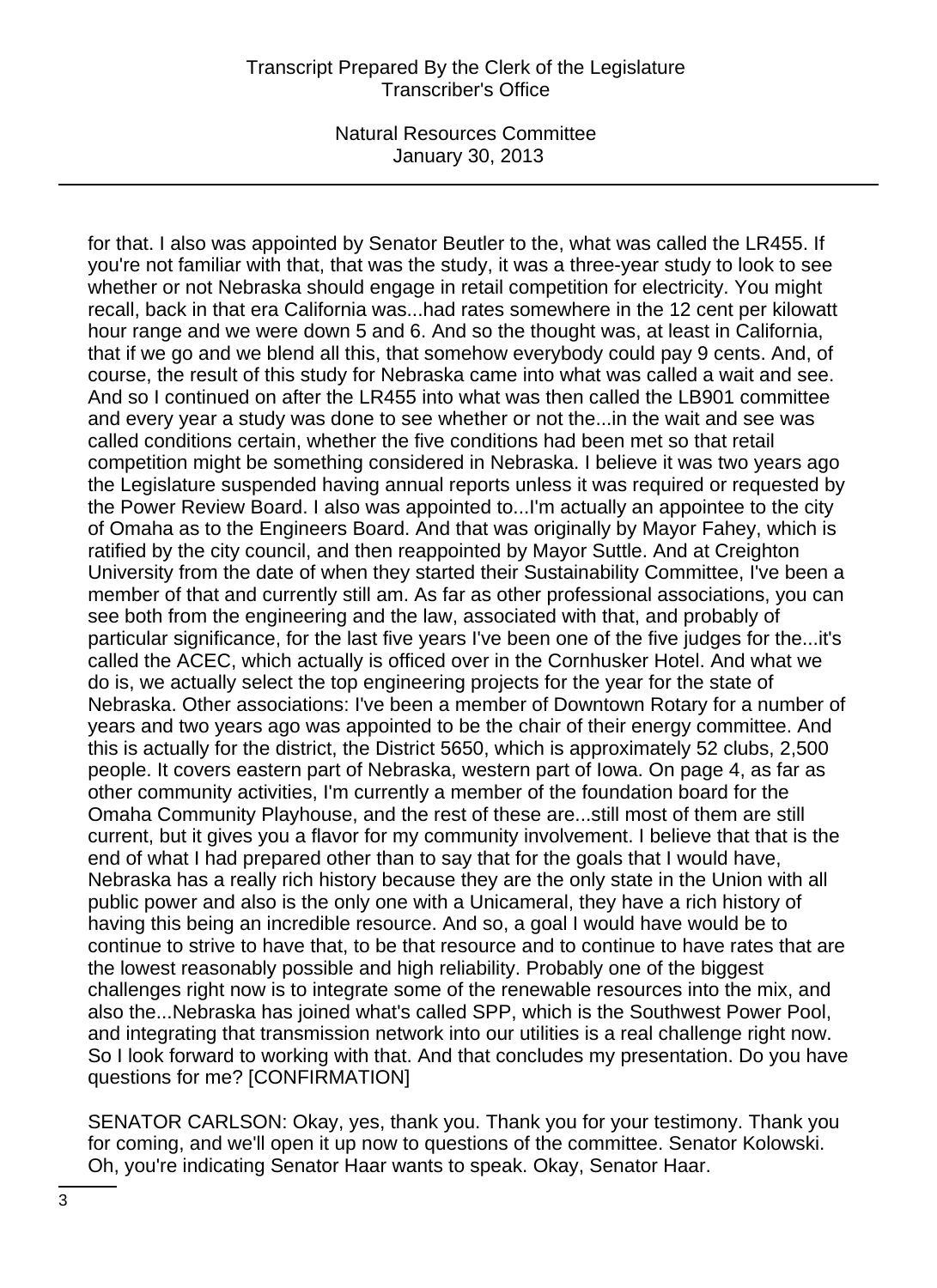### [CONFIRMATION]

SENATOR HAAR: Thank you. Thanks for being here. Well, you actually answered a lot of my questions with your introduction; I appreciate that. Tell me a little bit more...because one of my areas, of course, is renewable energy and so on. The retail deregulation of electricity in Nebraska's study. I still don't quite...it probably was before my time in the Legislature. [CONFIRMATION]

FRANK REIDA: What was happening was and it was...it kind of precipitated out of California because they were having rates that were in the 12 cent range. [CONFIRMATION]

## SENATOR HAAR: Uh-huh. [CONFIRMATION]

FRANK REIDA: And the thought was...and this was a misconception, the thought was that electricity was nothing more than a commodity, and so, you could take it like tomatoes. And so the only difference in cost from Nebraska to California should be transportation. And they didn't realize what the intricate network is that allows our electricity to flow. So the...California started, and then back east somewhere like Pennsylvania, they started doing this retail deregulation so the...instead of having one supplier, they could pick and choose who they were going to have. There were a lot of powerhouses and that sort of thing that were sold and then stranded costs had to be addressed. And part of what the conditions a certain group was doing every year was tracking to see how all of those plans were working. And at least, I believe two years ago was the last report where they did kind of a survey, and none of them were working. The one that probably had the greatest possibility was down in Texas because Texas had a lot of surplus energy. They also had all the fuel. They were...if you look at the United States, there are what are called three syncronous regions. And so you have the internet, interconnects both east and west, and then you have Texas, and so Texas thought because we can basically control our own destiny. And so that was what LR455 was. It looked at all the utilities in Nebraska. And there was a report...it was actually, I believe his name was Scott Ridley from APPA was the person that was hired to come and basically coordinated the study. But all the...there was participation from obviously the local utilities, but as I recall, Utilicorp had a representative there, Enron had one, Aquila Energy, so they were looking at how this might all work for Nebraska. As I said, there were five conditions certain that came out and those were actually in an LB. And so every year the study was done to see whether it made sense for Nebraska to look at, at having retail competition. [CONFIRMATION]

SENATOR HAAR: Now, and I should probably know this, but can any of the smaller public power districts buy from anywhere, or do they have to buy from, for example, public power within the state? [CONFIRMATION]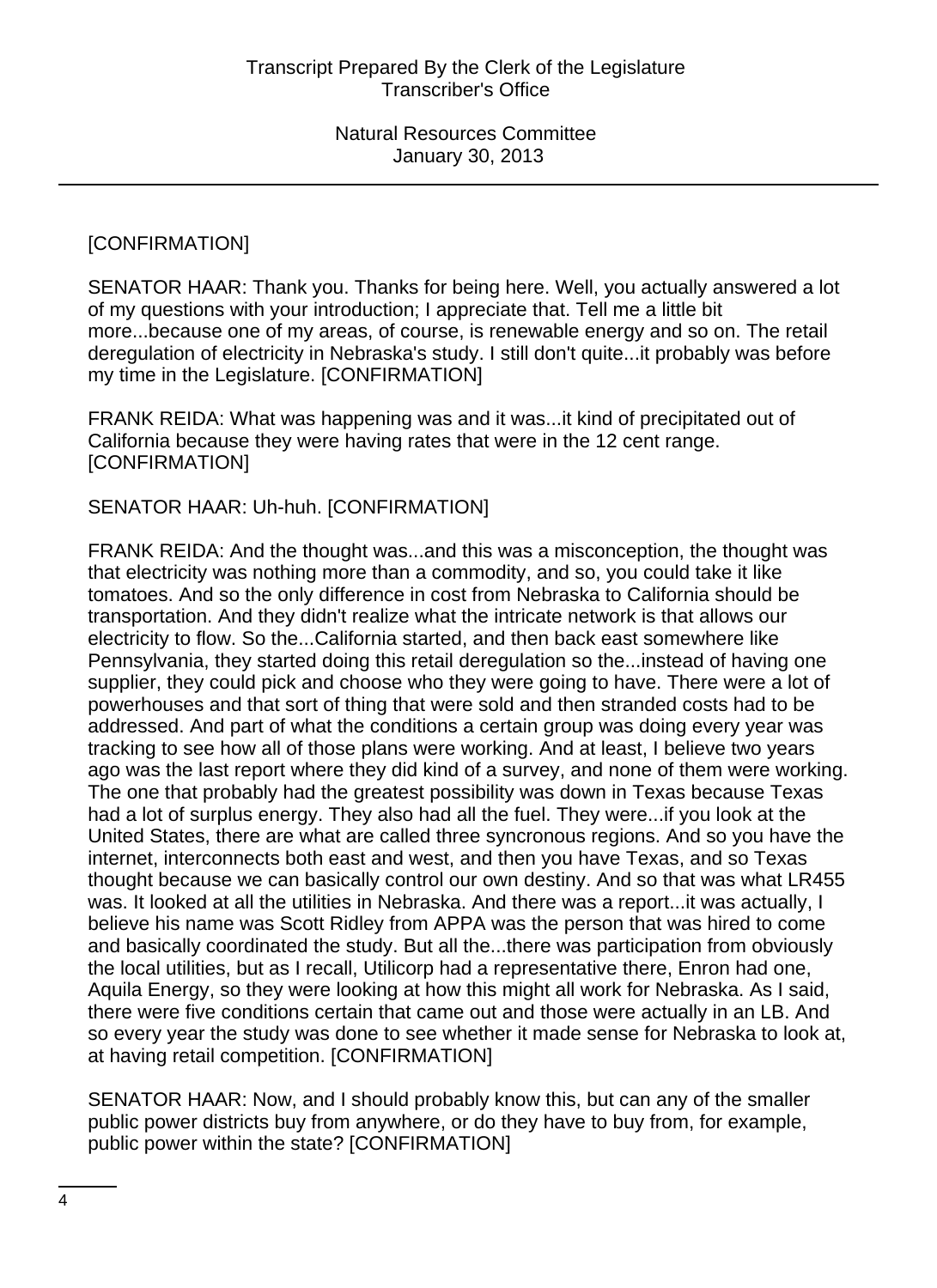FRANK REIDA: I believe on a wholesale basis that they are selling back and forth across interstate transactions. But as far as a retail customer... [CONFIRMATION]

SENATOR HAAR: Okay. [CONFIRMATION]

FRANK REIDA: ...they would be in a particular district service area and that district then has a monopoly. And so the utility has a duty to serve and the customer then has...there's only one person they can...or one entity they can buy from. [CONFIRMATION]

SENATOR HAAR: Okay. And I have a son in Dallas right now that buys green energy from Florida or something, so maybe they're doing that. [CONFIRMATION]

FRANK REIDA: If you get outside Nebraska, if you get outside of Nebraska and you get into the deregulated states, there's a lot of buying and selling, you know, a lot of interstate transactions going on. [CONFIRMATION]

SENATOR HAAR: I noticed one of your areas of interest is environment finance. Could you just talk just a little bit about that? [CONFIRMATION]

FRANK REIDA: When you say environmental finance... [CONFIRMATION]

SENATOR HAAR: That's at least what came across on the sheet in front of me. It says, areas of interest, economic development, environment finance and energy. [CONFIRMATION]

FRANK REIDA: Oh, there should probably be a comma in there, Senator. That was...(Laughter) [CONFIRMATION]

SENATOR HAAR: Okay. [CONFIRMATION]

FRANK REIDA: Yeah, there should be a comma so that those are... [CONFIRMATION]

SENATOR HAAR: Gotcha. [CONFIRMATION]

FRANK REIDA: ...because an environment, that's foreign to me. I must have missed a comma. [CONFIRMATION]

SENATOR HAAR: Commas are really important. [CONFIRMATION]

FRANK REIDA: Yeah. I apologize for that. [CONFIRMATION]

SENATOR HAAR: Okay. And, obviously, you've talked about your interest in energy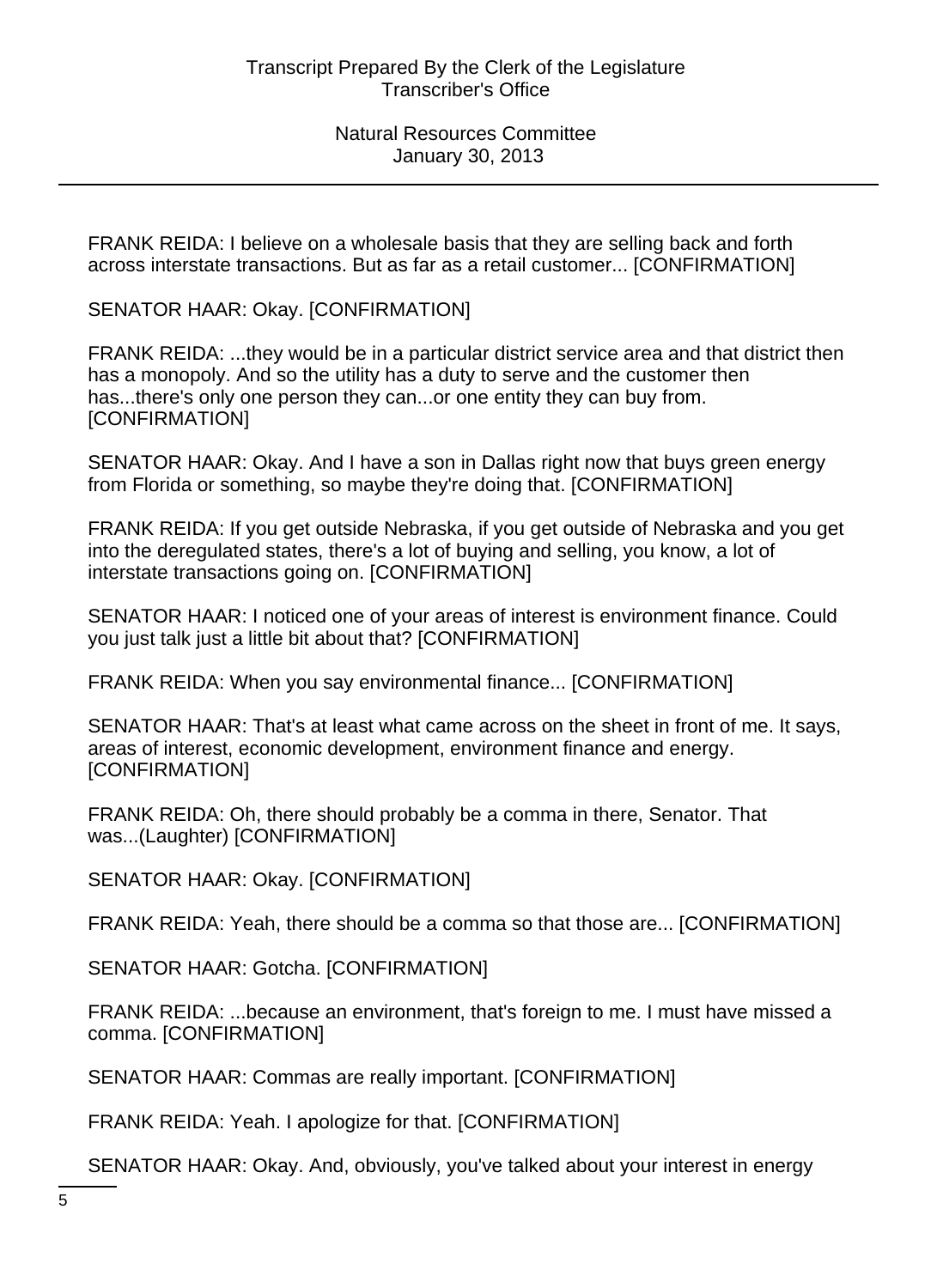and I appreciate that. You're LEED certified? [CONFIRMATION]

FRANK REIDA: Yes. [CONFIRMATION]

SENATOR HAAR: Have you practiced that yet or...talk just a little bit about that. [CONFIRMATION]

FRANK REIDA: My LEED certification was, I believe, in 2009. And one of the primary reasons that I got the LEED certification, we served the Creighton University campus. And I was on their sustainability counsel and they were looking at putting the first LEED building on the campus, which was going to be a new residence hall, which was...has been delayed. But what their goal is, at least their current goal is to make their next new building a LEED silver certified. And since we provide the steam and chilled water to that campus, my primary interest was to be involved to make sure that we had an integration where they could, in fact, get that LEED certification. They have a couple of buildings on campus that they call LEED certifiable, like the new Harper Center is a great example. And so, the design of the building was such that it received the benefit of energy efficiency, but they never went into the documentation and paid the money to get the medallion, and that sort of thing. [CONFIRMATION]

SENATOR HAAR: Okay. [CONFIRMATION]

FRANK REIDA: So that other than wanting to be in...one of my positions or actually I'm legal counsel for Energy Systems, but also vice president of customer service. And so that's part of the integration where if a customer wants to do something in particular, we provide specialized services for them. [CONFIRMATION]

SENATOR HAAR: Okay. Well, thank you. I look forward to getting to know you better. Thanks. [CONFIRMATION]

FRANK REIDA: Thank you. [CONFIRMATION]

SENATOR CARLSON: Okay. Thank you. Senator Smith. [CONFIRMATION]

SENATOR SMITH: Thank you, Mr. Chair. And Mr. Reida... [CONFIRMATION]

FRANK REIDA: Yes. [CONFIRMATION]

SENATOR SMITH: ...thank you for being here, and thank you for your testimony and for your willingness to serve on this very important board. It's great to see some things we have in common. MBA from Creighton, great school to get your MBA from. You're also a Rotarian. [CONFIRMATION]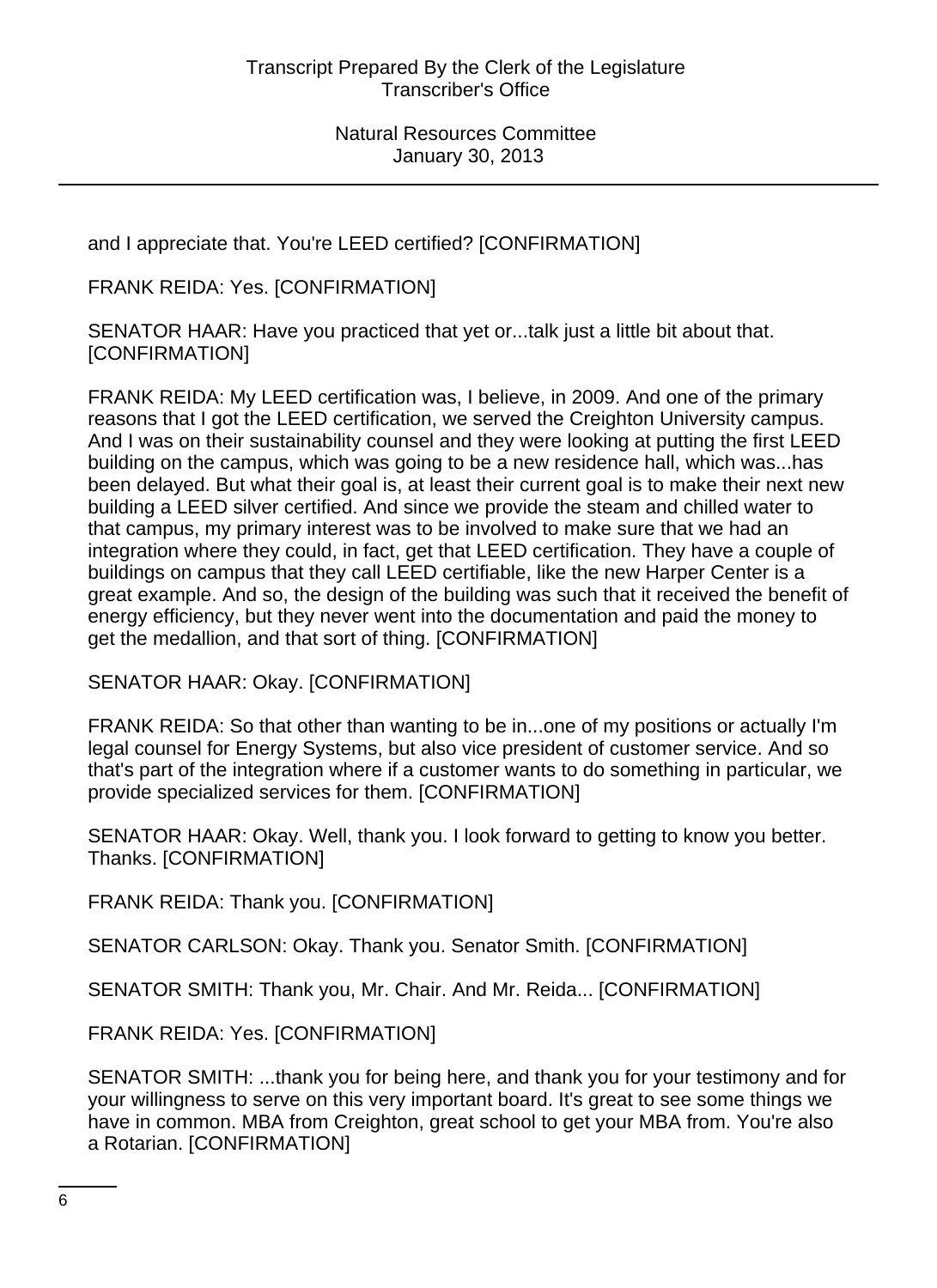FRANK REIDA: Yes, I am. [CONFIRMATION]

SENATOR SMITH: And I'm a suburban Rotarian from the Omaha metro area. [CONFIRMATION]

FRANK REIDA: So you probably know Bob Perrin. [CONFIRMATION]

SENATOR SMITH: Yes, Bob is a great guy, great architect too. And so it looks like you've done a lot to give back to your community, so we appreciate that very much. Interesting, you've been involved with LR455 and LB901, the retail competitiveness discussion for utilities in Nebraska. And from serving in that capacity, I have an interest from you. Philosophically, do you feel like the time has passed for our state needing to review our cost competitiveness on energy, or do you see any conditions that would allow for private utilities to operate in Nebraska? [CONFIRMATION]

FRANK REIDA: Well, that particular study, where they actually would look at what the pricing would be has not been conducted for a couple of years now. And so to give you quantitated numbers, I wouldn't be able to give you that. I would say that the public power nature of Nebraska has been so strong that from a...looking at its basic history, that I would say that probably it would take something pretty dramatic to make that the case, but again, without having actual quantitative numbers. My recollection is of the five conditions certain, at least three of the five have been met. And one of them was kind of easy. It was like, do you unbundle your services, and that sort of thing. But as far as the pricing, that was the one, some of the forward prices and trying to compare and contrast how that would work as compared to what the actual costs were of generating in Nebraska, that had not triggered to the point where it would be cost-effective, at least at the last study that was done. [CONFIRMATION]

SENATOR SMITH: Probably when you left off, the differential in rates was probably still in the double digits. [CONFIRMATION]

FRANK REIDA: I think that's correct. I think that's correct. [CONFIRMATION]

SENATOR SMITH: I know that's narrowed quite a bit in recent years. Okay. Thank you. [CONFIRMATION]

FRANK REIDA: Thank you. [CONFIRMATION]

SENATOR CARLSON: Okay, thank you. Any other questions? Yes, Senator Brasch. [CONFIRMATION]

SENATOR BRASCH: Thank you, Chairman and I also want to thank you for your willingness to serve and compliment you on your outstanding credentials...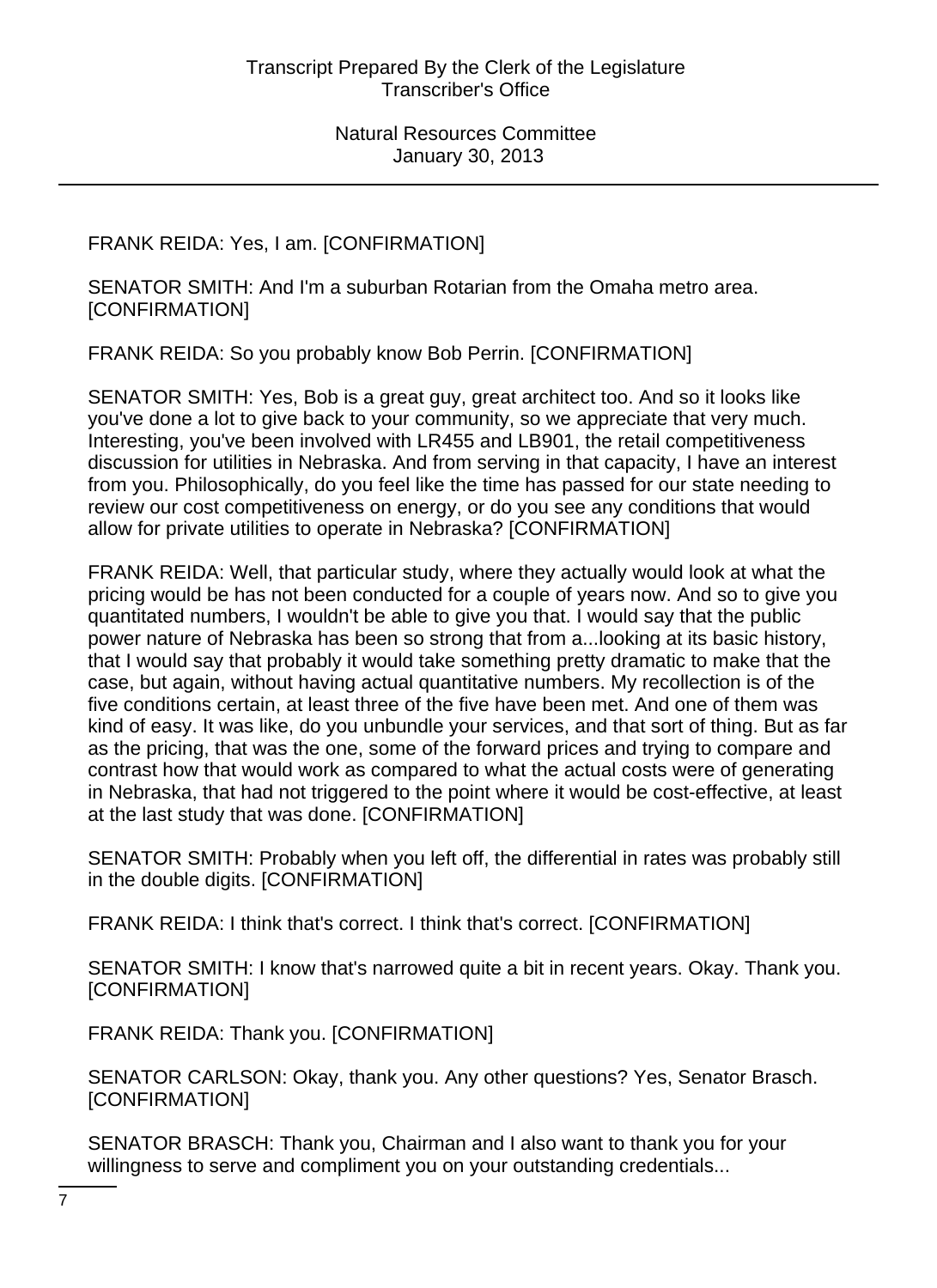# [CONFIRMATION]

FRANK REIDA: Thank you. [CONFIRMATION]

SENATOR BRASCH: ...and your experience and also your mentoring and service to the community. It's a great day in Nebraska when people like yourself and many others step up and help add assets to our great state, and especially in energy and renewable energy. And near my district, one of the ag producers is using methane and producing fuels, electricity. Have you looked at that at all as an emerging area that could help offset some of our needs that we're addressing through wind and other resources? [CONFIRMATION]

FRANK REIDA: Sure. And some of the, like the biofuels and the biodiesels...as a matter of fact in our facility we evaluated biodiesel as a potential fuel about a year ago. At that time the differential, and it wasn't necessarily differential in price, but it was the ability to store the fuel. Because we normally don't...we normally use natural gas as our primary fuel and that we would have number 2 diesel fuel to be our backup. Now the difference between a petroleum-based liquid fuel like diesel fuel, is that you can, as long as you go and you treat it and you have...you kind of...we do...we have what's called sucking the sludge out. We have trucks that come in and actually vacuum off of the bottom of big fuel tanks. One of the situations was with the biofuel, especially soybean, is that its what I would call shelf life, is only about six months. And so that was a real negative consideration for us, as we have about half a million gallons of fuel oil in the ground that have been there for years and years and so that would be a...that was a reason that we do not go further with these in the biofuel. But very recently when you think about methane, we just approved a...it was a special application for Lincoln Electric System where they're taking...they have a...right now off of the landfill gas, they're basically just flurrying and they're going to put a four megawatt generator there that will take that methane and rather than just burn it and put it into the atmosphere, we're generating electricity. So those are the kinds of things that need to be woven into the fabric of electricity. [CONFIRMATION]

SENATOR BRASCH: Excellent. Thank you and, again, your service is very valuable. [CONFIRMATION]

FRANK REIDA: Thank you, Senator. [CONFIRMATION]

SENATOR CARLSON: Okay. Thank you. Any other questions? I don't have any questions whatever about your capability. Interested in your history. Appreciate your history in teaching the Carnegie course, and then your volunteer time in the Douglas County Corrections Center on spiritual matters as well as being involved in a purpose-driven life. And so I appreciate all those things that have been included in your summary, and thank you for coming. Any other questions of the committee? Okay,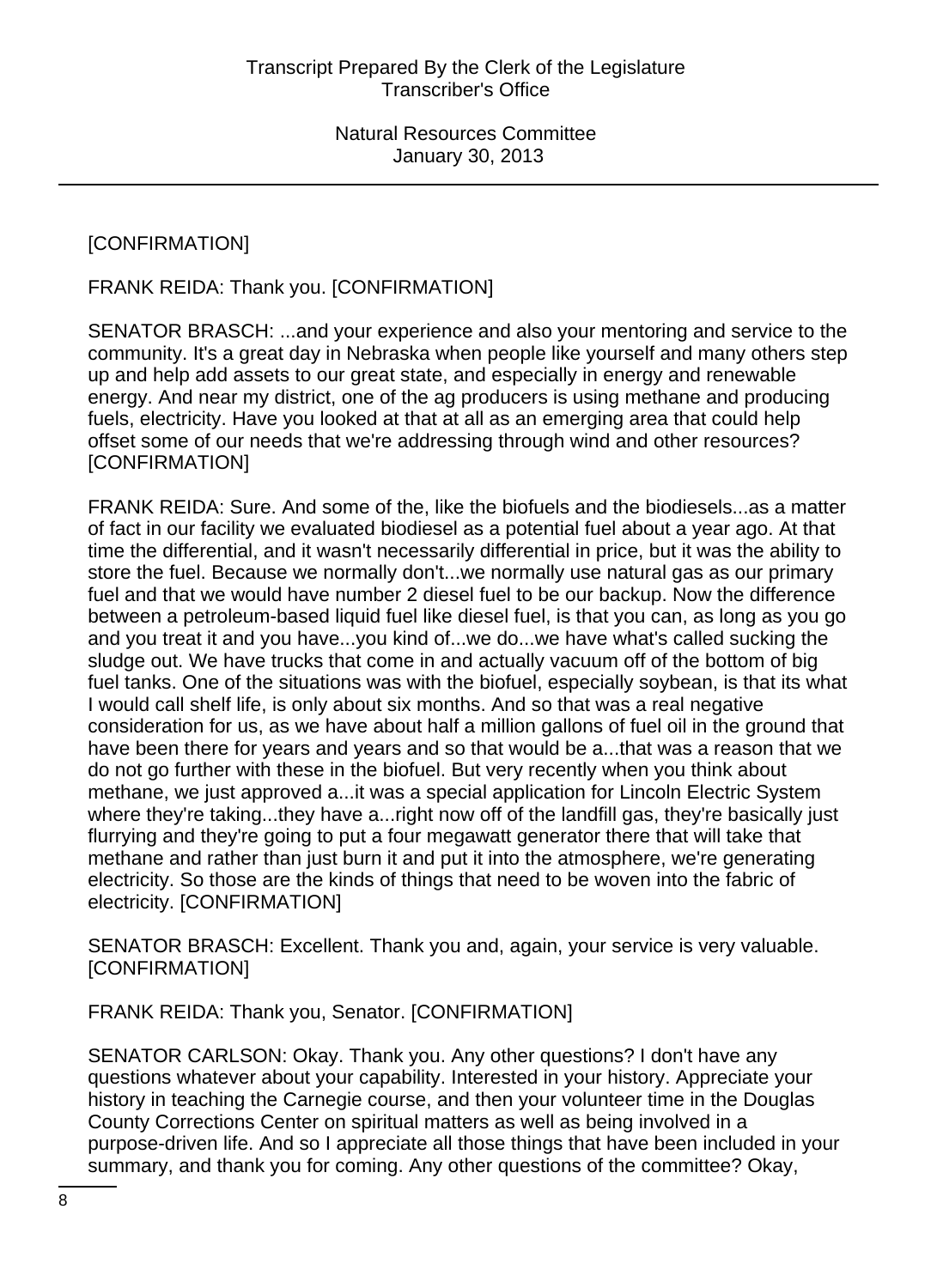thank you for your testimony. [CONFIRMATION]

FRANK REIDA: Thank you very much. [CONFIRMATION]

SENATOR CARLSON: Do we have anyone that will testify in support as a proponent? Anyone as an opponent, or anyone in the neutral position? Okay, seeing none, then we close the appointment hearing on Mr. Frank Reida and thank you for coming. [CONFIRMATION]

FRANK REIDA: Thank you very much. [CONFIRMATION]

SENATOR CARLSON: Okay. And we'll open the hearing on LB186, and Senator Christensen, you're recognized to open. [LB186]

SENATOR CHRISTENSEN: (Exhibit 3) Thank you, Mr. Chairman and the members of the Natural Resources Committee. I'm Senator Mark Christensen, M-a-r-k C-h-r-i-s-t-e-n-s-e-n. I represent the 44th Legislative District, and I'm here to introduce LB186. LB186 amends Section 2-3228(1)(f) to restrict the rules or regulation authority of natural resources districts. The bill would clarify that no NRD would have the power to promulgate any rule or regulation requiring the land be irrigated to apply manure. This bill seeks to address a current rule brought to my attention by producers within the Lower Loup NRD where they prohibit the application of manure effluent through a pivot system if the acres are not certified irrigated acres. It is my understanding from the discussion with Butch Koehlmoos, the manager of the Lower Loup NRD, that they created this rule to stop a few dryland producers from running their livestock wells to continuously fill the livestock lagoons and pumping it through the pivots as effluent to get around the NRD limit on expansion of irrigated acres, in effect expanding irrigated acres within the district. Though the intent of the rule is good, trying to prevent the Lower Loup from being designated fully appropriated by limited irrigated rules, I introduce this bill because I believe such rules might lead to some unintended consequences. For example, it encourages the use of certain manure application systems that do not spread manure as evenly, potentially leading to the risk of groundwater problems. Allowing the honey wagon to apply the manure, but not allowing the superior method of running it through a pivot system seems counterproductive. Another potential unintended consequence is an animal producer may not be able to find enough irrigated acres to apply all the manure produced from their animal operation because of geographical locations, potentially forcing him to reduce the size of the operation or negatively affecting the local economy. I happen to own a farm that has a hog facility on it where, if this rule was applied in my area, they would have to pump if DEQ ever changed the restrictions of how much you could apply to an acre to be used, they would end up pumping this in excess of five to ten miles. Because where this particular farm sits, it's three miles to the south you hit another hog facility, three miles west you hit another hog facility, nine miles to the east you hit another hog facility, and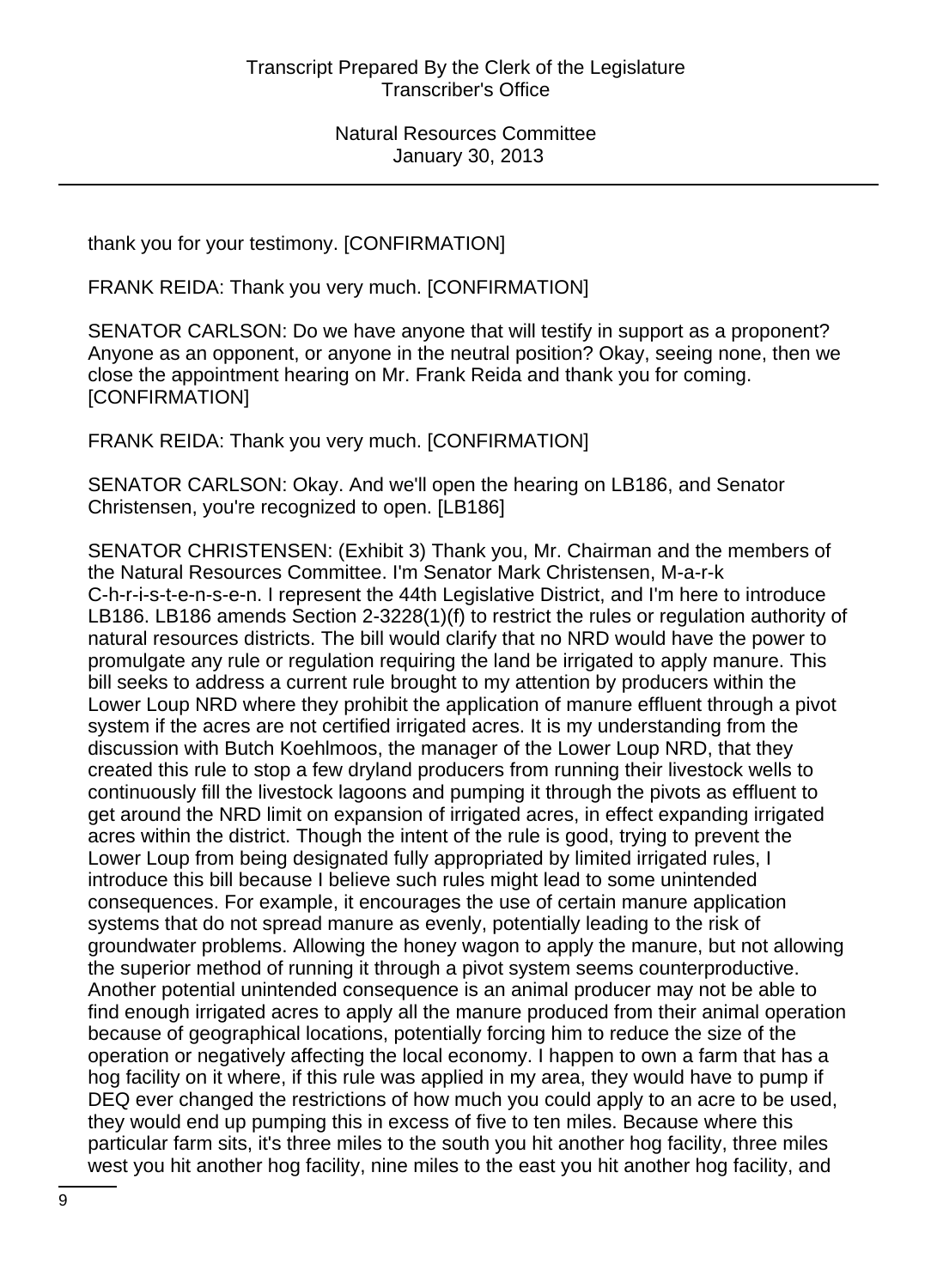### Transcript Prepared By the Clerk of the Legislature Transcriber's Office

Natural Resources Committee January 30, 2013

no irrigated acres in between any of these. And going north, you go about five miles to the first irrigated farm, which already has hog manures on it, so then you'd be going additional miles from there. That's the potential consequences that I see of having this rule in place. I'm both a farmer and a producer of crops and livestock...I'm both a farmer who produces crops and a livestock producer. I see such rules being more of a problem than a cure, and wouldn't want this power exercised for a farm. In addition, there is a question whether such a rule to regulate manure application is within jurisdiction of the NRD even though the intent is to indirectly regulate water. Since the introduction of this bill, I've had a good conversation with the manager of the Lower Loup NRD, Butch Koehlmoos, who explained their reasoning regarding the particular rule that caused me to introduce this bill. Hopefully, I represented them fairly, but as I told Butch, I believe we can find a better way to reach the goal of preventing expansion of irrigated acres. I did prepare an amendment for the committee's consideration, which I have to hand out. I believe AM60 represents a more accurate picture of the problem that is introduced in the bill, but is not the solution that I will talk about here in a little bit that I would recommend for Butch and his NRD. I believe LB186 is a necessary bill to discuss the appropriate role of the NRDs in such situations. I'm willing to work with the Lower Loup NRD or any other parties to find a solution. A couple of the solutions I've been able to find in visiting with other NRDs and how they handle this. There's the ability to regulate the pumping rate of the livestock facility. Even in 46-602 under registration of wells and stuff, if you want to convert an irrigation well to livestock well or so, they have to be held down to 50 gallon a minute, or they have to be permitted to go above that. That is one way of doing it. And if you think about an average pivot being used out there, typically the state...or the...I visited with pivot companies, I visited with agronomists and everything, so I'll tell you it takes six gallon per acre to be considered full irrigation. So in other words, 100 acres needs 600 gallon well. We know a lot of people run it at half that, but still becomes a...minimal irrigation gets tough in dry years. But then if you took that down a little further to that 50 gallon I mentioned, you just about eliminate the possibility of being much value of running that water through that facility. Another, I've got a couple NRDs, one of them said I could quote their name, that's the Middle NRD, that they put an allocation on a livestock facility, so they don't have to go to the side of trying to regulate having to have irrigated certified acres to apply effluent through a pivot. I think these are two other methods that would be better in my eyes that are currently being done that could handle the situation. And in discussion with Butch, I said if we could come with a alternative solution that we agreed on, and we've been in discussions, I would be willing to have the committee to hold this bill. And if the NRD changes their rule and provides proof of it, then I would just have you kill the bill after that. So I've been very serious with the discussions with Butch and I'm sure he'll be up here to testify, and I guess that's where I sit on there. And if there are any questions, I'd be glad to address them. [LB186]

SENATOR CARLSON: Okay. Are there questions of Senator Christensen? I would ask then, what are we having the hearing on today, the amendment you just handed out...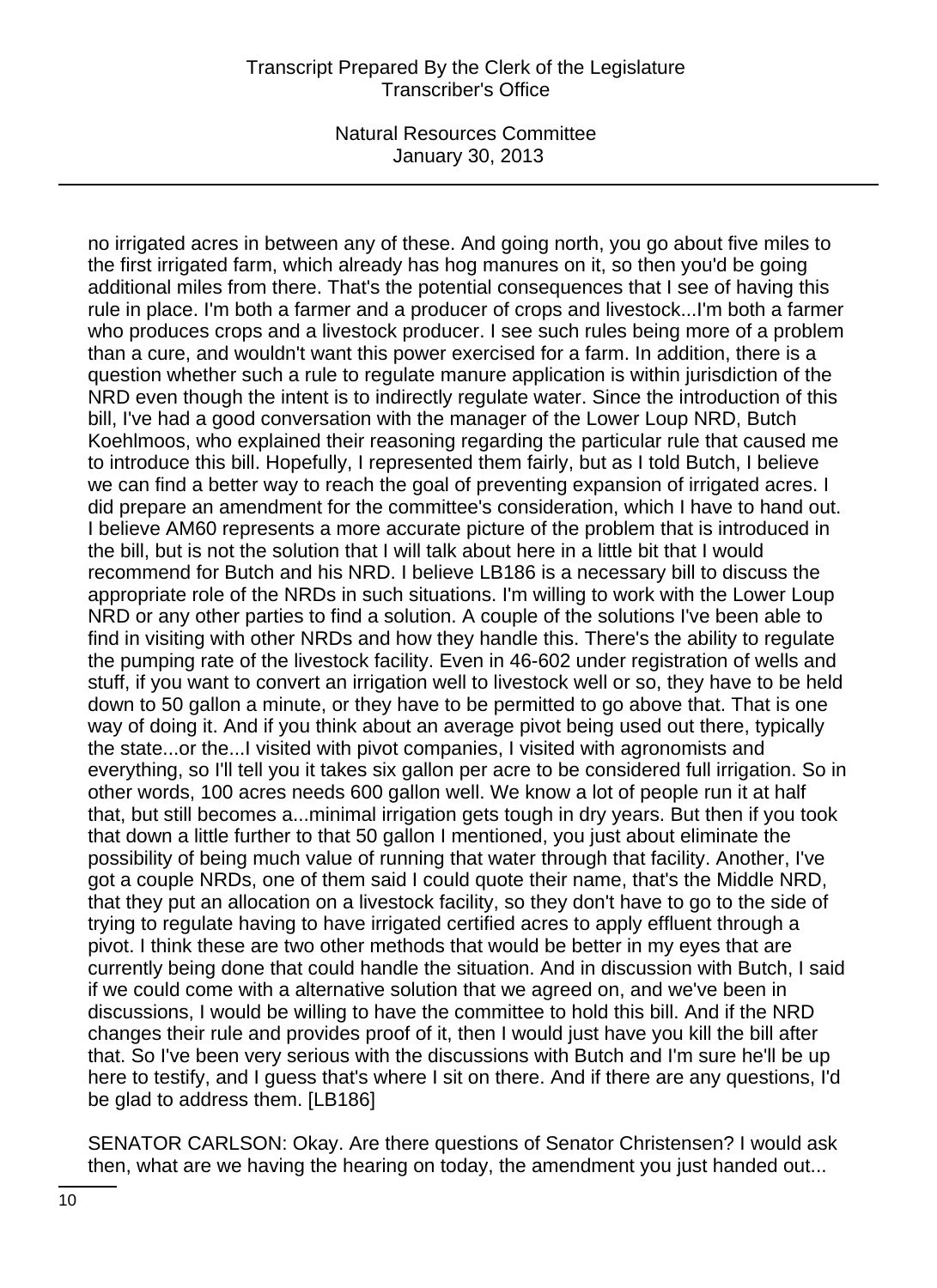[LB186]

SENATOR CHRISTENSEN: Well, the... [LB186]

SENATOR CARLSON: ...or a concept or what are we having the hearing on? [LB186]

SENATOR CHRISTENSEN: Well, the hearings...the amendment only changes from saying irrigation right, which we don't have. We have certified acres. That's what the amendment does. That stays with the true intent of the actual bill, which restricts their rules. I understand that in visiting with a number of NRDs, they would prefer not to have this law in place. And in the discussion with the Lower Loup, they're willing to lift that rule and do it in another way. So if that's the case, if you hear that when he testifies, I will do as I said, be willing to just have you hold the bill until we see that they have time to adjust the rules, and I'd be done with the bill. So, I guess I'll leave it to you how you want to handle it from there, but the hearing basically would be on the amendment, doesn't change anything but the correct terminology. The bill is restricting their rights to make a rule to require irrigated certified acres to apply manure through a pivot system, so. [LB186]

SENATOR CARLSON: Okay. Any other questions? All right. Are you going to close? [LB186]

SENATOR CHRISTENSEN: Yeah, I'll wait and see what happens here. [LB186]

SENATOR CARLSON: Okay. All right. How many proponents do we have? How many opponents that want to testify? And how many in a neutral position? Okay, no opponents, and as a...or no proponents, and as an opponent, you can come forward to testify. Welcome. [LB186]

RUSSELL CALLAN: (Exhibit 4) Thank you. Nice snowy afternoon. Okay. Good afternoon, Chairman and committee members. My name is Russell Callan, R-u-s-s-e-l-l C-a-l-l-a-n. I'm the assistant general manager for the Lower Loup NRD. I'm here on behalf of the Lower Loup NRD and the Nebraska Association of Resource Districts to give testimony against LB186. The Lower Loup Natural Resources District believes that the proposed change would impede the district's ability to manage water within the district. The statutes allow the natural resources districts the ability to manage natural resources based on the district's individual needs. On October 25, 2012, the Lower Loup NRD board of directors approved a modification to our rules and regulations that include a restriction on developing new acres with lagoon water through an irrigation system. The rule change also allowed the certification of irrigated acres previously irrigated with lagoon water to be certified and to be eligible for a supplemental well. The district went forward with these rules and regulations to fix a problem that we seen as new irrigated acre development and a potential water quality concern. The Lower Loup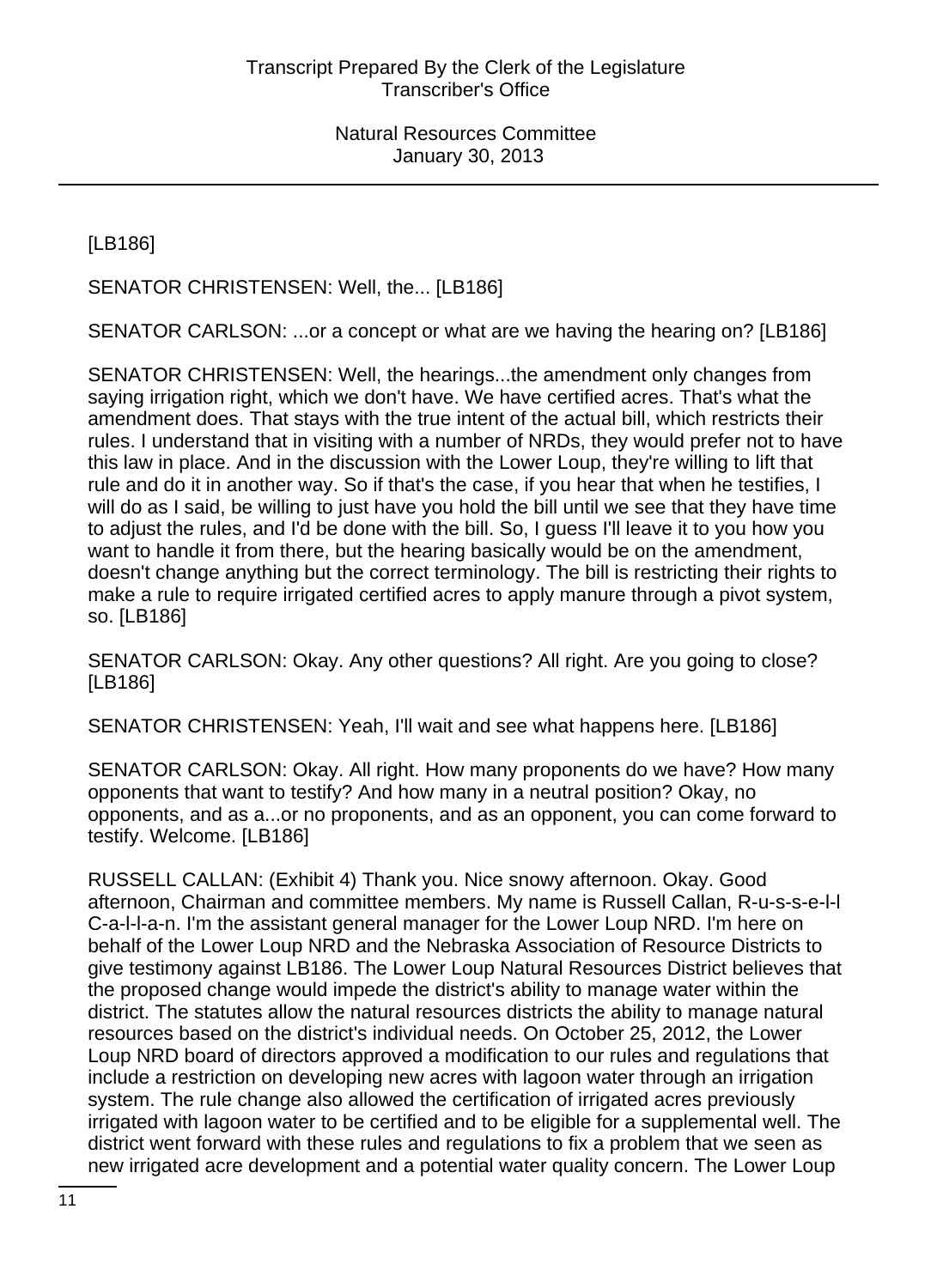NRD board of directors have had several requests from producers...livestock producers, to allow groundwater irrigation on acres that they had been applying lagoon water and manure on through an irrigation system. As an example, this producer had one and three quarter pivots developed with the groundwater, and the other quarter of the three-quarter pivot developed with lagoon water. The request to the board was to allow additional groundwater irrigation on the quarter of the three-quarter pivot to grow a full crop of corn to use the nutrient loading that had occurred due to the over application of manure on the field. The board allowed the producer to increase his irrigated acres to allow the crop to uptake those nutrients and move the manure application to adjacent fields already served with groundwater. Following that agreement, because the district had no way to restrict the producer from developing additional acres irrigated with lagoon water, the producer then developed an additional half-pivot with the lagoon water. This is just one example of what is happening with lagoon water in the Lower Loup NRD. The district recognizes the importance of being able to use the manure resource in a responsible manner, but not all of the lagoons are being applied for their nutrients, they are also being used to irrigate. This rule does not prevent the livestock producers from applying manure through an irrigation system that they are currently using now. In fact, it would allow them to apply for a supplemental well to irrigate the field. It would require that if they need to expand and are planning to apply through an irrigation system, that the acres also be certified to groundwater or surface water. Thanks for your time and I'd be glad to answer any questions. And just to continue on, we have met with Senator Christensen and are very willing to sit down with him and discuss, you know, some of the issues he brought up earlier, and kind of the effects of our rules and what he sees as a potential problem, so. [LB186]

SENATOR CARLSON: All right. Thank you for your testimony. Questions of the committee? Yes, Senator Dubas. [LB186]

SENATOR DUBAS: Thank you, Senator Carlson. Thank you, Mr. Callan, for being here. When you do changes to your rules and regs, do you have public hearings? [LB186]

RUSSELL CALLAN: Yes, definitely. [LB186]

SENATOR DUBAS: Did you have people that came in and spoke for or against these proposed rule changes? [LB186]

RUSSELL CALLAN: Oh, we did not, we did not. [LB186]

SENATOR DUBAS: And since implementing them, are you hearing from any of your producers, pro or con? [LB186]

RUSSELL CALLAN: Well, we're currently working with several producers on getting up to speed on supplemental wells to irrigate those properties, and to get those acres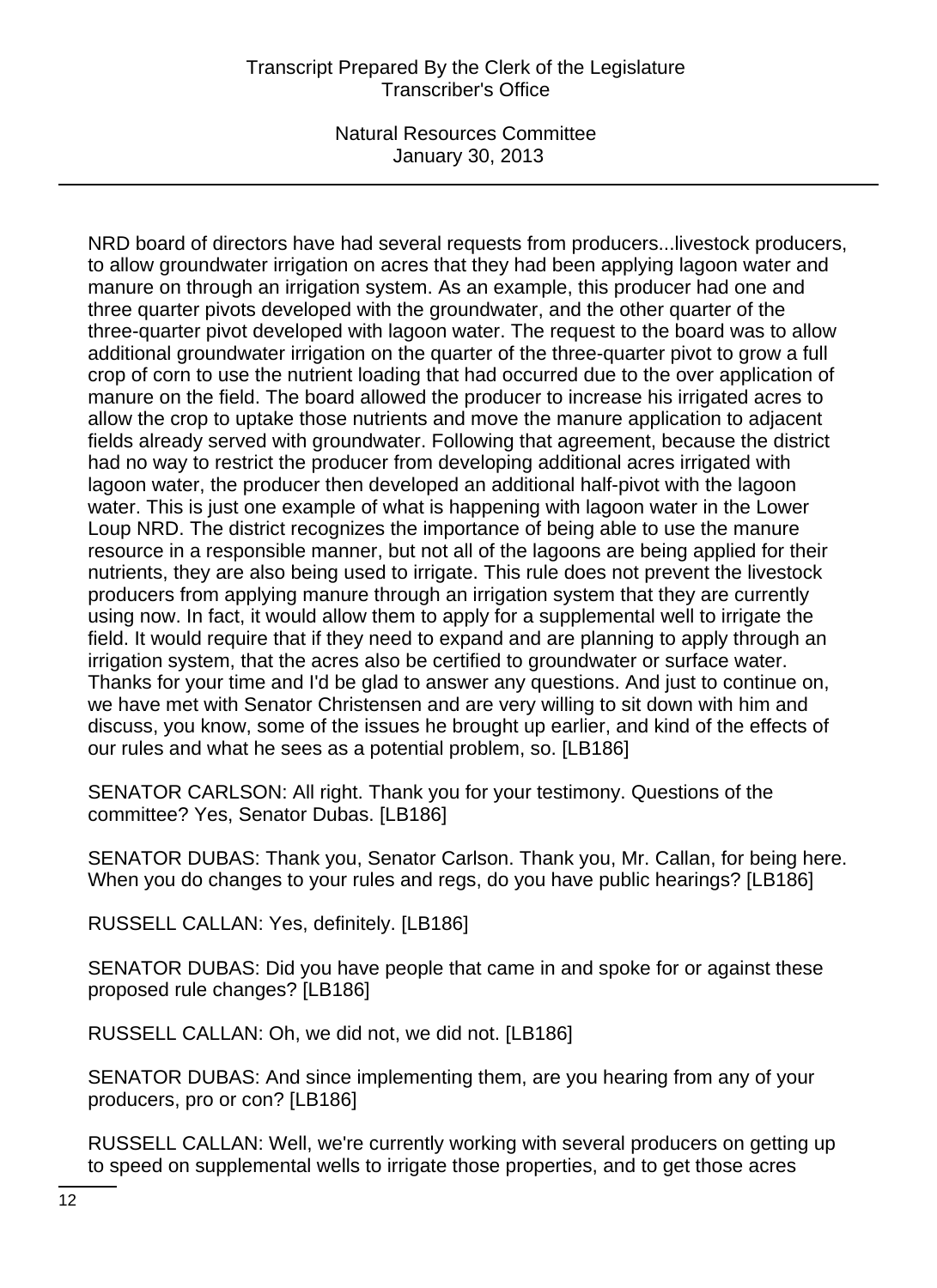certified. In our process, we allowed, you know, anything that had been done prior to October to be certified as capable of being irrigated that had had lagoon water on it prior. So, definitely been working with those folks. Those are kind of on hold now until we figure out where we're at on this, so. [LB186]

SENATOR DUBAS: Okay. I believe Senator Christensen said that he sees what you're doing as being unfair to landowners who irrigate and follow the certification rules, so can you give me a response to that? [LB186]

RUSSELL CALLAN: You know, in our board discussions, our board talked about that, that we're actually giving out, as a board, giving out groundwater...ability to irrigate with groundwater to those who didn't have it prior to our moratorium. So that discussion was there but because of the water quality concerns, they felt that it was warranted to do that. So that's where that came from. [LB186]

SENATOR DUBAS: Okay. All right. Thank you. [LB186]

SENATOR CARLSON: All right. Any other questions of the committee? Senator Haar. [LB186]

SENATOR HAAR: Thank you. I'm still trying to clarify in my mind what this is talking about. So people that were using lagoon water to irrigate are now asking that certification be extended to those acres even if it's overappropriated, whatever. But the fact that they've been using lagoon water now means that they want to be able to use it as...be considered irrigated with groundwater. [LB186]

RUSSELL CALLAN: Yeah. And not all of them are...were using it as to irrigate with. You know, that's just a...they're also using it to put it on fields for the nutrient value. [LB186]

SENATOR HAAR: Sure. [LB186]

RUSSELL CALLAN: But really, in our mind, they were using groundwater to irrigate those acres with through an irrigation system. The water, an example, in a hog facility, the flush water. So it comes from a well so it's groundwater being pumped into the lagoon. And so that's kind of the justification of allowing them to certify those acres as being irrigated with groundwater is because really the water source was from a well, so. And they're...they...we didn't originally because they didn't have a well specifically to irrigate with, we didn't certify all those in the beginning. And now we're going back and trying to fix that, to certify those as groundwater. [LB186]

SENATOR HAAR: Okay, so then the rule that you are proposing, say that again. [LB186]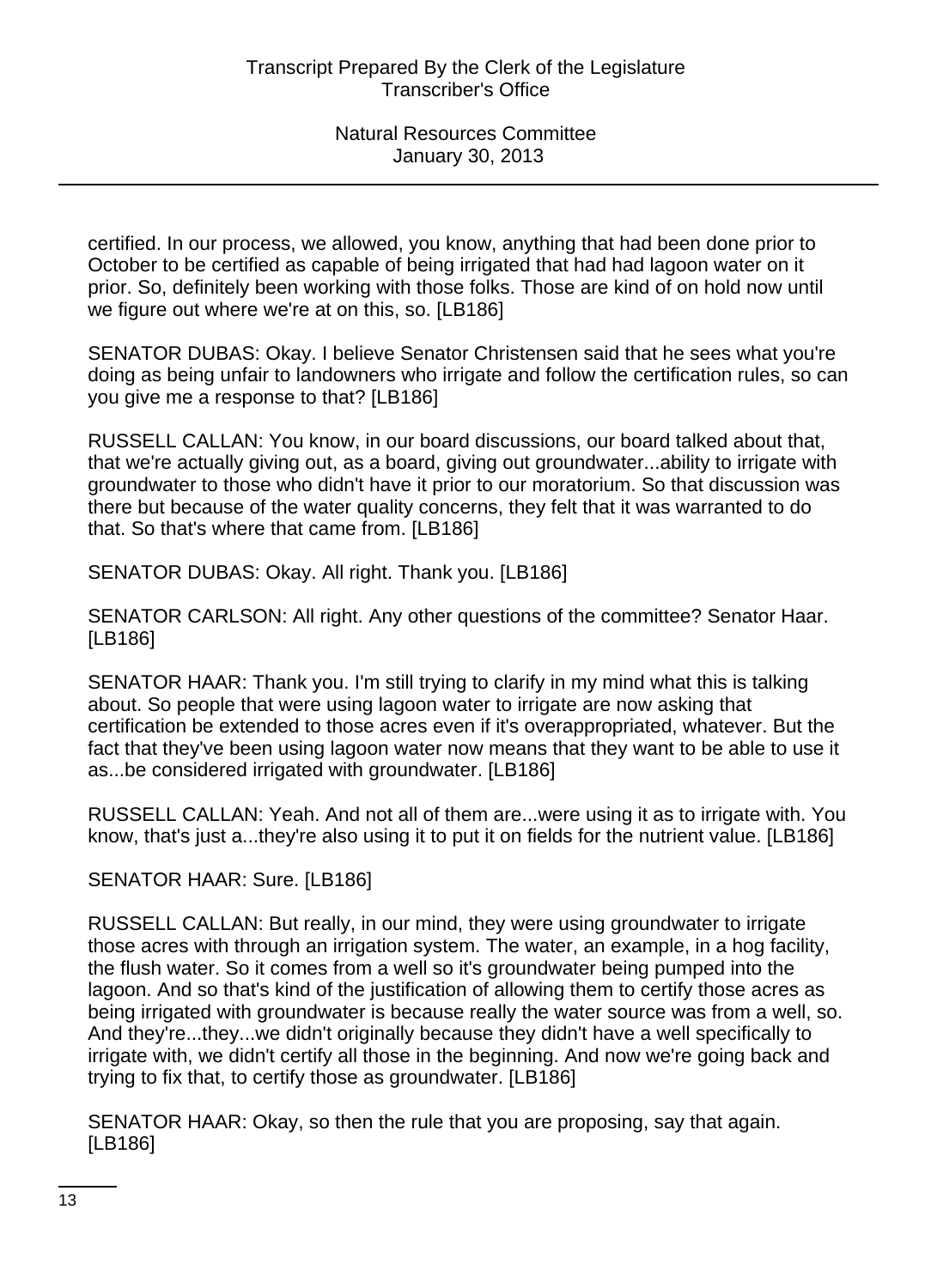RUSSELL CALLAN: Okay. Basically, if they've been irrigating with that lagoon water up until October 1, and had some history to show that, we can...we'll certify that as groundwater irrigated. And in that case, they would be eligible to actually put a well there to full irrigate it. Anything done after that time period would have to either have groundwater granted, and if you remember the LB483 process, that was a way we could grant acres, or transferred. In our district we can transfer acres and so the acres would have to be transferred to that field to apply the lagoon water to. [LB186]

SENATOR HAAR: Okay, and so the objection to...what's the objection, then, to the rule, that you couldn't set those kind of rules, you'd automatically have to certify these in the future, or...? [LB186]

RUSSELL CALLAN: Basically, we couldn't...we couldn't require that they had the groundwater certification on the field, they could just put the lagoon water wherever they wanted to. And we, because of the overapplication, if you just used that water to irrigate with, you load the soil with the nutrients, so. [LB186]

SENATOR HAAR: Okay. Thank you. [LB186]

SENATOR CARLSON: Okay. Senator Smith, or you didn't? Senator Kolowski? No? I'm trying to get hand signals here. (Laughter) Is Lower Loup fully appropriated? [LB186]

RUSSELL CALLAN: No, sir. [LB186]

SENATOR CARLSON: And, but you have a moratorium on new wells? [LB186]

RUSSELL CALLAN: We do. [LB186]

SENATOR CARLSON: And when did that go into effect? [LB186]

RUSSELL CALLAN: I hope I get my dates right, but in two thousand and...the 2004 determination determined that we were fully appropriated and then we worked with DNR and actually had that reversed. So four years ago, LB483 was enacted which allowed us 10,000 acres to be developed in that four-year time period. Each one of the districts that were in that Lower Platte Basin area, because of the reversal, were granted those 10,000 acres. And at that time, that's when the moratorium was put on and the agreement was that that moratorium would stay in place because of the predetermination of being fully appropriated indicated that we were close to being declared fully appropriated. And so, we've maintained that groundwater...or well moratorium, and then we also put on a acre moratorium, which the LB483 process trumped with the 10,000 acres over four years. And we're at the end of that process. That process has expired and in October, the board indicated that we were going to continue with that approximately 3,000 acres per year until a time reached of fully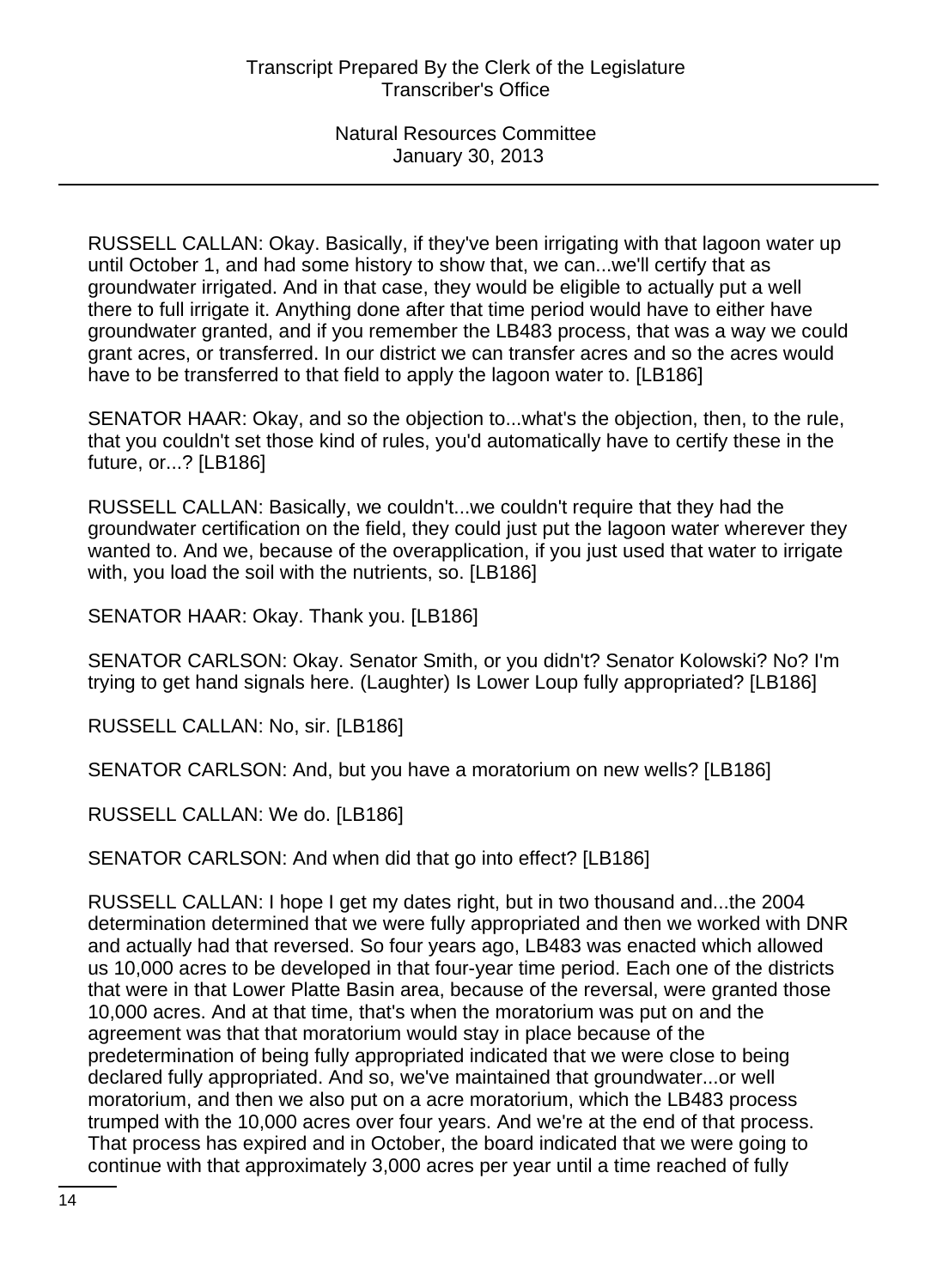appropriation or close to. And so that would be going on this next fall if the board granted that to happen. They'll make that decision probably late spring, early summer, after we see our static water levels from this great drought we've been a part of. That answer your question? [LB186]

SENATOR CARLSON: Well, you did. And so, when you're that close to being fully appropriated, you've got a concern about how many additional acres you allow under irrigation. I understand that. [LB186]

RUSSELL CALLAN: Yes. Yes. [LB186]

SENATOR CARLSON: But there's also the need to be able to get rid of this lagoon water and use it in a positive way. So, hopefully, you can get together on an amendment, or a stating that would satisfy that so that you can go forward feeling reasonably good about this and those that want to use that lagoon water can be able to do it. I think that's where you're trying to head, right? [LB186]

RUSSELL CALLAN: Yes, yes, that's right. [LB186]

SENATOR CARLSON: Okay. All right. Any other questions? Okay. Thank you for your testimony. [LB186]

RUSSELL CALLAN: All right. Thank you. [LB186]

SENATOR CARLSON: Anyone else as an opponent? Anyone to testify in a neutral position? Okay, Senator Christensen. [LB186]

SENATOR CHRISTENSEN: Thank you, Senator Carlson. The issue here that I see that's real concerning to me is the fact that if DEQ changes the rules again, they have in the past, or they want you to be locked up with so many acres that you can apply this effluent to, and if that's tied to irrigation, irrigated acre base only, certain areas like south of Arapahoe where I was talking about the farm I purchased, that's going to be a major expense, or it's going to reduce the number of livestock they use. And right now, this facility already pumps some at seven miles because they do try to go to irrigated ground because they can put more per acre more often. They have several facilities that have pivots on where they apply it to dryland, but they only run them about once every third year because it would build up too much nutrient value. So when I heard about this issue, not only from a producer from their area but also the hog farm from my area, there was concern that this rule could spread further, would be disastrous to them, and that's the economic development. That was the part that really got me concerned. And that's why I have been...I think it's vitally important that either we come to an agreement that we're not going to prohibit it, and I know it's only one NRD. And it may be fine for them in their area, but many times once one NRD starts something, it goes to another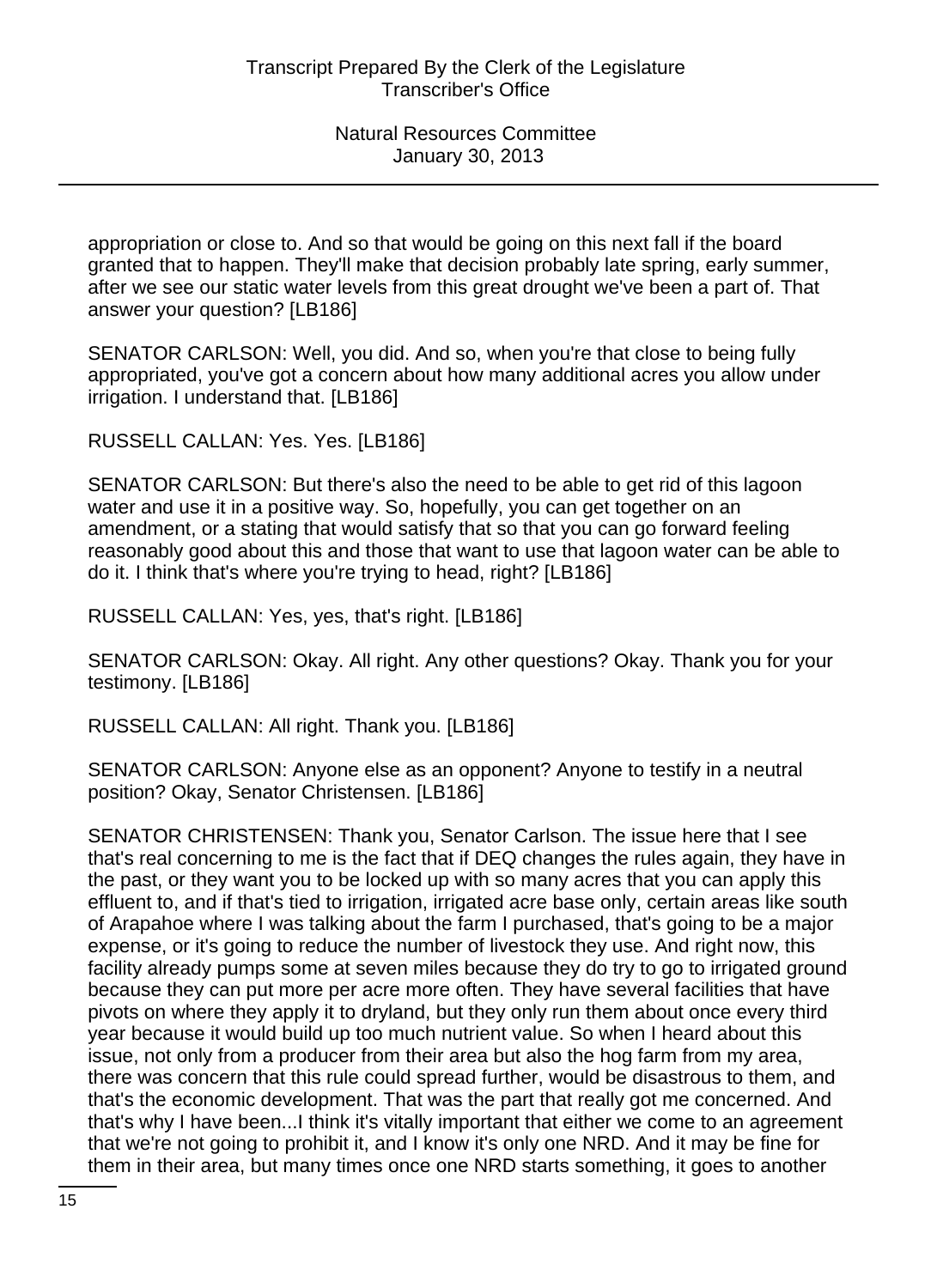## Transcript Prepared By the Clerk of the Legislature Transcriber's Office

Natural Resources Committee January 30, 2013

one, and then to the next one. I guess I'm just trying to be aggressive on the situation and try to stop it quickly, because I know if that hit the Lower Republican where I farm, it would be disastrous for this hog company. And if they started producing less, it's going to hurt the grain price, it's going to hurt the economics of my local area. And that's the reason why I got so shook so quickly. And I probably should have called Butch quicker. He got ahold of me before I did him, which I commend him for. But the fact is, I could see additional problems coming from this if it spread. And that's why I think there's...as I give before in my opening, additional alternatives that could be used that will not allow producers to cheat the rules by dumping water through the hog facility, filling lagoons, pumping it out, and trying to make it irrigated when it's not. And I understand what they're doing, and I do not want to cause them problems of ever getting to the fully appropriated status. That's not the intent of what I'm doing. And I think we have agreed in our discussions that there's alternative ways of doing this and that's what I'm asking again, as I did at my close in my opening, is that I'll continue working with them until...then I will just ask you to hold the bill in committee until I have another direction where I feel like the bill needs to go. Thank you. [LB186]

SENATOR CARLSON: Okay. Any questions of Senator Christensen? Then we'll close the hearing on LB186, and are you ready to open right away on LB353? Okay. [LB186]

SENATOR CHRISTENSEN: Thank you, Mr. Chairman and members of the Natural Resources Committee. I'm Senator Mark Christensen, M-a-r-k C-h-r-i-s-t-e-n-s-e-n. I represent the 44th Legislative District and I'm here to introduce LB353. LB353 amends Section 2-3228(1)(f) to restrict the rule or regulation authority of the natural resources districts. This bill would clarify that no NRD would have the power to promulgate any rule or regulation requiring the use of groundwater to maintain the certification of groundwater acres. The bill seeks to prohibit current rules within the Central Platte NRD--that's one I know doing it--which currently requires that to keep groundwater allocation on irrigated acres, those acres will have to be irrigated two out of ten years forcing...or forcing the retirement of certified irrigated acres. This may encourage the costly and inefficient irrigation of acres such as corners, acres that a pivot irrigation does not reach, or small gravity fields that are inefficient to irrigate just to keep the allocation of those acres alive. Again, though the intention of Central Platte NRD is good, wanting to retire acres to comply with the Cooperative Agreement, potentially creating negative and counterproductive consequences. I wouldn't want this power exercised where I farm. I think it is too heavy handed approach that could be abused. Who is to say another NRD could not pass rules to force retirement of acres within a rule requiring acres to be irrigated three out of five years, and not offer a fair value to retire the irrigated acres voluntarily? It is also a question of whether the NRDs have this authority to create a use-it or lose-it policy. If they do, should they have the authority? Again, I believe LB353 is an appropriate bill to discuss the consequences of allowing the NRDs to implement a use-it or lose-it policy, or I put it this way. Use-it ineffectively, inefficiently in order to not lose certified acres. I'll give you a classic example. You take a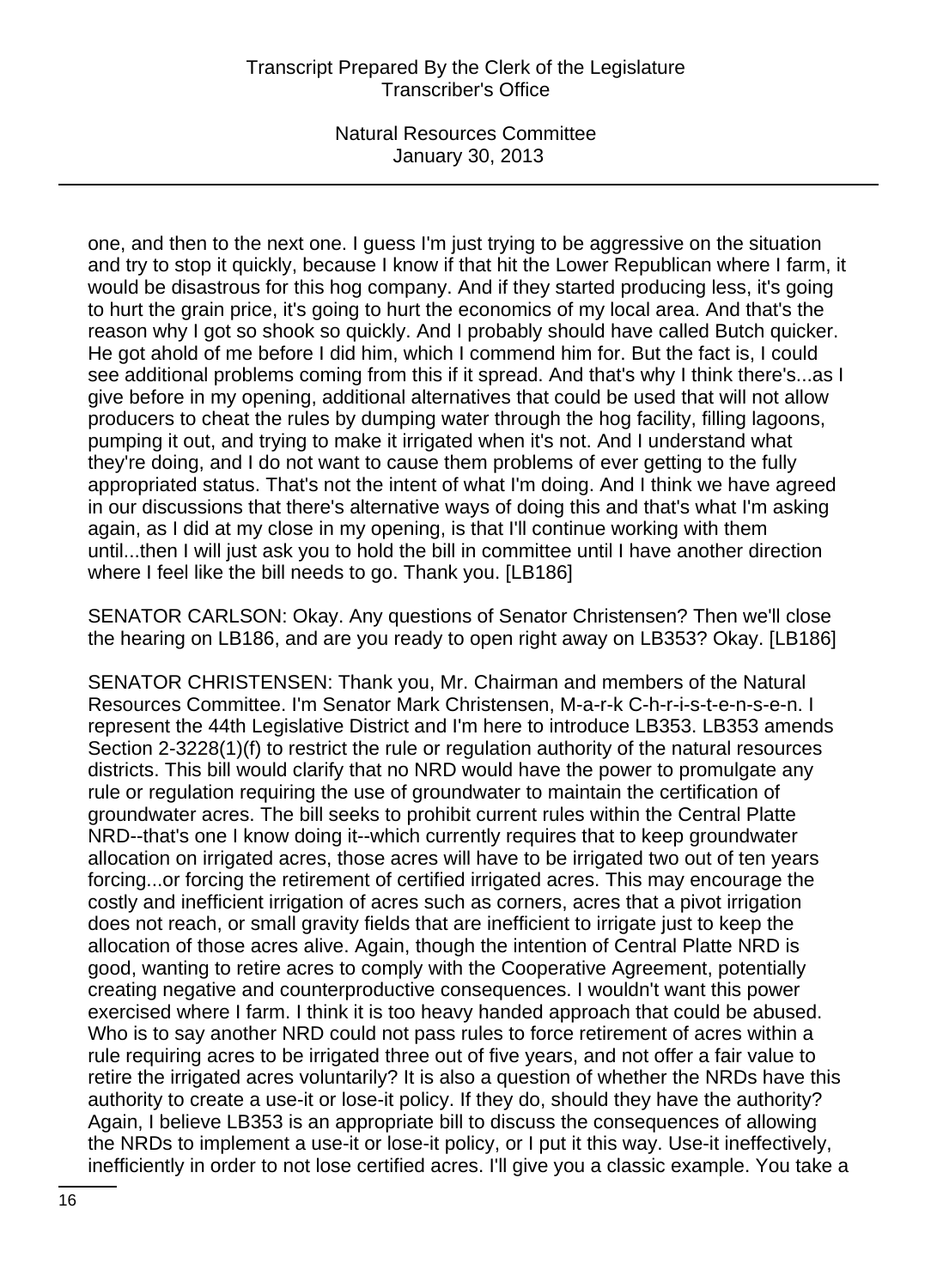quarter that was irrigated from west to east. Then you decide to get more efficient, you put a pivot on it. So now instead of irrigating 160 acres, you're irrigating 130, but you're so much more efficient, we have found over time you can raise as many bushels on 130 acres as you could the full 160, especially on a drought year like 2012. Well, with these rules, you think about how it runs west to east. If you're looking at the west two pivot corners, they're simple, lay pipe on them, irrigate them, it's an easy approach. Now think of the bottom two pivot corners. If you don't want to lose these and sell them, which are paying \$8,000 an acre isn't necessarily bad, but you've got to remember, a real estate agent, some of these acres not far from there are bringing \$16,000-\$17,000 an acre, but that's the land going with it, not just a right or that certified acre base. But you'd have to go out through the middle of the corn to water seven acres, and then you're going back out through the corn again to water the other seven acres, and they're requiring them to do it two out of ten years. It's a lot of work, a lot of expense, or you give up them acre rights. I ask you why is this bill...why is that rule there? In my discussion with several people, they were very honest with me. They want to get acres retired for the Cooperative Agreement. They have a lot of acres to retire, but I'll sit here and ask you, is that the approach that Nebraskans do? That we're going to force you to do things inefficiently, ineffectively, or you have to sell them the right, or if you don't irrigate it two out of ten, you forfeit the right. I think this is a policy discussion that this committee needs to have because I do not believe that's the Nebraska way of doing business that I know. It gives me great concern and so I just bring it up. Last night, NRD had their reception. I had somebody ask me, they said, Mark, why are you attacking the NRDs' local control? I turned to him and I said, why is the NRD attacking the farmer's local management and control? If they...if you want to look at local control, the farmer having the certified acre right...or acreage base allocation, has the right to irrigate that or not irrigate that. That is local control at the lowest level. They are living within the allocations if they have them. They're following all the rules that are out there, using good husbandry practices, and now being forced by government, even though it may be a more local government than the state, forcing them to use old methods, inefficient methods. I'm speaking gravity irrigation, ineffective. Now, think about these when you're going through on this corner, you're going to have rows that are going to be from five to ten foot long to several hundred foot long on four corners that have to be irrigated that way. The farmer should have the choice to put that water through that pivot, or not use it at all. If they don't use it, it gives them the same benefit because it's not being a consumptive use. I think this is too heavy handed and that's why I brought this bill, and I'd be glad to answer any questions. [LB353]

SENATOR CARLSON: Okay. Questions of Senator Christensen? Yes, Senator Haar. [LB353]

SENATOR HAAR: Thank you. So as a farmer in this situation, why would you hang on to that water right? What's the benefit to you of not letting it go? [LB353]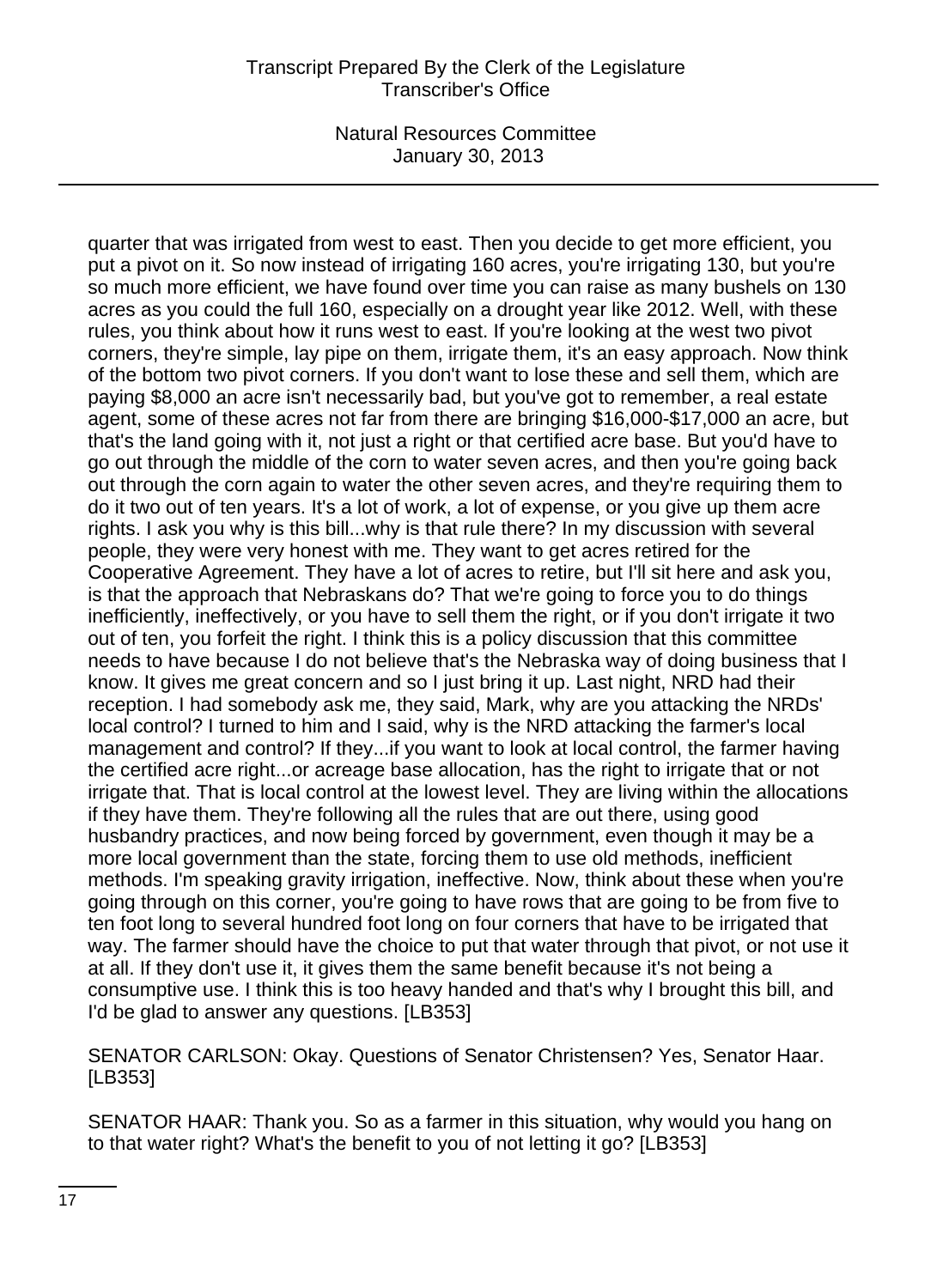SENATOR CHRISTENSEN: Okay. I'm looking forward...thank you for the question because I wanted to bring that up. Okay. The next...originally we used ditch irrigation, we went to pipe irrigation, which was still gravity. Then we went to pivots. What's next? Drip tape seems to be the next technology. You forfeit these corners, irrigated base to it, now you decide to put drip tape in. Now, you can't put drip tape on them corners. Are they going to want to convert to drip tape? I've been around drip tape. I'll guarantee you, I can grow equal number of bushels or more, irrigate that whole quarter, 160 acres compared to 130 acres under that pivot, and use less total water, and raise the same crop. I've been around it. So, they are now limiting people if they give up these corners from the ability to go out and go to the newest technology that will save our natural resources, but yet produce the same amount per acre. The neatest thing about the drip tape is the fact you can apply just what you need, any size field, and you're putting it right in the root zone. There's not a more efficient way out there that I know of yet. Technology still being worked on, but it's been improved a bunch, and I see that as a reason why I would want to hold on to my rights, so I have the opportunity to go back to production on the whole quarter. And I can guarantee you, I can use no more water, do all 160 acres, I would on 130. I've seen guys doing it. [LB353]

SENATOR HAAR: So, this shows my lack of knowledge about irrigation. So the right is to the acres you can irrigate, not the amount of water. [LB353]

SENATOR CHRISTENSEN: Well, there's both. There...what I'm...my bill is dealing with is the certified irrigated acres. [LB353]

SENATOR HAAR: Gotcha. [LB353]

SENATOR CHRISTENSEN: And that's what they're trying to reduce because they need to for the Cooperative Agreement. I understand why they're doing it and they need to. But at the same time, the Lower NRD is having to do the same thing to get in compliance, and the Middle NRD, Upper NRD, the Middle NRDs have been doing a very aggressive job of going out and buying water rights. This Lincoln County farm project, they went out and bought a farm for sale. They went out and bought the rights. Now they retired the irrigation on it. They can either do that and quit, or now they're going to go ahead and use it as augmentation. There is a variety of tools available to them that I see isn't making it look like a heavy hand of government. Like I said, they said it right to me. Unfortunately, it's not Ron, or whoever might be speaking here today, but one of the lobbyists come right in my office says, this is what's going on. And they were very honest. There's not been a problem with honesty here in any of the groups I've dealt with. I didn't call Ron and visit with him, but hopefully we will after this. But I just want you guys to know what's going on, want you guys to make that decision, is this the policy that we want going on in the state of Nebraska? I don't think it's the right approach. Part of...something else I wanted to bring up. Probably in your fiscal note, you'll see this sheet of explanation of estimate. Let's go through a little of that. You go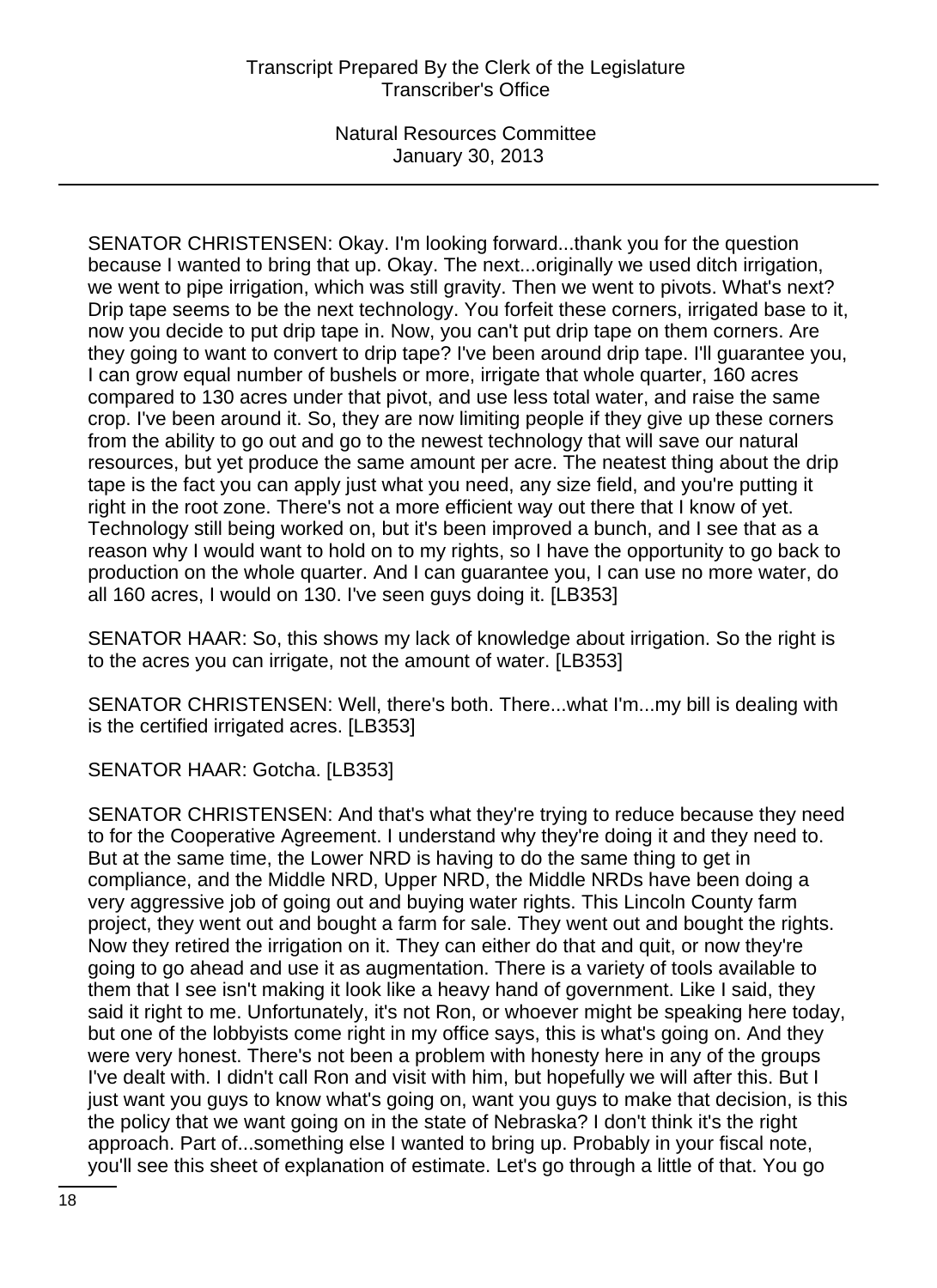# Transcript Prepared By the Clerk of the Legislature Transcriber's Office

Natural Resources Committee January 30, 2013

down in the bottom of the third paragraph, it says they could put back into irrigation, or transfer to another location, irrigation at anytime in the future. They're concerned that these acres could go back, as I said, with drip tape. I can tell you, I believe they can go back and use less water. But the transfer part of it can be handled very easy. We have a lot of rules in the Republican that prohibit transfer of irrigated acres. If they're on a field, they stay on a field, or some allow them to move only to the adjoining field. There's many of ways to handle part of the concerns that's listed here. You go on down a little further, next paragraph talking about the 4,687.5 acre feed of impact to the river will have...will be reserved for potentially irrigating acres instead of being freed up to offset new industry, commercial, or irrigated uses. Why do we want to take acres away from farmers for industry, commercial, and other irrigation uses? You guys can ask the questions, I can't. But is this other irrigation uses, is it, I'm going to get it from this person and give it to this person? I haven't had time to sit down and ask them that question, but I believe an industry coming in, or a commercial use, as they say in their next paragraph, new uses will have to buy offset water to offset their new impacts to the river. We do that in the Republican all the time. We have an ethanol plant at Cambridge. When it went in, it had to go buy irrigated rights to offset. I don't think that's out of line to ask them to do that. If somebody wants to voluntarily sell them their acres and they want to hold it for industry, I think it's great. But when we have a rule like we're talking about here, I think is heavy hand trying to get it for something, I don't know. So, anyway, I appreciate the questions and if there are more, be gladly open to address them. [LB353]

SENATOR CARLSON: Okay. Any further questions? And you'll close? [LB353]

SENATOR CHRISTENSEN: Yes. [LB353]

SENATOR CARLSON: Okay. All right. How many proponents do we have who want to testify? Okay. Please come forward. Welcome. [LB353]

MIKE DOBESH: (Exhibit 5) Hello. My name is Mike Dobesh, M-i-k-e D-o-b-e-s-h. I'm from Wood River. I've just completed my first term serving as a board member for the Central Platte NRD. I farm 2,500 acres, but I'm testifying on behalf of myself today for the passage of LB353. We are living in an age we are not only recycling, but conserving energy, and natural resources. And since we are in a dry weather cycle, conserving water even where it's typically abundant couldn't be more important. As an example, there are cost-share programs for converting gravity irrigation to a pivot through the NRD as well as the NRCS. In fact, they even have a program where the NRCS will pay you not to irrigate pivot corners. On several of my fields, I have went from four irrigation wells and a reuse pit to one well that services a pivot, and the others were taken off electricity and run with a tractor for the corners, or eliminated altogether. But in the Central Platte, there is a rule that states you must irrigate all your certified acres two years out of ten. And I completely understand the need for such a rule for surface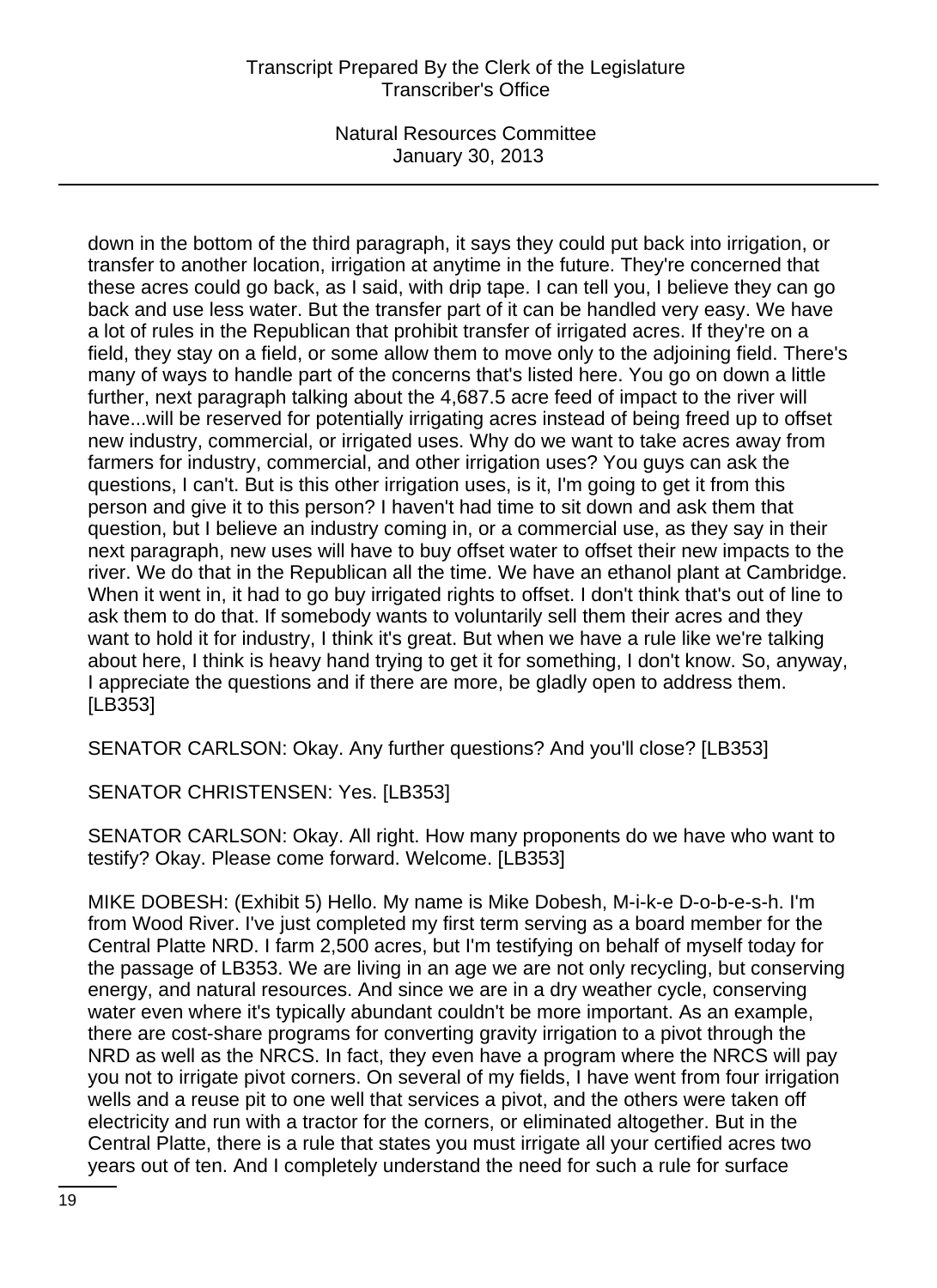#### Transcript Prepared By the Clerk of the Legislature Transcriber's Office

Natural Resources Committee January 30, 2013

irrigation, as you can only put so much water in a ditch. And if you're not using your water, it's not fair to the others who would like water but have none left for them. Doesn't it seem to be hypocritical to give you money to reduce water and energy usage, then turn around and require you to actually purchase more gated pipe so you can irrigate the corners? And with the skyrocketing cost of underground pipe that one would have to trench to the corner, which is only seven acres in a straight pivot, or an acre and a half in a corner system, so much for reducing energy and labor. In an NRD meeting I asked for clarification on what constituted an irrigation. The reply was, if you lay out your pipe and irrigate twice. Well, in a dry year like this last one from aerial photographs, if you were only to irrigate two times, the corn would still have burned up and considered not irrigated by those same photographs, which led me to ask another question. Since we are more than two years into this at this point, we will be facing lawsuits from farmers who will swear that they irrigated those acres the first two years, and with only two irrigations required, won't it be very difficult to prove that they did or didn't? So my answer was, well, now the farmer must now provide proof with pictures, or we can have staff come to verify it on site. Imagine how many extra man hours that would take to go over tens of thousands of acres of photographs to determine if pivot corners were irrigated, or to have staff go on the site to see for themself. Which still doesn't answer the original question I'd asked about the first two years where we did not require the farmer to provide proof of his irrigation. It's a waste of taxpayer money. Let's think about who are the winners and losers with this rule. If you don't irrigate by year eight, you have the option to either irrigate, sell the water to the water bank, or you can put the water in the NRD's water bank for another eight years. That sounds great except there is a fee for putting the water in the water bank, which is paid in water and not dollars. And think of the older farmers who haven't kept up with the rule changes, and the out-of-state landowners that may have not been informed by the tenant, not to mention those who have the attitude that he was told that once this was...your irrigated acres were certified, that it would always be. Granted, there is no excuse for ignorance, but when they get those registered letters about the potential loss of their water rights, there will be a shortage of lawyers like we have never seen. The NRD will gain acres without paying fair market value by default. Think of the thousands of acres in Central Platte that were converted from gravity to pivot irrigation, which I'm sure would be well over 1,000 pivots, with all those corners in the cross hairs just waiting not to be irrigated. The winner, the NRD. The loser, the farmer. But if we adopt LB353, the producer will not be forced to use a natural resource. He won't be forced to spend extra money for gated or underground pipe and energy costs associated with that, as well as less labor. The NRD will no longer have to keep track of irrigated acres on previously certified irrigated fields or spend time verifying those acres. The NRD will have to purchase property at fair market value in order to obtain those water offsets or resale, or to offer enough money to entice owners to sell their water. Winner, the taxpayer, the farmer, and the NRD. The cost for the water may be more, but the good image of the NRD will be maintained, and the NRD will be on the same level as everyone else, as it should be. There has been the argument that there will be those organizations like Nebraska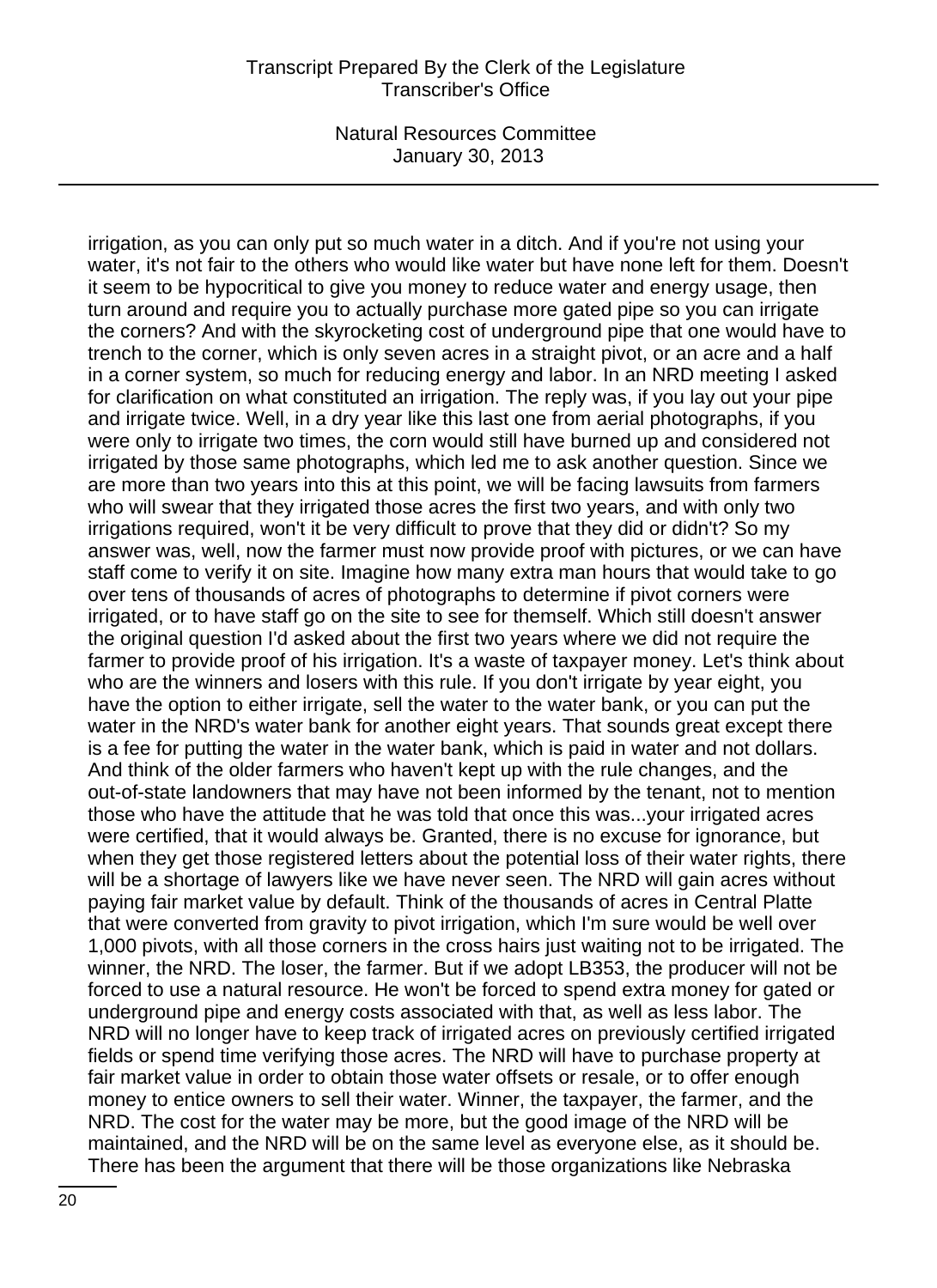Game and Parks, U.S. Fish and Wildlife Service, and others, who will cry foul. If all those irrigated acres are not irrigated, they could feel like they're not being used for a...towards a beneficial use. First of all, the farmers, if they don't want to use all that water that you could have, that is a beneficial use. And also when considering the great lengths that Central Platte, Ron Bishop and others at the NRD have went to to comply with the Platte River program and to get back to 1997 levels of development, it would be very difficult for me to believe that any agency would try that, as it would be a slap in the face as to what we have accomplished. Also, many other NRDs do not have such a rule, and no one has taken them to task for it. Recently, the Republican district has purchased land in order to retire those irrigated acres to help with the issues with Kansas, and to avert the need to shut down acres in the quick response area. There was no sleight of hand. They entered the marketplace, willing buyer, willing seller, as it should be to find a solution for their water shortfall. The NRDs are required to come up with offsets for cities and municipalities for a number of years yet. So with little interest in the water bank, pivot corners are a tempting target but not the moral one. The government's reach needs to get smaller, not bigger. LB353 resolves this issue and clears up any other misinterpretations that there could be in the future. With the \$7.50-plus corn price, any farmer in his right mind would irrigate every acre he can. But if it's not worth it to him at these price levels, why should he be forced to, especially if to him, it's not cost effective. It's my understanding that the association will oppose this bill and at Central Platte's last meeting there was no vote taken to support or oppose this bill. I asked Mike Clements, the general manager of the Lower Republican NRD, if he would be interested in testifying for this bill since we have spoken on a number of occasions about various issues concerning both of our NRDs. His reply was that he would, but he was going to call the board members first as they are to set the direction of any action taken by staff. He later called back to decline, that the board felt they had no rule like this one, therefore, they didn't have a dog in this fight, which I completely understood. Isn't that the way things are supposed to work, a government for and by the people? That's why we're here today to plead our case before you, our public servants, who do their best to represent their constituents, and make sense out of situations that make no sense. I contacted several area farmers about today's testimony opportunity, and sadly, several had no idea about the two out of ten rule. They are good, successful farmers that are law abiding, they try to be abreast of all the regulations, but little do they know that they are the very targets of this rule. Thank you for your time and considerations on this issue. [LB353]

SENATOR CARLSON: Okay. [LB353]

MIKE DOBESH: I have one little thing to add. There's also something else new that's coming in besides drip tape. That one of our board members from the NRD is going to try an experiment with...it's sort of like tile draining, but it's in reverse where you flood it instead of trying to drain it that might actually work better than drip tape. So I'll close with that. And then I also gave you all a sort of little diagram about...it sort of exemplifies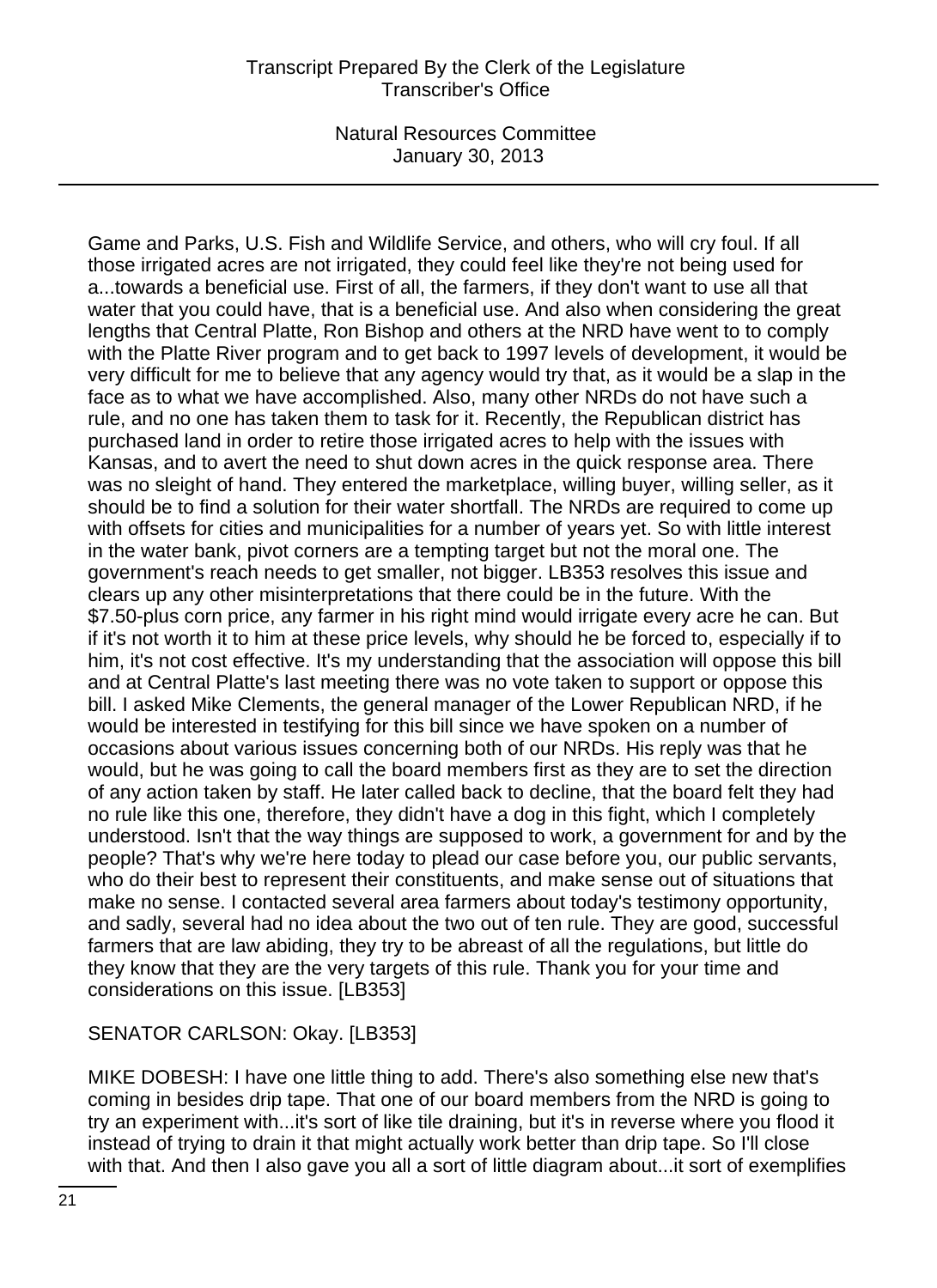what Mark was talking about, various field that's irrigated traditionally, and then with a pivot, and then you would be required to purchase the extra pipe or underground pipe to get to the corners. [LB353]

SENATOR CARLSON: Okay. All right. Thank you, Mike. Any questions of Mr. Dobesh? Well, I see none. Oh, yes, Senator Brasch. [LB353]

SENATOR BRASCH: Thank you, Chairman and thank you, Mr. Dobesh, for your very thorough and well-said testimony today. I appreciate hearing this and I do understand that the farmer knows firsthand, boots on the ground, the condition of their crops, their water, and have lifelong, multigenerational, vested interest in a successful crop. I'm hearing about different types of irrigation and the need to protect those rights. Also, I've learned after the flooding along the Missouri River, we went back this year and looked at different plot test fields, and there are many different hybrids of corn and soybeans and other crops that are constantly under development. So that would also be important for the farmer to have the liberty to irrigate more or less according to the seed they purchase? [LB353]

MIKE DOBESH: Absolutely. [LB353]

SENATOR BRASCH: And so this...so without the right to self-regulate water to a degree, then they would be forced to apply water to perhaps a seed that truly didn't need it, or your thoughts. [LB353]

MIKE DOBESH: Well, I can tell you I had one pivot that I have, that the lower corners, unless you run a half-mile of pipe, can't be watered. Now, when I went to pick them, the corn was green, there was no ears. So, this last year was a classic example, you got out of it what you put into it. And I have another field that I recently rented this last year. It's funny, you'd think by Grand Island we're brimming with water. Well, there's certain areas where there's a lot of clay, not a lot of sand. It's not that the water isn't there, it doesn't flow very fast. So it took us three weeks from when we first started to gravity irrigate that field before we finally got across it every other row. Granted, I had the type of corn you're talking about, but it still needed watered and I believe I had 207 bushel average, but without that type of corn, I would have had zero. So we still need, even in Grand Island, we'd still need irrigation. [LB353]

SENATOR BRASCH: Sure. Absolutely. [LB353]

MIKE DOBESH: And my worry is, let's just say you have a number of corners that you can't irrigate, or don't care to, okay, if you end up in 16 years having to...forced to sell it, how do you get that back? When you go to, let's say, God forbid, you don't want to hand it down to somebody, you just want to sell it. Now, you've got these corners. That's not going to make it as attractive and as profitable as if you would have left it continuously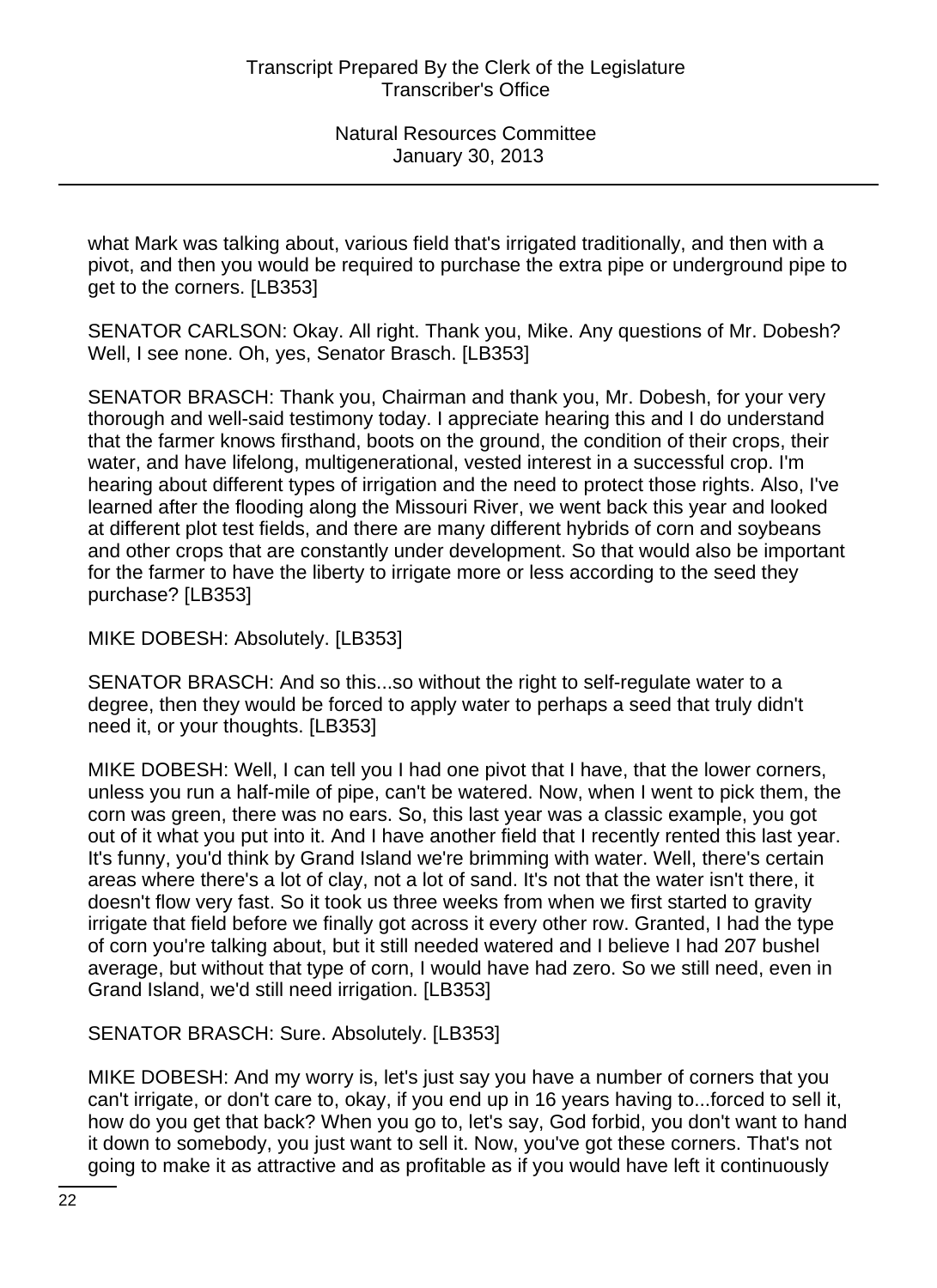irrigated. [LB353]

SENATOR BRASCH: Very good. I appreciate your testimony today. Thank you. [LB353]

MIKE DOBESH: And I also, one last closing thing to all of you. There's a few people on the NRD board. I'm no longer on it. I missed the filing deadline for a number of reasons. But at any rate, there are some that share my opinion, there are some that doesn't. I respect their opinion, but I can say we can agree to disagree. [LB353]

SENATOR BRASCH: Very good. Thank you. [LB353]

SENATOR CARLSON: Okay. Thank you. Any further questions? Seeing none, thank you for your testimony, Mike. [LB353]

MIKE DOBESH: Thank you. [LB353]

SENATOR CARLSON: Any other proponent? Welcome. [LB353]

RON WOITASZEWSKI: Welcome. Thank you. Ron Woitaszewski, R-o-n W-o-i-t-a-s-z-e-w-s-k-i. Okay, I guess, who I am or what I am, I'm a neighbor from Grand Island. What do I do? I'm a farmer, a landowner, a land developer. I'm also a licensed well driller, pump installer in the state of Nebraska. The last 15 years I've been putting up pivot systems, trenching, etcetera. I've done a lot of work in Kansas and Texas with pivot systems and I've seen how that works down there. With that said, my neighbors when they put grass or hay on my neighbor's property, which is grow crop, gravity irrigated, when they put hay on it, they don't irrigate it with pipe. It's too much work, it's too much trouble. They just leave it dry, generally. But when they go back to row crop, they will irrigate it. The two out of ten rule could catch them off guard. As I've said, I'm a licensed well driller. I understand a lot of water laws a lot of people do not know. I talk to a lot of farmers and water rights laws come up. These are good farmers, but they generally have no clue about water laws and rules. The NRD will tell you how many owners still didn't have their wells registered in the last 15 years and that was supposed to have been done a long time ago. These people tell me things they believe are true and I just shake my head. They don't know, they don't understand. Trying to keep up with all these water rules and run a farm, they are not. Now take old landowners, out-of-state landowners, and scattered family landowners from all over the place, and make them understand these rules and act on them is a burden they don't need. These people believed their farm is and always will be irrigated. If they don't keep checking a tenant's practices, they could lose their water. They say you have a chance to water bank it. Yes, if it all gets done. But you lose a minimum of 5 percent and if you water, and maybe 15 percent. And selling your water to the NRD doesn't get you near the loss in land values. I just checked with the NRD. We have some ground up by Kearney. It's one of the highest water bank values, that's a 76. The total value, if you took all the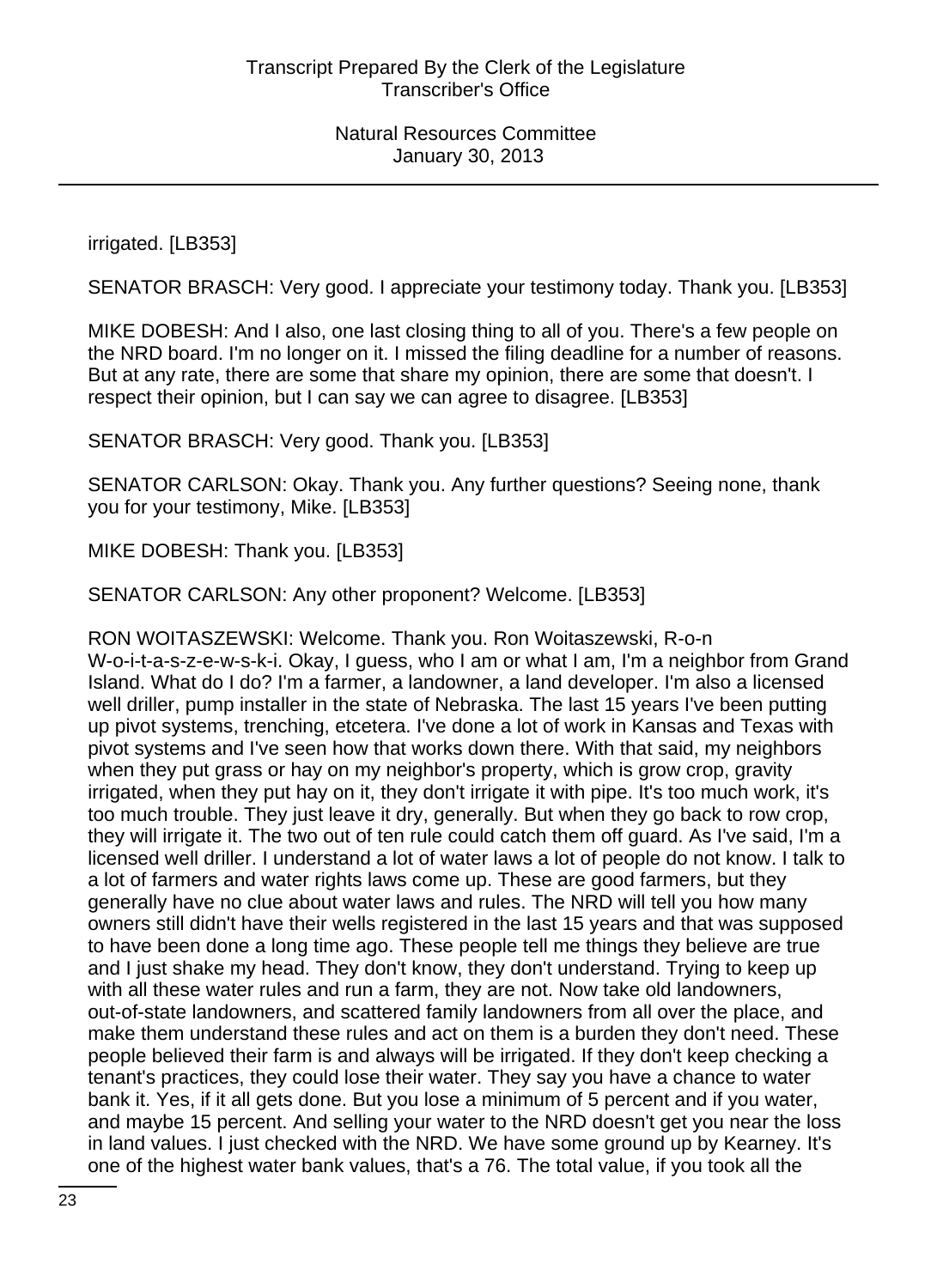water and cashed it in, is like \$3,280. That's the highest number you could find, I think, in the valley almost. It's not an economical really viable practice. I know of a lady by Ravenna that let her relatives farm her ground. It was irrigated with water wells. They didn't want to bother irrigating it, her relatives of this old lady. The old lady didn't press the issue and bother irrigating it. Now the ground is dryland. The irrigation pumps can still be seen from the highway, but because of a rule to register them and certify acres she didn't do, they are worthless. And the land is probably worth half of what it should be. I'm sure that the NRD sent her letters. We got the same letters that we had to register ours and we did it. This old lady just ignored them and now it's dryland. And you can still see the pumps from the road. It was all irrigated. You can still see some of the irrigation system sitting there. It's a case where the relatives just didn't feel it was...it was too much trouble to irrigate it. She lost half of her land values because she didn't press the issue and this could happen...and now we're talking not about whole farms, but little areas, and you're talking about landowners from out of state and family members. Even when the normal farmers that actively farm it, what I talk to, don't understand the rules and I just shake my head. They think they know them, they don't. It's another confusion and a burden. This law is good. No one should have to constantly guard your property values. If someone said you haven't used your house, your garage, your factory, or whatever, so we are taking it. They would say, you have no right to take my property, you're stealing it. That's what could happen. You got...even the best of farmers that I talk to, you know, I say, I'm probably more educated in that because I'm a well driller, pump installer. I've worked with pivots, I've talked to farmers in Kansas and Texas for years. They had a rule in Kansas that you had to pump every well every year to certify it and the farmer finally said, they just give it up. It was a wasted effort. He said, you'd go out and pump wells that weren't effective. They just said, just use whatever water you want. It was a rule that was a burdensome waste of effort. It was one of the Kansas rules. But I think this is just a burden that's put on, and a lot of absentee landowners are very...would be very confused. These people up there, her nephews didn't want to bother irrigating and they just let it go. She lost her rights. I'm sure the NRD of the Lower Loup did all they could to send her letters, but she didn't comply. And this could happen over and over again. And I think when you own something you shouldn't have to be guarding your back all the time. Thank you for your time. [LB353]

SENATOR CARLSON: Okay. All right. Thank you, Ron, for your testimony. Do we have questions of the committee? I'm going to ask you a couple. You mentioned early, wells not registered. Expound on that a little bit, wells that are supposed to be registered that aren't. [LB353]

RON WOITASZEWSKI: When they had to certify the acres, they were closing off acres that had to be certified. Perhaps the NRD can tell you, but it was like in 2006, I believe. The NRDs went around to say they had to establish a base line of how many acres were irrigated for this whole thing to start with. Well, first off, you had to register your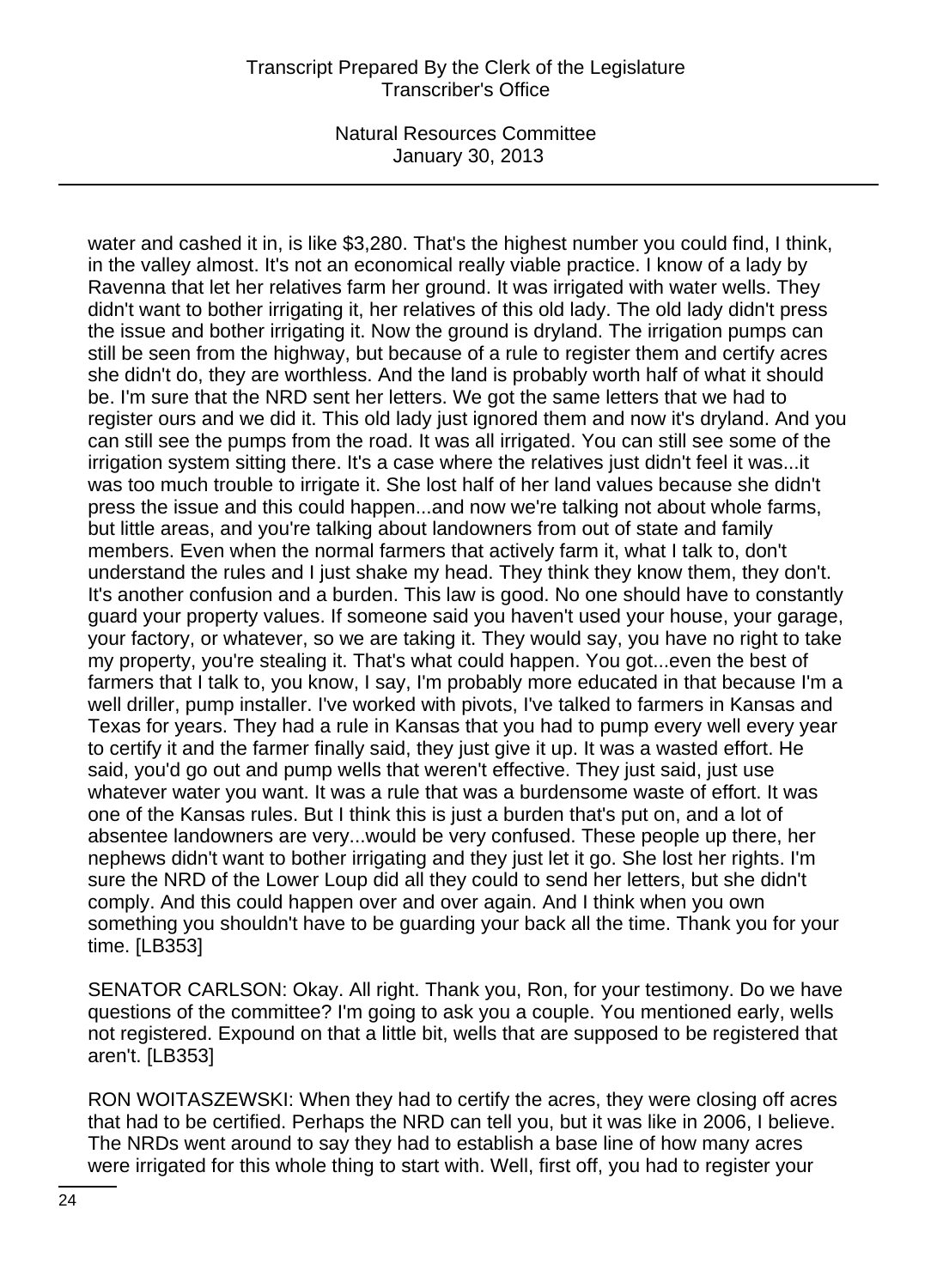# Transcript Prepared By the Clerk of the Legislature Transcriber's Office

Natural Resources Committee January 30, 2013

wells. As a licensed well driller, you're supposed to register those wells. It's mandatory now that you do that. But in the past, things didn't get done. You'd be surprised at the number of wells that still weren't even registered. I found one a couple of years ago that still hadn't gotten properly registered and misregistered, registered on the wrong quarter section. Just errors, mistakes. And now the NRD was very vigilant. You know, letters year after year and they finally got all this stuff accomplished, but it took years, I believe, to get everything corrected. Like I say, some were registered in the wrong place. Some of the landowners thought it was registered. I said it's not registered. Your well is not registered, do you understand that? And they just, what? And, again, I shake my head like, that's not a registered well. If you don't have a registered well and certified acres, your farm...and they believed the whole time it was registered and irrigated and if the paperwork not being done, it could be a disaster. A lot of them got corrected. I'm sure most of them did, but it was just paperwork. And the NRD had to establish a base line of irrigated acres. That's what they were doing in this instance, but now you go to another level and say, did you use it? No. Oh, dear. You get into a grass hay rotation they don't irrigate it. It doesn't seem effective. And that's their management choice. Now you rent it out and the owners think, well, it's irrigated and they go, no, you didn't irrigate it. It's been grass ten years. It's too late, sorry. Didn't you get the letters? What letters? Well, I gave them to my brother-in-law. He's out of...well, you could see the messes that can start. It's just an undue burden that they don't need, I don't believe. [LB353]

SENATOR CARLSON: Okay. All right. Thank you. Any further questions? Senator Haar. [LB353]

SENATOR HAAR: Yes. Well, thanks for coming and testifying. Somewhere there's a balance between...let's say, the NRD educating people and people taking responsibility to be educated. Where do you think that is? I mean, there's also a part of, we all have to take responsibility for knowing the law. When I just got my driver's license I got a speeding ticket and tried to plead ignorance. (Laugh) That sort of thing. [LB353]

RON WOITASZEWSKI: Yes, I understand that, but there again, I guess I'd compare this to if you have a house with a garage and you have a woodshed out back and you didn't put wood in it and they said, you didn't put wood in your shed for ten years, you can't use it. Wait a minute, I...well, you plead ignorance. You would think that if you own a piece of ground and it was irrigated, you don't have to keep proving every time, every time, over, over again that it's still irrigated. I mean, you're making a choice whether to irrigate it, and yes, the drip tape, I've put some in. I've tried it. I've put up pivots. There's a lot of things. Just because you don't use it, the right to take it, isn't that stealing? I don't see the correlation that it's not just stealing. Yeah, the letters can come out and like I said, I've seen this case at Ravenna and I drive by it and the pumps are still sticking out of the ground. It was just an old lady, she was perhaps confused. Maybe her nephews were too lazy to bother doing it. The...her values tumbled. It's just...I don't know. I mean, how much do you have to prove? I don't think it's right. That was their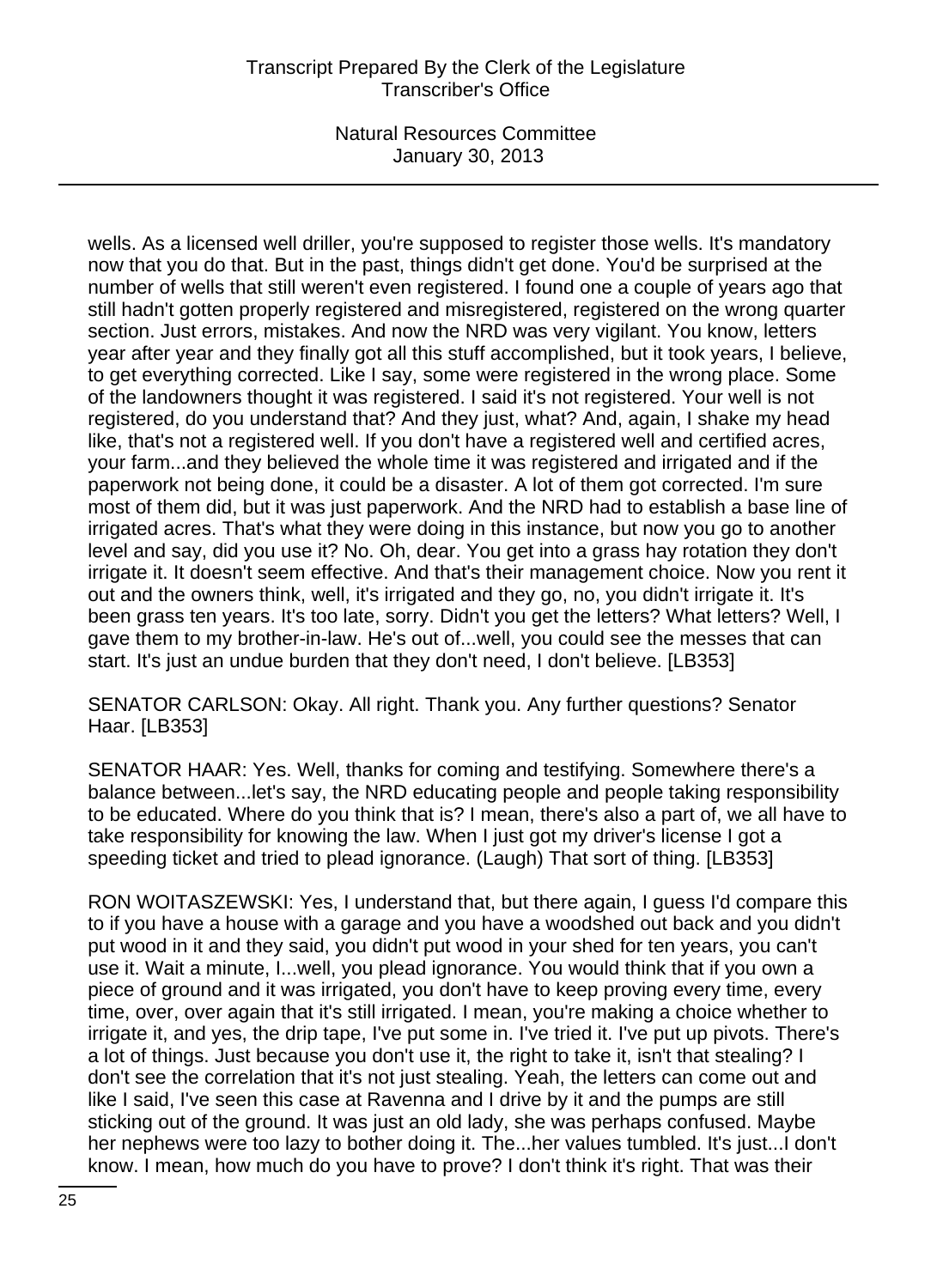ground. It was legally irrigated. It was legally classified as irrigated. How can they unclassify it just because they said you didn't use it enough? I think that's wrong. [LB353]

SENATOR HAAR: Thank you. [LB353]

RON WOITASZEWSKI: Did I answer your question? [LB353]

SENATOR HAAR: Yeah, yeah. [LB353]

SENATOR CARLSON: Okay. Any other questions? Senator Brasch. [LB353]

SENATOR BRASCH: Thank you, Mr. Chairman and thank you. I'm going to try to say your... [LB353]

RON WOITASZEWSKI: Woitaszewski. [LB353]

SENATOR BRASCH: ...Woitaszewski? Thank you, Mr. Woitaszewski, for your testimony. I'm curious, how long have you farmed? Are you...? [LB353]

RON WOITASZEWSKI: I have farmed 34 years, I believe. [LB353]

SENATOR BRASCH: And are you first generation? [LB353]

RON WOITASZEWSKI: My father was a farmer and me and my three other brothers originally started farming. We started from zero and we ended up with 8,000 acres of last count. [LB353]

SENATOR BRASCH: That's wonderful. Have you...have you or your family experienced a drought over multiple generations? [LB353]

RON WOITASZEWSKI: My father wasn't a very big farmer, so I've heard about the '50s. I've heard about the '80s or the '70s, and this last year was just one of disbelief. I mean, you could irrigate and that's another point. There were places where we had corners, we had pipes strung out and you were trying to use the pivot well, you know, as has been described. It just became apparent that the most economical use was to put the water through the pivot and forget the corners for that moment. It wasn't a very good return. It wasn't paying off. There's times when you just pull your water in and use it where it produces the most return. I started putting pivots up. I got the Central Platte NRD interested in cost-sharing pivots way back 15 years ago, thinking it's a much more economical...it doesn't push nitrates down. It's a uniform way to irrigate and over the course those around Grand Island, Central Platte, pivots have taken over because economics said it was a good thing and they did it. And in the corners, even though this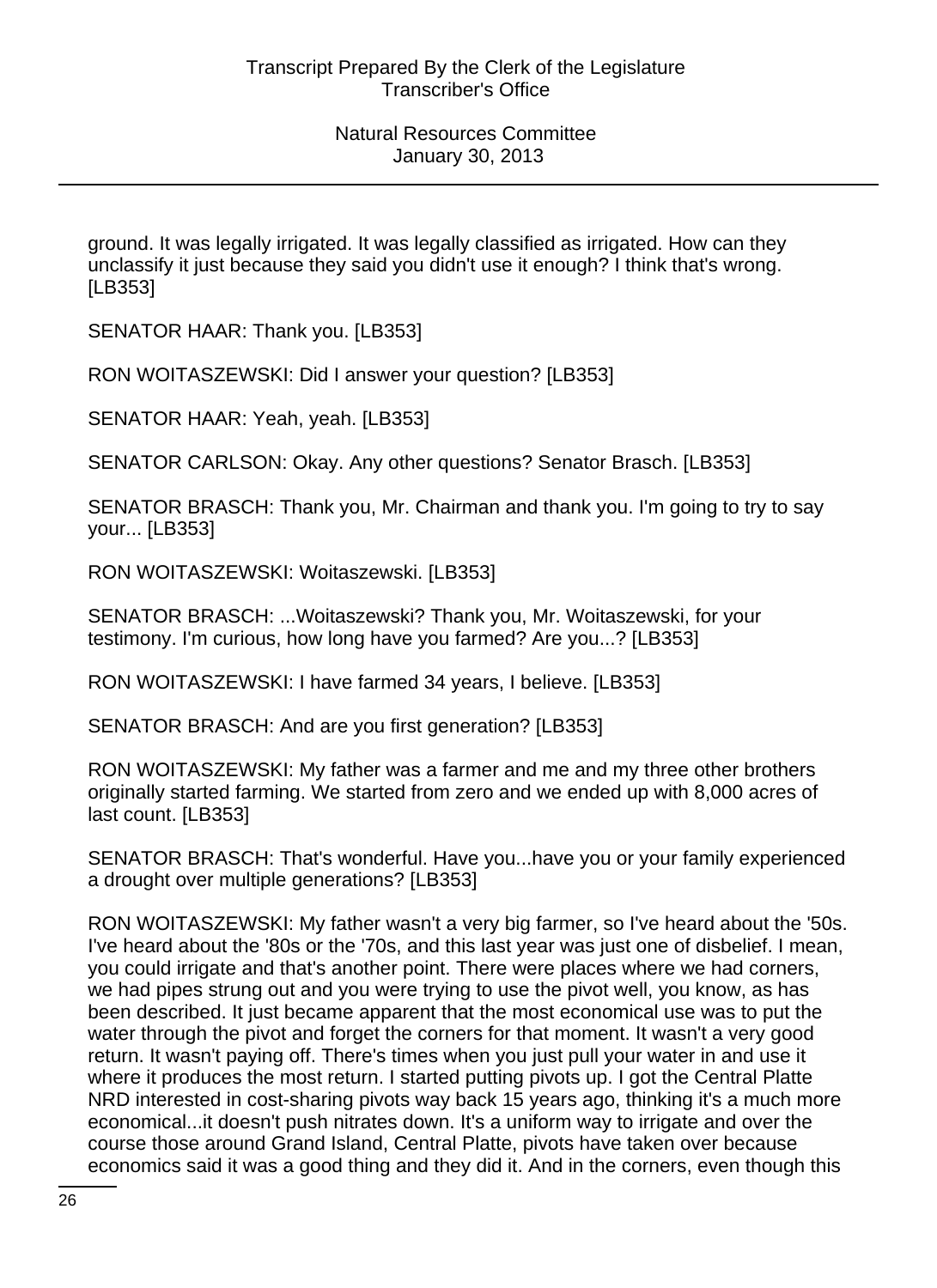year we might have tried to irrigate them, you give up. There wasn't enough water to go around. You put the water in the most practical use, but next year if there's more water, you'll certainly go back to irrigating them. So, you need to play it, what's the most economical and most return. And did I answer the question? [LB353]

SENATOR BRASCH: You did and very good. The reason I asked is, my next question was, I represent District 16 which is Cuming County, Burt, and Washington, and many of my constituents contact our office with concerns about too much regulations. And so I'm just curious, in your 15 years, or have...you know, regulations are, I agree, to a degree to protect us but at some point in agriculture perhaps we need to revisit. [LB353]

RON WOITASZEWSKI: I'll give you an example. I worked in Texas and Kansas a lot. We picked up wrecked center pivots for 15 years and rebuilt them and sold them and put them on our properties because we wanted to go jump to the future in more efficient systems. I came back, was having a beer in a local tavern, and I told a fellow, you need to make sure you go back and irrigate those little pieces of ground that you've quit irrigating because your high school kids have left. He told me, you're full of baloney. And I said, I've been to Texas and Kansas. I've seen the future and you guys aren't going to like it. And they laughed at me. They laughed me out of the bar. I said, whatever. And it was true. The next year, I believe it was '06 that they limited the water, and these guys were looking at me shaking their head and I said, I've seen Texas and Kansas and New Mexico, you have to be efficient and the pivot is the most efficient way to water. The drip tape, I think, is coming along and other things, but just always the rules. Just...I worked in Cuming County. It's a very livestock. They raise a lot of cattle up there. They know what they're doing. They're very aggressive. You give farmers the right to go farm and they'll raise a lot of stuff, and they'll raise it the most economically. That's why pivots took over and gravity is dying because it's not economical. But to force someone to do an uneconomical practice just to maintain their right, doesn't seem to make any sense. And the drip tape probably will come in and take care of those corners and I've seen whole pivots come down. I've heard of whole pivots coming down and they've put the whole quarter back to drip tape. They took a pivot down, so. You know, limiting your rights and saying you can't do it now because you haven't done it for a couple of years, I think is crippling and I don't think any other industry would put up with that. If a factory gets shut down for a couple of years, they can't say you can't reuse it with exception of certain, you know, rules for electrical service, you know, things like that. But I don't... [LB353]

SENATOR BRASCH: Very good. I appreciate your testimony. [LB353]

SENATOR CARLSON: Okay. Thank you. Any other questions? Yes, Senator Smith. [LB353]

SENATOR SMITH: Thank you, Mr. Chair. Mr. Woitaszewski, thank you for coming and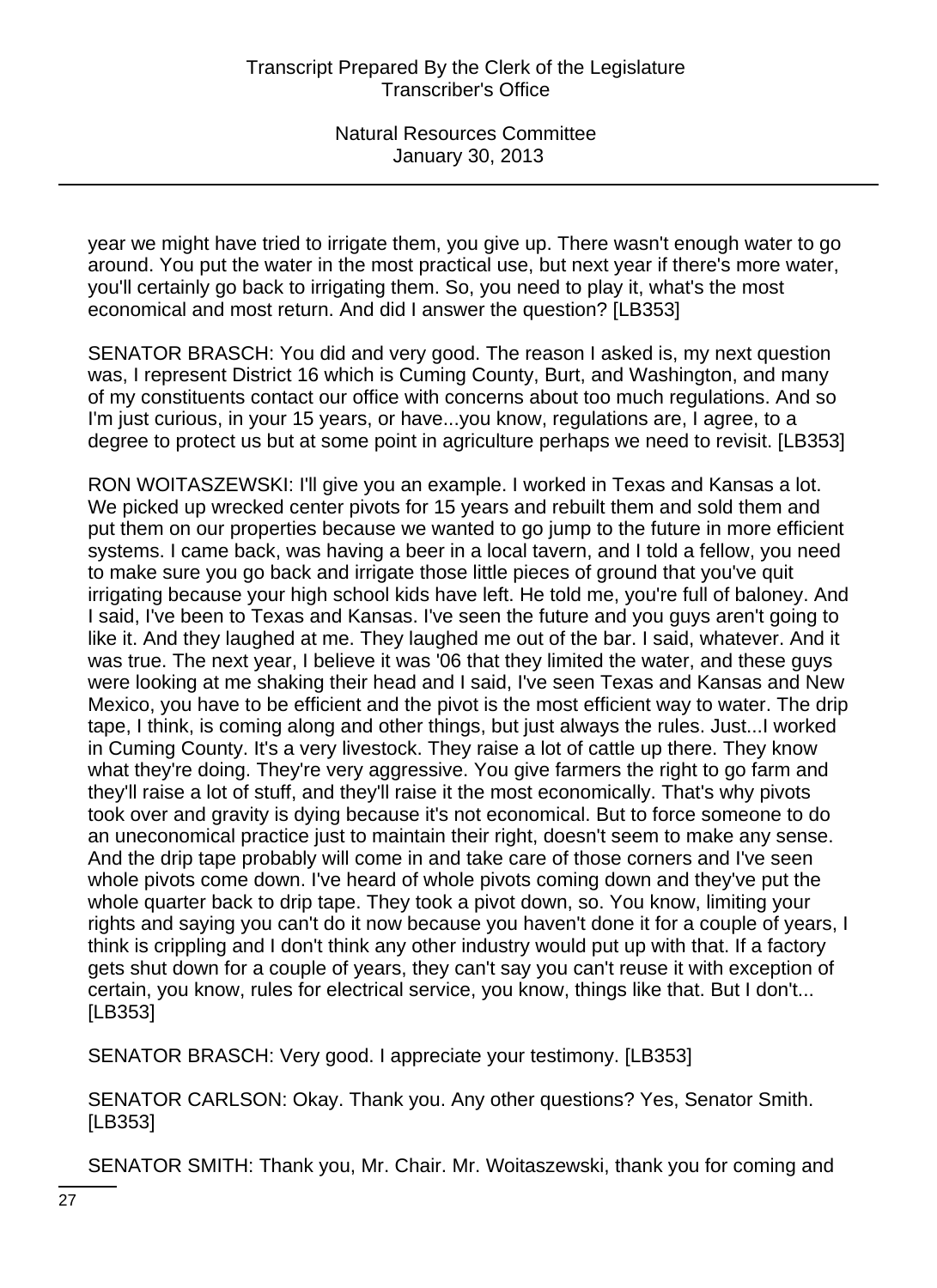testifying, and I'm learning quite a bit here about the plight of the farmers in using water to irrigate their properties. It seems to me that at the very minimum before someone's property, the status of their property can be changed, that there should at least be some communication with that landowner to ensure that they understand what the rules are. And, but from your experience, the correspondence with property owners is always by letter and that they are just expected to understand what the rules of the use of that property is. And so the change in status of their property takes place, and you're right. I mean, if you're not up to date with the rules, if different generations don't follow those things as closely, they assume that the property is theirs and they can continue to use it, there's just that lack of personal communication from the local regulatory bodies in explaining. Do you see that? [LB353]

RON WOITASZEWSKI: Yes. If I might reiterate another thing. I didn't go this year, but at the well drillers convention...the conventions are in Lincoln, but they have a conference in Kearney about every year. And the one year they were there and this whole room is full of licensed well drillers, plumbers, and city municipality people and stuff, in which I go to, I'm a licensed well driller and I've got to keep my license up. Even the well drillers, I...there was a representative talking about the Central, the Platte, and the water recharge and some...I was just fascinated as a farmer, a land developer, a well driller, and I was aghast at the number of well drillers that were sitting in the back reading the paper and talking to their neighbor. And I thought, this is your livelihood. This is your whole thing. And I was just aghast that they weren't even paying attention. I think I probably knew more about that than most of the well drillers and the farmers and that's why I know it. But I keep up for a reason. I have a vested interest in...you know, all that, and I have to. We are a far larger farmer than average. We got there because we know the rules, but there's a lot of people...and these were well drillers and I was just surprised that most of them didn't pay much attention and I thought, this is your whole livelihood right here. And they weren't...those are the people who are professionals. They should have been front and center listening and I didn't think they were paying much attention. Those are professionals. So how is the average out-of-state grandma going to understand this and get that letter back when it should, or just ignore it, or forget it. This lady at Ravenna, she just ignored it. I know they at Lower Loup sent letters, I know that. But it didn't happen and how could...I think you're going to have a lot of problems and people are going to forfeit their rights and values because they don't keep up and don't understand. [LB353]

SENATOR SMITH: Again, thank you for your testimony. [LB353]

SENATOR CARLSON: Okay. Thank you. Any other questions? Seeing none, Ron, thank you for your testimony. [LB353]

RON WOITASZEWSKI: Thank you for your time. [LB353]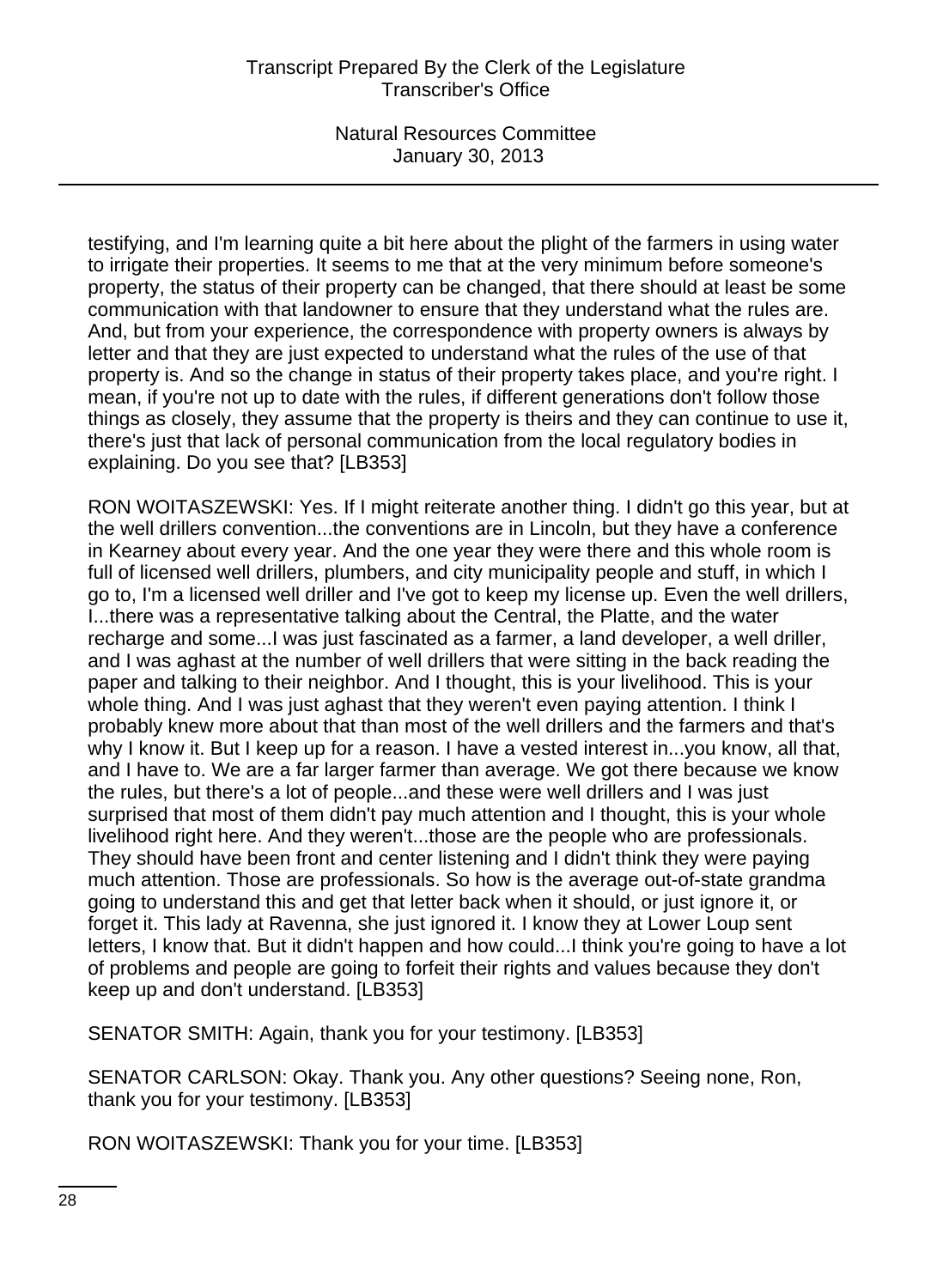SENATOR CARLSON: (Exhibit 6) Any further proponents? All right. We do have a letter of support from Arnie Hinkson of Wood River and that will be read into the record as a proponent. All right. Opponents? Welcome, Ron. [LB353]

RON BISHOP: (Exhibit 7) Welcome. Thank you. Mr. Chairman and members of the Natural Resources Committee, my name is Ron Bishop, R-o-n B-i-s-h-o-p, and I'm general manager for the Central Platte Natural Resources District, and this bill is about us. It was written because of a rule that we have. To start out with, in addition to testimony that is being handed out, I'd like to go back and review a little bit because some of the comments. In the state of Nebraska, unlike the state of Texas where the overlying landowner owns the water underneath, in the state of Nebraska service water and groundwater are dedicated to the public. They're owned by the state and people get a right to use that water, either by an application to divert it out of the stream, or application to drill a well and put the water to beneficial use. So it's a little different and so in whether you're taking a surface water right away or whether you're limiting a groundwater use, it's not like taking their property, taking their house, because in the state of Nebraska that water, that house doesn't belong to the individual landowner, it belongs to the state of Nebraska. And we have a right to use it if we follow certain procedures and put it to a beneficial use. So it is a little different here than it is in Texas. What I want to talk to you today about is, first of all, why we had that rule. We developed that rule because we saw pieces of ground laying idle and not being used and we can remember when there was thousands of acres of land developed up in the Sandhills 25 years ago. Many of those acres are now back to grass where they always should have been. Had we had LB353 on the books when that was developed, those lands would still be certified as irrigated lands. And yet, they haven't been for 25 or 30 years. We have across our district about a million acres of irrigated land. Some of it was surface water, most of it with groundwater. That area since LB962 was passed has been declared fully appropriated or in the case of Dawson County, overappropriated across the district. It was designated as fully or overappropriated by the state, Department of Natural Resources. Along with that designation came a ban on new wells, and a ban on expansion of irrigated acres, and a ban on new uses of groundwater and surface water that would impact the Platte River. The only exception to those bans are is if you offset whatever that depletion is to the river in like kind in the same amount of water, at the same location, at the same time that the depletion would have occurred. So anything we do out there we have to offset new uses. If an irrigator wants to put on a center pivot and he needs to expand his irrigated acres by four or five acres, that has to be offset. That impact, that four or five acres to the Platte River has to be offset in like amount of water and in the same location. Well, we also had to then go in and certify all the irrigated acres in order to develop a base because the law said, when the state designated, no new irrigated acres unless you offset. Well, you don't know whether you're going to have new irrigated acres or not if you don't have some kind of a base. So we established a base by going out and certifying. Many of the districts did, especially those west of us that were also designated as fully or overappropriated, and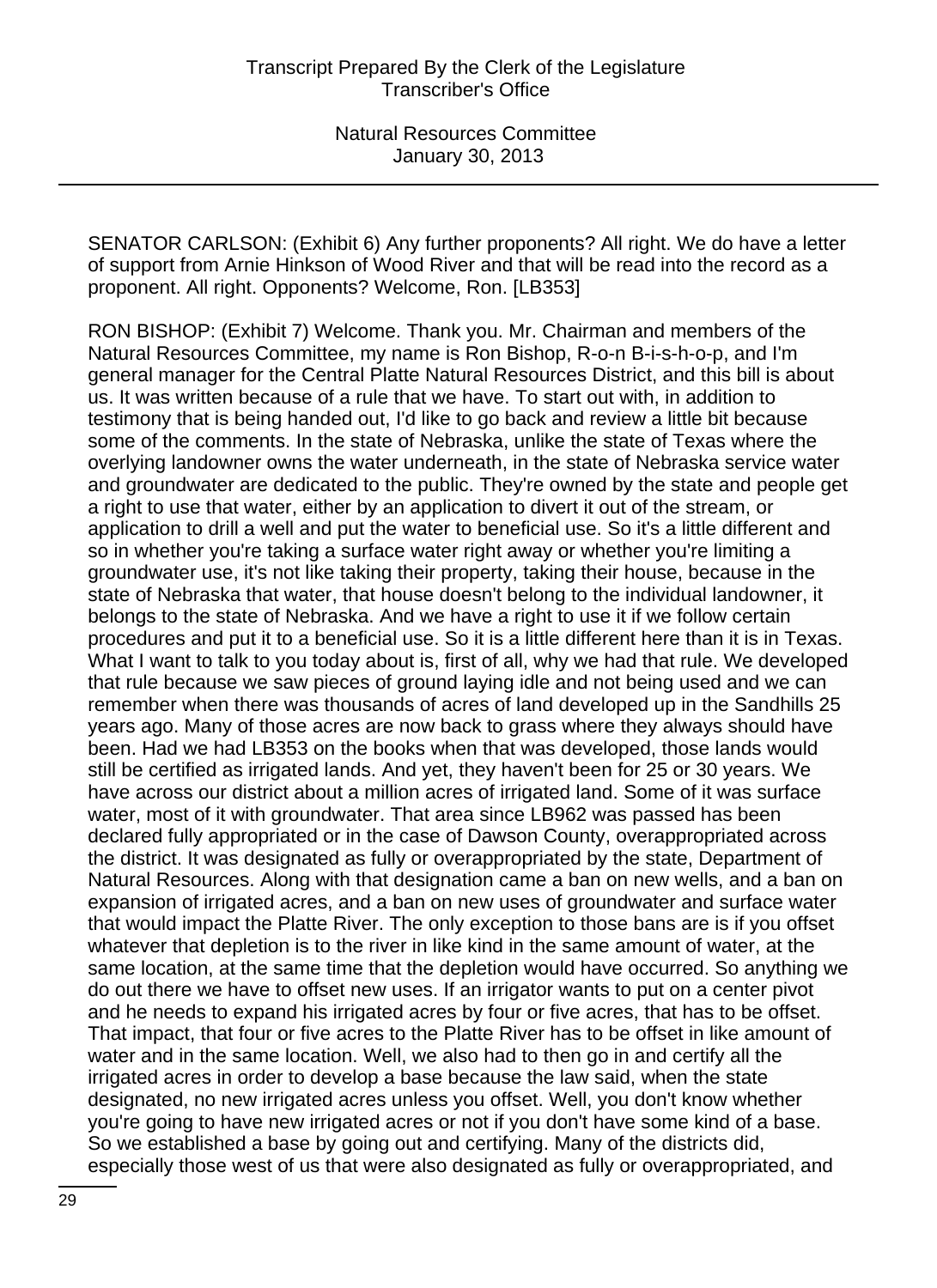each of them had just a little different criteria. Our criteria was that if you had irrigated two out of the last ten years, we would certify it as irrigated acres. Even though that might have been eight years ago and nine years ago, we'd still certify it as irrigated acres and it would count as certified irrigated acres. Another way that you could get it certified was that maybe you hadn't irrigated in the last ten years but it was in the CRP program, a program that retires irrigated acres for a ten or fifteen year period. If you could show that it was in the CRP program and you had irrigated before that contract was signed, we counted that as certified irrigated acres. Another way, maybe you hadn't irrigated it in the last nine years because it was in alfalfa, but you were in a subirrigated alfalfa area. If you could show us that you had irrigated it prior to seeding it to alfalfa, again, it was classified as irrigated acres. And so we established our base and that base, then, is the basis for a ban on any new irrigated acres unless you offset. So every acre that we developed since then that a farmer wants to develop, he's got to offset by going out and acquiring water either from our water bank or from one of his other fields or from one of his neighbor's water, retire water use to offset that new use that he's got. The same is true for the municipalities and the same is true for the industries in the area. The natural resources districts, by the way, because of LB962, have to offset those new municipal uses and those new commercial and industrial uses unless it's a great big one like a ethanol plant. If it's more than 25 million gallons of water a year consumption, they're required to offset it. We have developed that base, but since we developed that base we've had close to 4,000 new center pivots. Four thousand center pivots, each one with four corners, most of which used to be irrigated are now dry. Well, some of the fellows want to put...there's probably been some of this tape put out. There have been some corner pivots, corner arms put out on some of it, but a lot of them aren't irrigated and haven't been irrigated since the pivot went up. I would guess that probably at least half as a conservative estimate, at least half of those corners--those probably somewhere around 1,500 corners--have not been irrigated since the pivot went up. Of those corners, probably half of them never will be. So there's probably at least five acres out of every pivot that's gone up, out of those fields where the pivots went up, there's probably at least five acres of land that will never be irrigated. If they're not irrigated, we let them sell it to a neighbor, we let them move it to another field, we let them...we'll buy it and put it in the water bank. If they put on a corner system on their center pivot and irrigate it, that's fine. If they put on tape and irrigate it through tape, that's fine. If they want to run pipe down there and flood irrigate it like they did before the center pivot went up, that's fine too. It's their choice, whatever they want. So they have a number of options how to handle that acres that they're not...no longer irrigating. But we end up with...and we estimate that we're probably going to have 1,500 to...or 15,000 to 20,000 acres that are not going to be irrigated. They're not going to use them. They're not going to transfer them and they're not going to put on corner systems. There's quite a few of them that we already have and every year we add more center pivots, and so that number is going to grow and grow and grow over time. Well, if the bill is passed and we can never take those irrigated acres off the role, it's going to be like those acres up in the Sandhills that are no longer irrigated, but we can't use that water because they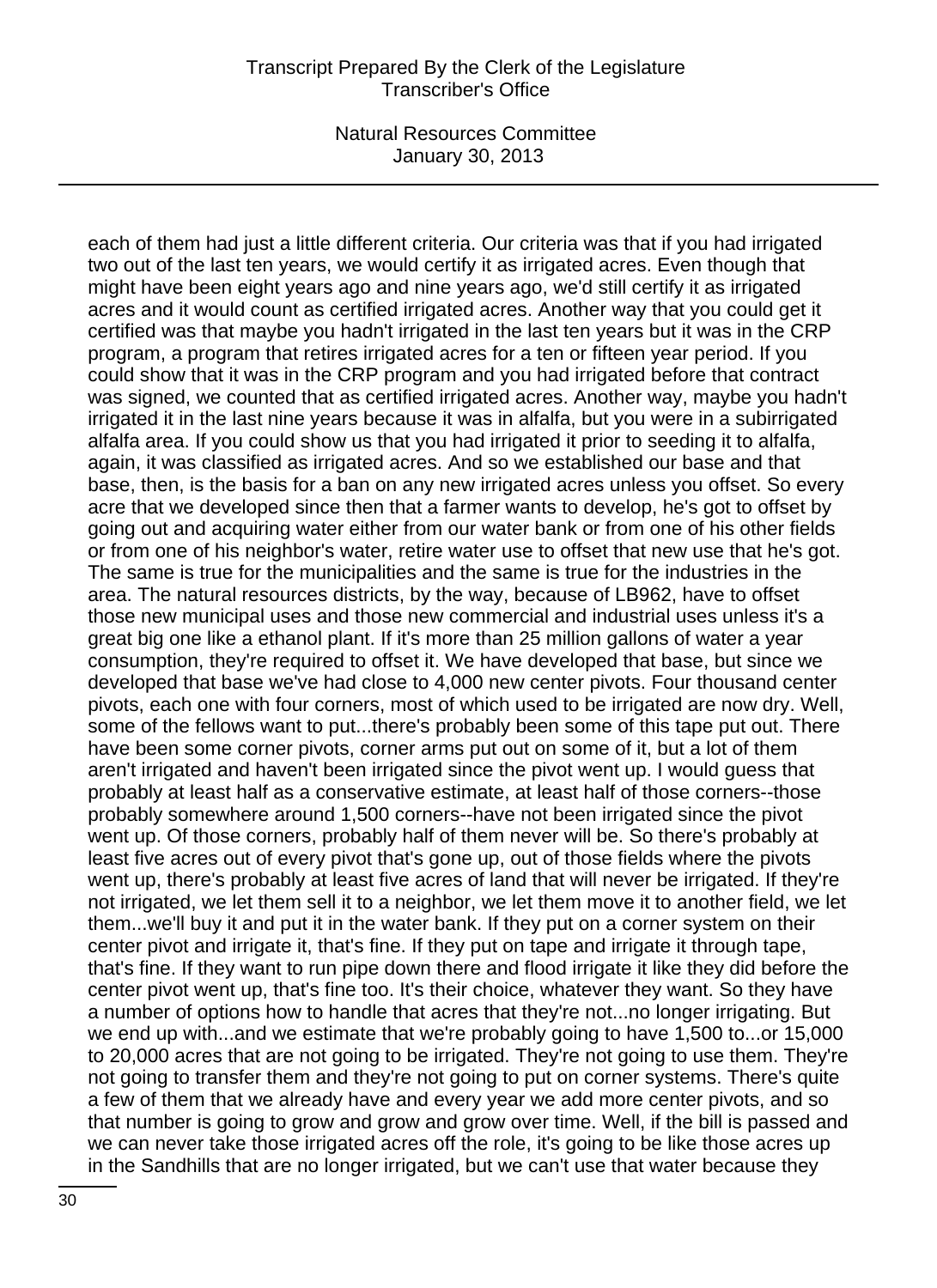### Transcript Prepared By the Clerk of the Legislature Transcriber's Office

Natural Resources Committee January 30, 2013

may be, there may be something comes along in 30 years or 40 years and that individual wants to transfer the water or use it some way, put it to a beneficial use of some type. And so we've got to preserve his right to do that. So every new acre that a farmer wants to add out there, we've got to make him go and buy those acres to offset the depletion to the river, where the depletion is already there because we have hundreds of farmers that have put up center pivots and dried up corners. And at least one out of four of those corners on the average is not going to be...is not going to be irrigated. So we put the water in the river, but we can't take advantage of it. We have to charge that farmer to go out and get new water to dry up some acres somewhere to get water when the center pivot program has, in effect, already dried them up, but we can't take advantage of them if they stay on the books, stay as certified irrigated lands. We're estimating that of those center pivots that have already gone in, the impact, the long-term impact on the river is going to be four to five thousand acre feet of water, four to five thousand acre feet of water per year. If new producers that want to add irrigated acres can't utilize that stuff that's already in the river, and will probably never be used, but have to instead go out and buy, that's going to cost them somewhere between thirty-five and forty million dollars because the going rate for water right now in our district is \$8,000 an acre foot of water to the river. That's what we're paying. That's what we're willing to pay, and we haven't bought a lot even at that price. So the value might be even higher than that. But however you cut it, the most conservative estimate is thirty-five to forty million dollars to offset what in effect has already been offset by farmers drying up corners. It just doesn't seem to be a very practical way to utilize our water resources, our state's water resources. It seems to be an unnecessary cost to new irrigators, an unnecessary cost to new industry, an unnecessary cost to municipalities as they expand their populations. We think we've been reasonably fair with those irrigators in that we give them eight years. We require them to irrigate two out of ten, so they can go eight years without irrigating it and they don't lose anything. After the eight years, if they're not going to irrigate it, or not going to transfer it, or not going to sell it in the next two years but want to hang on to it some more, we let them put it in a water bank for another eight years, and it sits there and we protect it for them. But after 16 years, if they haven't used it, haven't put it to a beneficiary use, then we say, we're not going to continue to certify those acres as irrigated, not going to continue to certify the beneficial use of that groundwater that had been applied to the irrigated acres. So that's where we get to the problem. We've tried to be as fair as possible with the irrigators. We put out and have a extensive program as we get closer to the end of the first eight years of notifying the landowners through newspapers, through radio, and through letters to make sure that they're all aware of it. But they need to, in those last two years, they need to either irrigate it and put it to a beneficial use, or transfer it somewhere, or sell it to someone, or put it in our water bank. But you can lead a horse to water but you can't make him drink. We can get the information out there but we can't make them read it. But we're dedicated to doing our best to make sure that everybody is informed of the two out of ten rule, and the options that they have available if they don't use it, don't irrigate with it, in eight years. It's like surface water. Some of you may be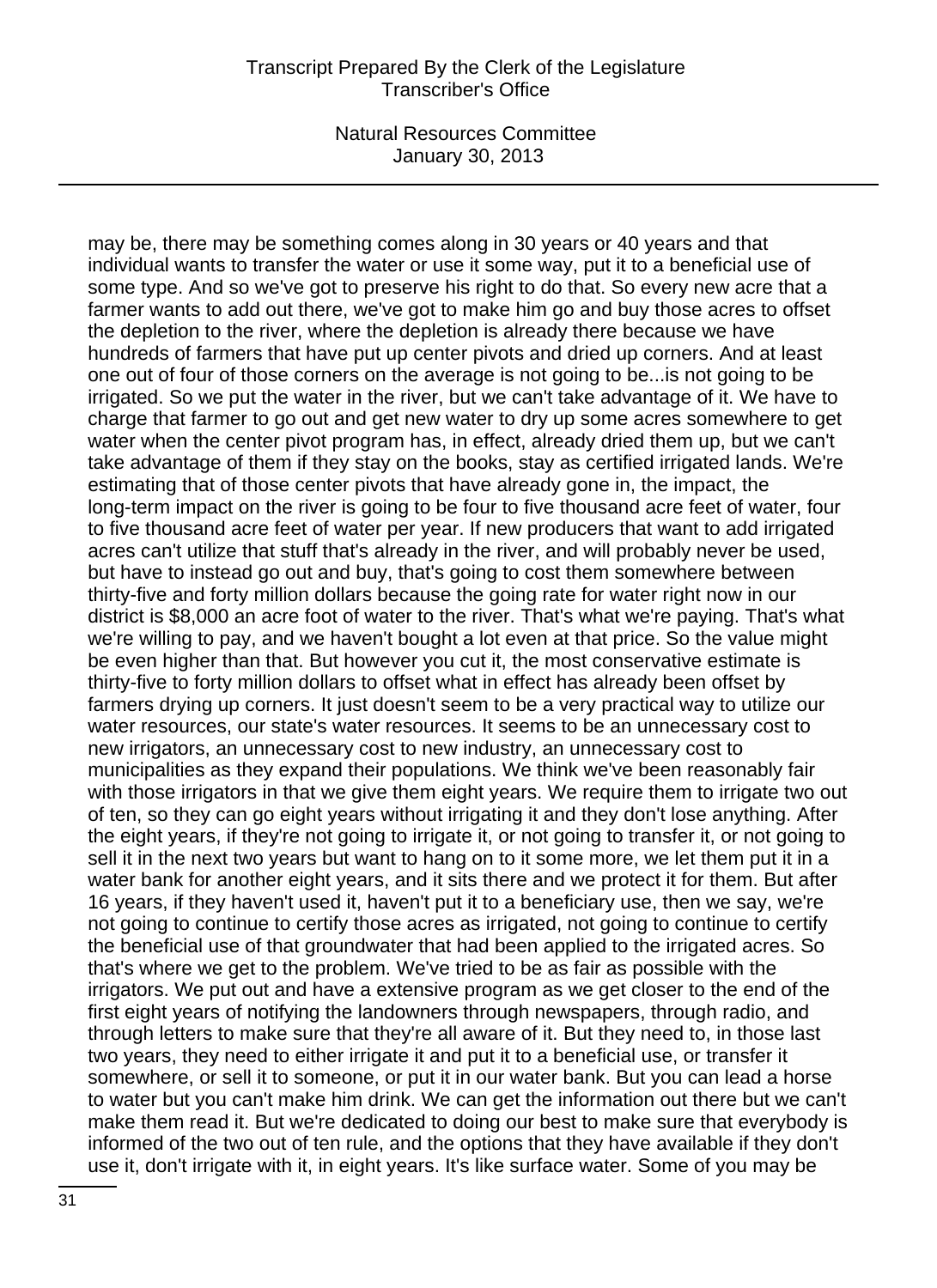acquainted with some of the surface water rights. You get...surface water belongs to the state too and you get a right to use it by getting an appropriation from the state. If you don't use that water for five years, don't put it to a beneficial use, it's subject to cancellation. With the new laws that were passed with LB962, there is an opportunity to extend that, in some cases, up to 15 years of nonuse and still maintain that water right. But the general rule is, you have to use it at least once every five years, or you lose that right to use the state's water. Well, in our case of groundwater in our district, you need to use it at least once out of 16 years, or transfer it, or sell it, or whatever. You have to make a use of it. And so we think it's compatible with, maybe a little more lenient than surface water rights, but it's compatible with the state's other water being surface water. [LB353]

SENATOR CARLSON: Okay. [LB353]

RON BISHOP: I think that completes...I thank you for your time. [LB353]

SENATOR CARLSON: All right. Thank you, Ron. Questions of the committee? Senator Brasch. [LB353]

SENATOR BRASCH: Thank you, Mr. Chairman, and thank you, Mr. Bishop, for your testimony. [LB353]

RON BISHOP: Yes. [LB353]

SENATOR BRASCH: Very thorough. I'm just curious, have one question. When you quoted and I think it's written here, you're estimating, is it 18,750 acres of... [LB353]

RON BISHOP: Of land that was irrigated at one time. [LB353]

SENATOR BRASCH: That is not. [LB353]

RON BISHOP: But not only is not now, but we estimate won't be irrigated in the future. [LB353]

SENATOR BRASCH: So, are they paying property tax as irrigated land or as dryland on? Would that be \$18,000 less dollars back to the counties then, or...? [LB353]

RON BISHOP: Right now, right now they are...there's both. [LB353]

SENATOR BRASCH: There's both. Okay. [LB353]

RON BISHOP: Some are paying irrigated taxes, some are not. Some have gone into the courthouse and saying, well, I've put up a center pivot and I'm not irrigating seven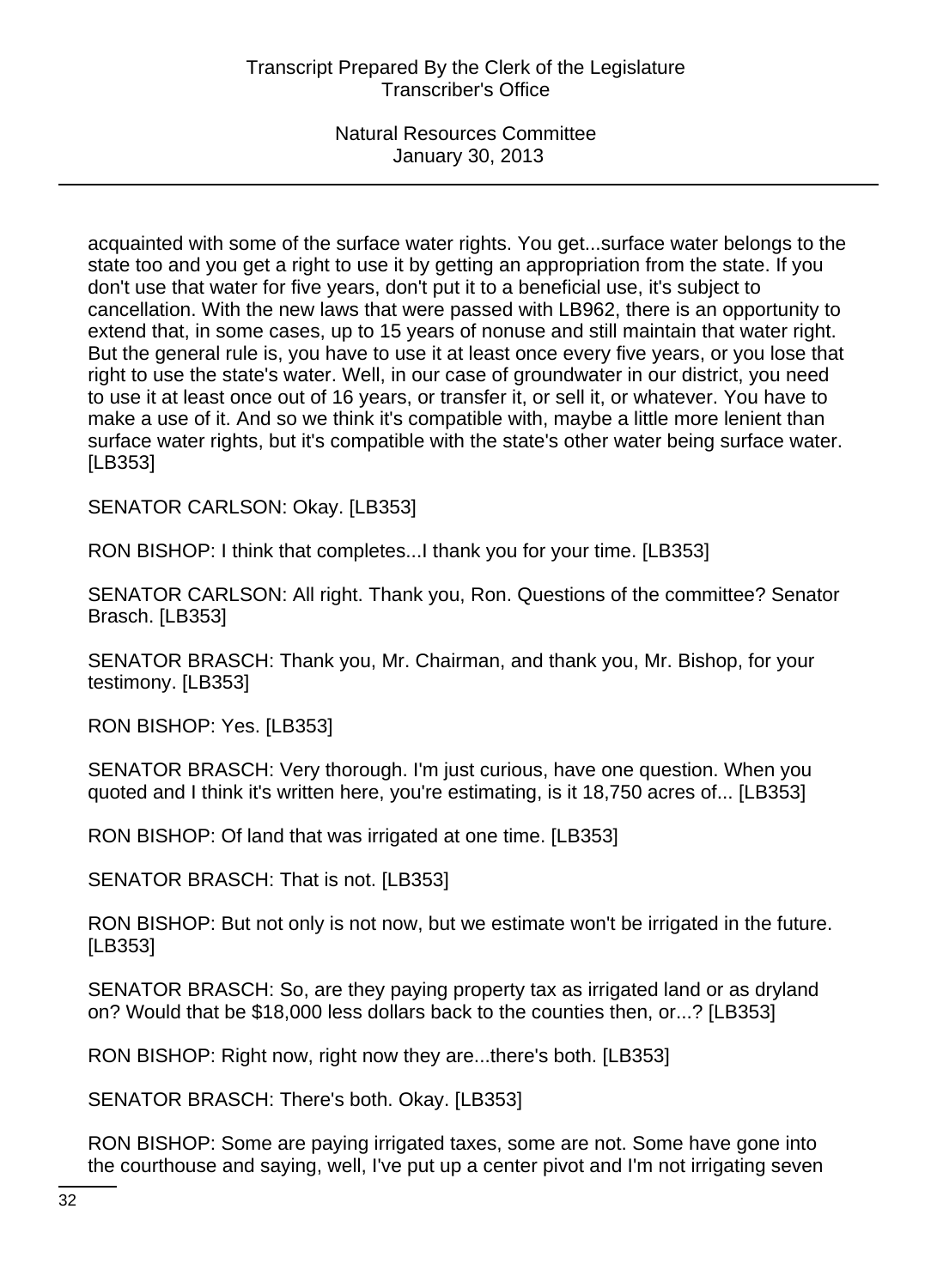acres times four, or 28 acres out of that corner section, and so I want you to take me off the role. The common thing, though, is that if we certify it, we provide that information to the county assessor. And the county assessors for the most part are following our certification. If we certify it, they certify it as irrigated and they're charged for irrigated taxes. That's the common condition. [LB353]

SENATOR BRASCH: And if they give up that pivot then, you send a notice that it's now dryland... [LB353]

RON BISHOP: Yes. [LB353]

SENATOR BRASCH: ...and they'd be taxed accordingly. [LB353]

RON BISHOP: For example, if they went the 16 years and we no longer certified it as irrigated, we'd notify the county assessor and they would be assessed then dryland taxes, yes. [LB353]

SENATOR BRASCH: Okay. Very good. I have no other questions. [LB353]

SENATOR CARLSON: Okay. Thank you. Senator Schilz. [LB353]

SENATOR SCHILZ: Thank you, Senator Carlson. Ron, good afternoon. How are you doing? [LB353]

RON BISHOP: Good. [LB353]

SENATOR SCHILZ: First off. I mean, this rule just didn't come about, you know, as you were sitting there thinking one day in the office. Was this part of your IMP process that you went through to come with the rules for...? [LB353]

RON BISHOP: It's part of the overall Integrated Management Plan, and NIMP program, yes. [LB353]

SENATOR SCHILZ: So this would have been discussed, possibly, by all the stakeholders that were involved in that negotiation, or did this come about through board action? [LB353]

RON BISHOP: This came about really as board action. I can't honestly say, Senator, whether it was discussed in detail with the stakeholders, but it was...it's been discussed off and on for several years now among our NRD. And it's just more or less a continuation of the original certification process that we went through where we required two out of ten. [LB353]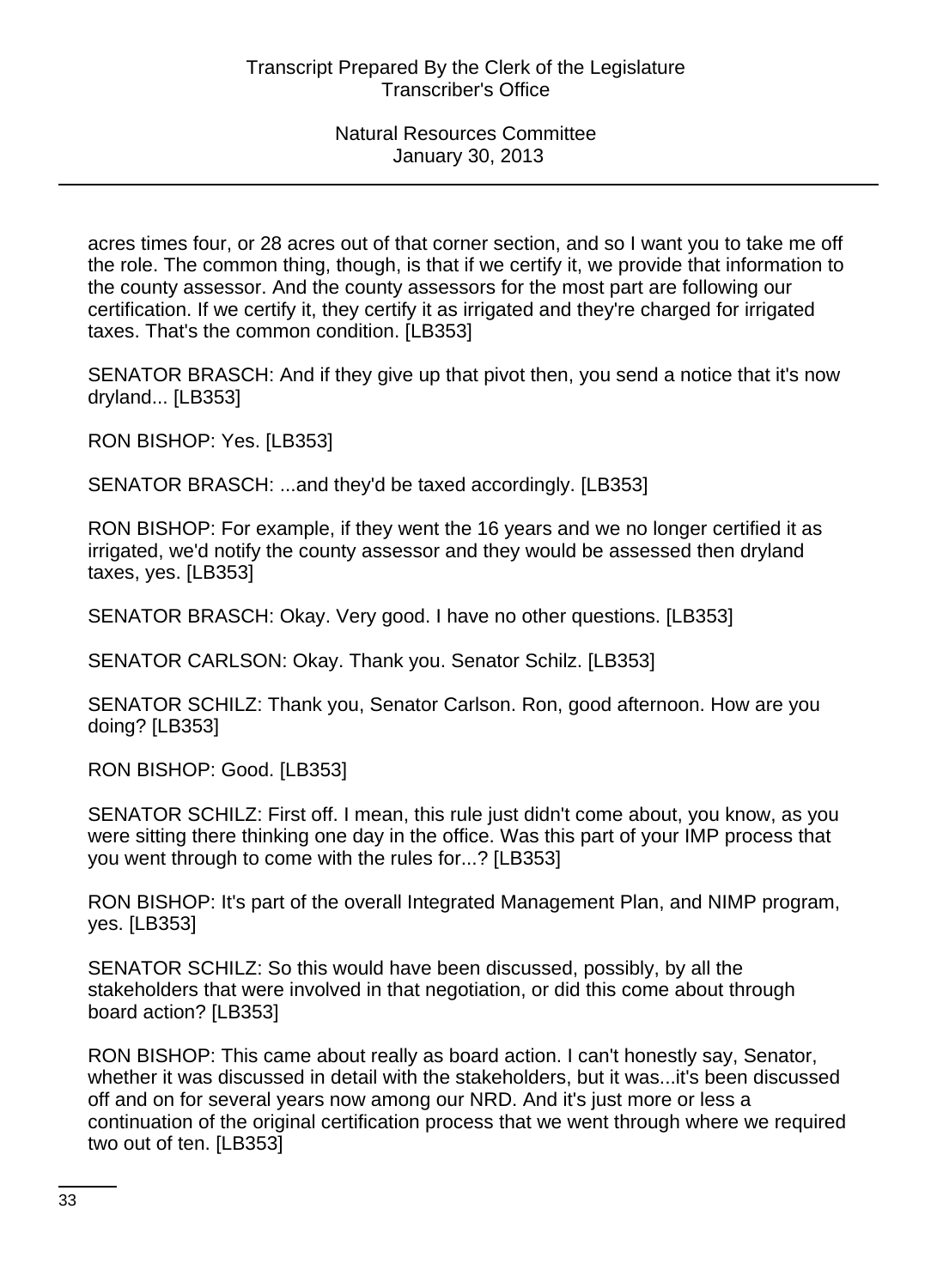SENATOR SCHILZ: All right. Okay. And then, one other question I have is, you know, we're kind of on the clock, or we're really on the clock in the Platte Basin with the three state agreement. What...you know, we have to get back to 1997 levels by a certain date. Do you know...what is that date today and then, what are the consequences if we don't get back to that? [LB353]

RON BISHOP: Well, the...we have to get back there by, I think it's 2019, if my recollection is correct, Senator. Two thousand and nineteen we're required to be back there. If we don't, then there's problems for the state of Nebraska because you have signed on with the other states to an agreement that says we will be back to that level by 2019, back to the '97 level. It also says that after 2019, then we'll do additional things too. But back to '97 is the minimum time to get back to '97 levels is 2019. [LB353]

SENATOR SCHILZ: In your experience, looking at other areas where these kind of actions have taken place where the feds become involved and things like that...well, just look at Texas and what's happened there. If you don't come into compliance, usually it ends up in a majority, or it could end up, and you can correct me if I'm mistaken here, it could end up in massive regulations, massive reductions, and the ability to irrigate for all users. [LB353]

RON BISHOP: Well, there's always that threat there and certainly when you get U.S. Fish and Wildlife Service and threatened and endangered species, there's not only a threat there, there's a lot of power in the Endangered Species Act and so, we want to keep it in Nebraska's hands and in the local NRDs' hands and not abdicate any authority over to the federal government, whatever branch it might be. [LB353]

SENATOR SCHILZ: Thank you. Appreciate that. [LB353]

SENATOR CARLSON: Senator Haar. [LB353]

SENATOR HAAR: Oh, where's the King Solomon when we need him? (Laughter) [LB353]

RON BISHOP: Yeah. [LB353]

SENATOR HAAR: I understand the need to be able to retire for...I mean, otherwise we stay frozen in time, but I also hear that technology might allow us to use that land in a better way, for example, with drip tape. Is there any way to allow for, you know, this...these corner pieces to go back if it can be demonstrated that the piece of property uses less water? [LB353]

RON BISHOP: Yes, there is. [LB353]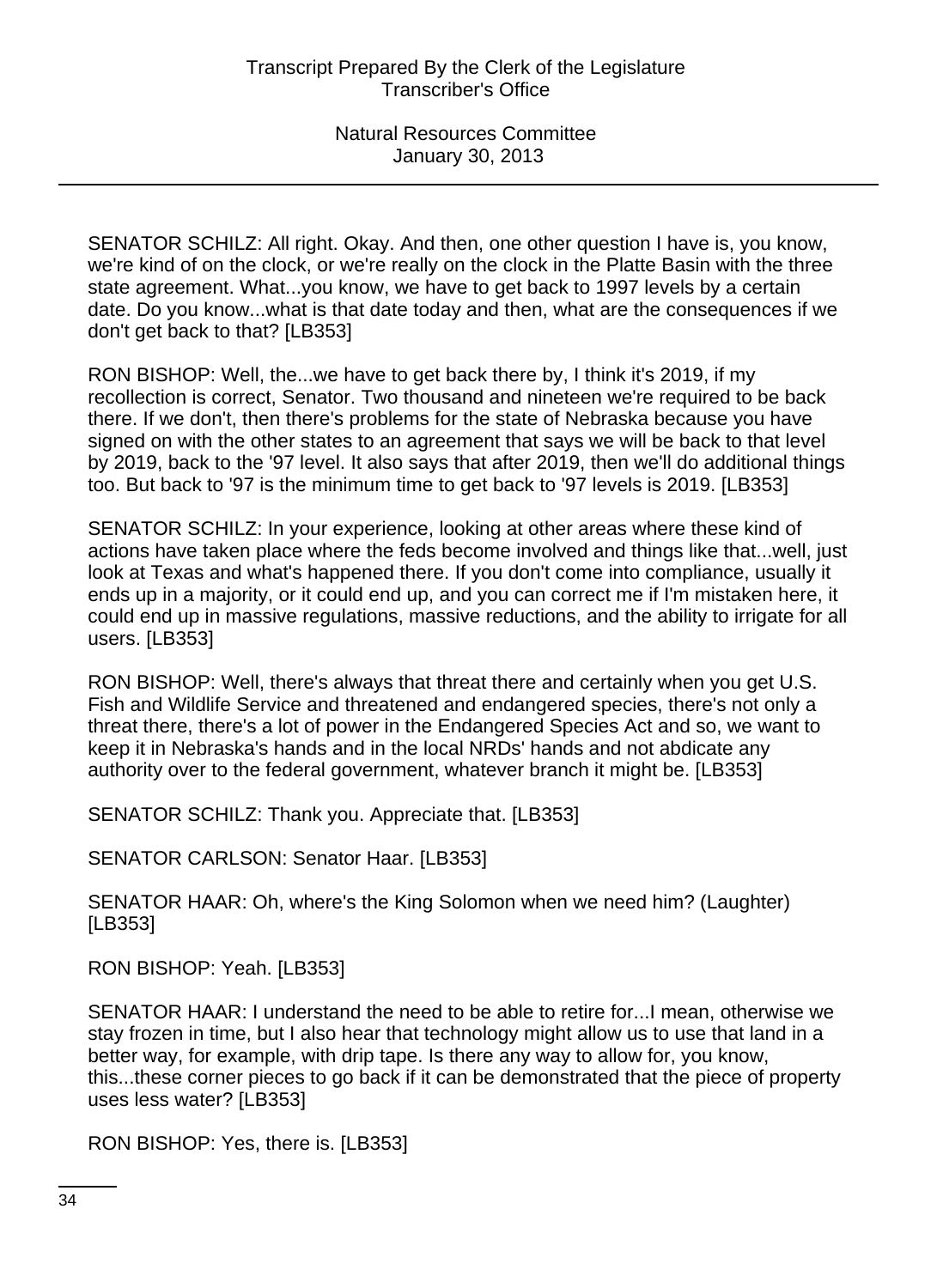# SENATOR HAAR: Tell me about that. [LB353]

RON BISHOP: An example would be an individual who puts on a center pivot and he irrigates two of the corners but doesn't irrigate the other two corners. And he goes eight years and then he deposits those two corners, the 14 acres, in our water bank, or the water value in our water bank, and it comes to the end of another eight years, and he decides to sell that water right to...or that water use to the natural resources district and we make it available, then, to other producers, whatever it might. And then it goes along another ten years and he decides that maybe that tape is the answer and he wants to do it not only on those two acres that are currently irrigated where he's got those short and long rows, but he wants to do it on the bottom two corners too. He'd come to the natural resources district and acquire enough water to recertify those two acres and go ahead and put in the tape on the four corners and go back to irrigation. He's dried it up by selling us the water off of it, but he can come to us and buy it back and go ahead and...go ahead and irrigate them then 30 years from now or 40 years from now. But in the meantime, we freed up that water and made use of that water during the 30 years for other activities, whether it's a new ethanol plant, or a new industry, a new manufacturing industry, or a growth in town of population, or more irrigated acres. We've made use of that water in the meantime. [LB353]

SENATOR HAAR: How do you know if they haven't used it for two of the ten years? [LB353]

RON BISHOP: We have developed technology where we can take low-level infrared photography and we fly our district every year and we usually do it late October or early September when any stressed crop is going to be the most stressed. We can tell the difference between well-irrigated stuff and stuff that hasn't been irrigated. And we use that low-level infrared photography and the color spectrums to distinguish between irrigated and nonirrigated land. There has to be some personal ability tied into that too. For example, sometimes a irrigated alfalfa field had just been mowed just before we flew it. Part of that field might show up as dryland because it was the mowed part of the field. And so, if you see a center pivot running around there and you see a strip or part of that center pivot with irrigation wheel tracks, but it looks like it's dryland, and the color indicates that it's alfalfa, you pretty well know that it...the flight was taken at about the time he was putting up alfalfa. [LB353]

SENATOR HAAR: So it takes some interpretation, right? [LB353]

RON BISHOP: Yes. [LB353]

SENATOR HAAR: So when you allocate water, is it by the acres that are irrigated or the amount of water that's used? [LB353]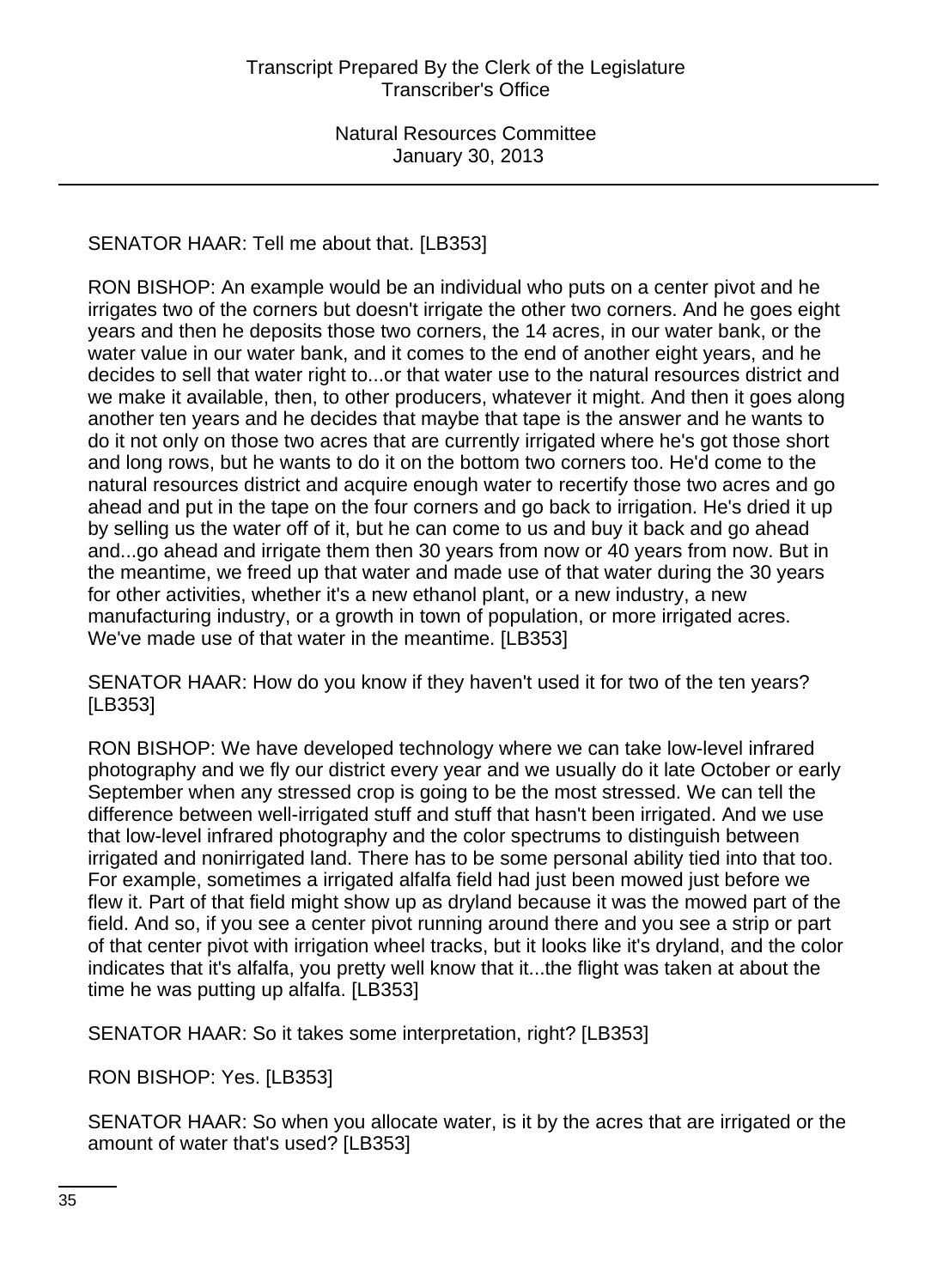RON BISHOP: When we certified acres? [LB353]

SENATOR HAAR: Yeah. [LB353]

RON BISHOP: We certify our irrigated acres and we don't allocate water. [LB353]

SENATOR HAAR: Okay. [LB353]

RON BISHOP: We certify irrigated acres and that gives him a right to use his well to irrigate those acres. Whether it's wheat or corn or soybeans or whatever the crop might be, he has a right to irrigate those acres. When we determine the amount of offset that has to be made, if somebody wants to do something new, we look at what that use is and how far it is from the river and through a detailed hydrologic groundwater model, we determine what kind of an impact raising corn or raising wheat will have on the Platte River. And it's the impact to the river that has to be offset, so we determine that in acre feet of water per year on the average over a 50-year period and that's what has to be offset. So a piece close to the river is going to have more acre feet of impact in 50 years to the river than something back 8 or 10, 12 miles. And so each section of land will have just a slightly different impact on the river and so a slightly different offset is required in order for him to be able to do whatever he wants to do, whether it's industry or raising corn. [LB353]

SENATOR HAAR: And then coming back, though, and I understand how somebody could come back and basically buy the water rights back for those corners, but if they can demonstrate that they're using less water with this new technology, there's...they can't just go back without buying those acres back, is that correct? [LB353]

RON BISHOP: That's correct. [LB353]

SENATOR HAAR: Is there any way to that, because in a way, that would make sense to me. If they're going to use less water for this whole plot than they did before and you're making better use of the land, why wouldn't you...why wouldn't you go ahead with that? [LB353]

RON BISHOP: Well, everything we do is based on consumptive use and so the consumptive use is different depending upon how you irrigate it for each crop. Take corn, for example. Everybody talks about center pivot being more efficient. Center pivot is more efficient on energy and it's more efficient on taking care of nutrients that are applied through the center pivot system, but not necessarily more efficient on water consumption because the old center pivots with the high pressure systems, there was more water consumed in them than there was in furrow irrigation where you flooded the field because it was spraying water... [LB353]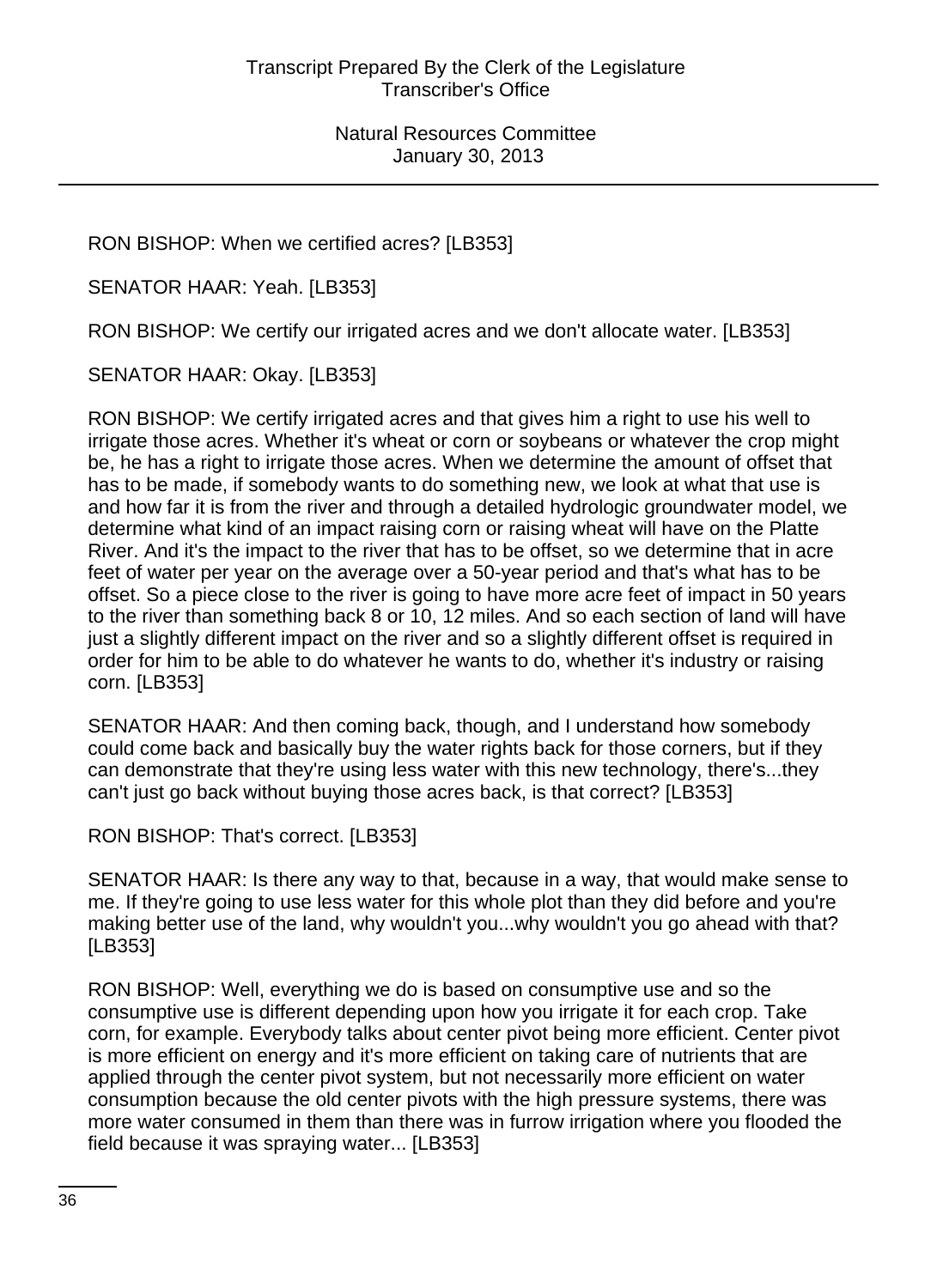### SENATOR HAAR: Sure. [LB353]

RON BISHOP: ...up into the air and there's more evaporation. As we advanced in technology for center pivots, we started getting the lower pressure nozzles that started dropping it down closer to the field, the overall consumption started to drop because that was from the evaporation savings that we had on those crops. And if you get into some of this tape, there's even less evaporation because you're putting it all...planting it all underground. And so it's the next step in efficiency and reducing the consumptive use because you're, in effect, almost eliminating evaporation. [LB353]

SENATOR HAAR: Well, in the plans as you go ahead, let's say that the drip tape really becomes very popular replacing center pivots, would that allow you to expand the number of acres, then, that could be irrigated? [LB353]

RON BISHOP: There would be the potential for that and we do have in our groundwater quality program that is set up just for the sake of controlling declines in groundwater, we do have a feature in there that distinguishes how many acres can be irrigated and it varies depending upon how much water is consumed. So as you reduce consumption, you can increase the acres. And so there's always the potential of incorporating that into this Integrated Management Plan and the impacts...measuring the impacts on the river. There's always that potential. [LB353]

SENATOR HAAR: So it gives the NRD that potential but not the individual irrigator. The individual irrigator would have to go to... [LB353]

RON BISHOP: Well, if the individual irrigator went to that system and there were several of them, the NRD could adopt a rule where you would just...or you had a factor for being able to increase the acres that are certified or irrigated if you went to a certain type system that was more efficient as far as water consumption. [LB353]

SENATOR HAAR: And perhaps, that... [LB353]

RON BISHOP: That would help the irrigator. [LB353]

SENATOR HAAR: But right now that could only be done if the landowner buys more water rights. But is there... [LB353]

RON BISHOP: Right now, yes. [LB353]

SENATOR HAAR: Yeah, but there... [LB353]

RON BISHOP: But we could change the rule so that later one if it could be shown that it reduced the average acre of consumption from say eight inches down to six inches, a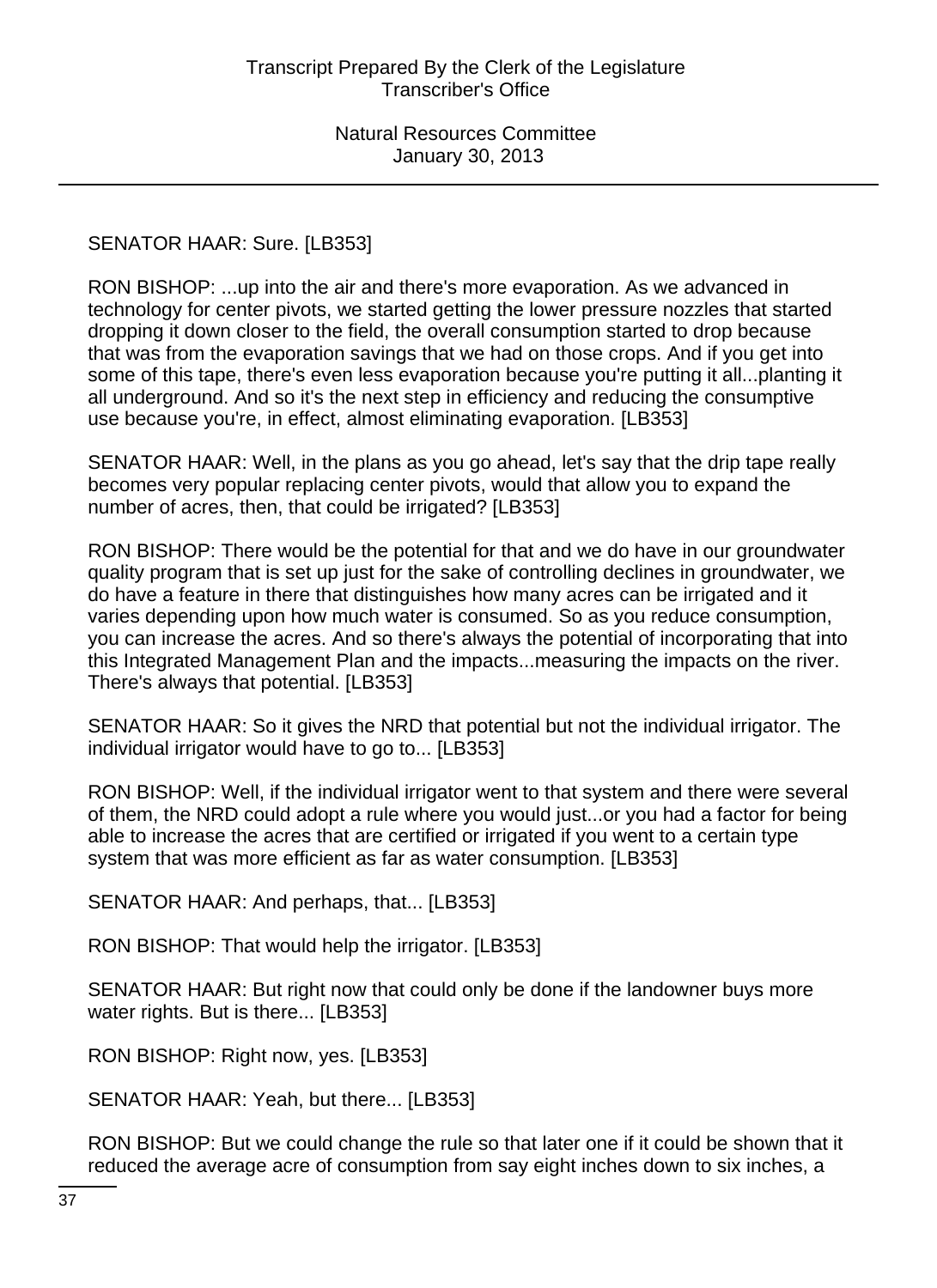25 percent reduction, there's a potential, then, for changing the rules so that he can irrigate 25 percent more acres if it's in that kind of a system that in fact has been shown to reduce the consumption of water by 25 percent. [LB353]

SENATOR HAAR: And that might take care of Senator Christensen's concern in terms of using the corners. It doesn't really take care of the people who just didn't know they had to use it two in every ten years. [LB353]

RON BISHOP: Yeah. [LB353]

SENATOR HAAR: And that second part I'm not really so concerned about because we all have to take responsibility. I mean, there's that element in it for knowing what the rules are, but... [LB353]

RON BISHOP: Sure. [LB353]

SENATOR HAAR: Okay. Thank you very much. [LB353]

RON BISHOP: You bet. [LB353]

SENATOR CARLSON: Senator Schilz. [LB353]

SENATOR SCHILZ: Thank you. Ron, I just want to piggyback off of what Senator Haar asked you, and as you talk about crop use and consumptive use efficiencies, I mean, basically there's only two ways to get it. And that's, one, through reducing the evaporation, or two, changing to a crop that uses less water... [LB353]

RON BISHOP: Uses less, consumes less... [LB353]

SENATOR SCHILZ: ...or both. [LB353]

RON BISHOP: ...or both, right. Yep. [LB353]

SENATOR SCHILZ: And so, so then my question and this is getting a little off base, but I always wonder is that...okay, so we find a crop that uses less, right? We find a way to apply that in a manner...I guess what I'm asking, this is purely hyperbole, but what I'm asking is that could you see a way that you would want to go back to gravity irrigation in certain places and overapply water to get water into the stream? Because at certain times, wouldn't that give you what you need as far as timing and things like that? [LB353]

RON BISHOP: I've never thought about that, Senator. That's never come up so I'd have to think about that for a little while. [LB353]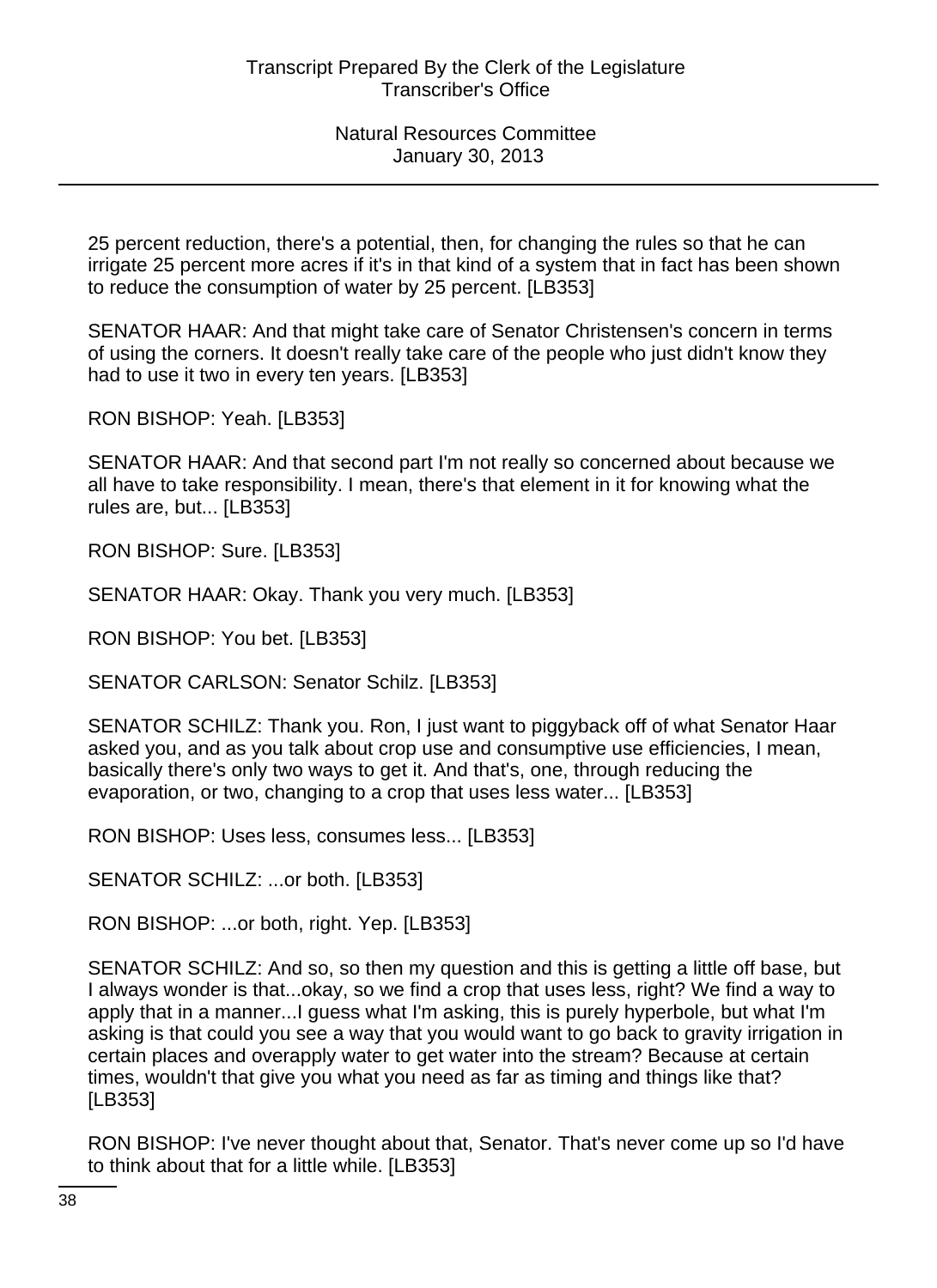SENATOR SCHILZ: Okay. Well, I just look at it, and at times, it may absolutely make sense. [LB353]

RON BISHOP: Yeah. Well, we have something along that line in that we are looking out in Dawson County where we have high water tables that are impacting crops... [LB353]

SENATOR SCHILZ: To deep water. [LB353]

RON BISHOP: ...going in and lowering the water table so that it increases the crop production and use that lowered water table water to get to the river to offset depletions for one thing or another. [LB353]

SENATOR SCHILZ: Sure. And the reason I bring this up is looking at the Panhandle districts and how those have come about and how the recharge from the Panhandle irrigation system, the surface water... [LB353]

RON BISHOP: Right. [LB353]

SENATOR SCHILZ: ...has come back to the stream in time, and basically, makes up almost 90 percent of all of the water that Lake McConaughy gets. [LB353]

RON BISHOP: That's right. Lake McConaughy is fed by the recharge water that goes in as surface water projects and then feeds back to the stream. [LB353]

SENATOR SCHILZ: Right. Thank you. Just...you might think about that a little bit. [LB353]

SENATOR CARLSON: Okay. Senator Haar. [LB353]

SENATOR HAAR: Thank you. Just briefly, does the Central Platte NRD require metering? [LB353]

RON BISHOP: No. And there's a reason for that, Senator. We have over 17,000 wells. If we were to require meters, we'd have to spend...we, or the farmers or both would have to spend about \$20 million. And we don't...we have very little use for that information. It tells us how much he pumped. It doesn't tell us how much it impacts the aquifer. It doesn't tell us how much it consumed? We have other studies and other efforts going on that tell us what the evaporation is off of a corn crop. We have other programs going on to tell us how much of that water that's pumped actually runs off and how much is consumed by the crop. So we have those answers without putting a meter on the well and spending \$20 million, and that \$20 million is only the capital cost. We'd have to spend about \$1 million a year on the average keeping those things running and making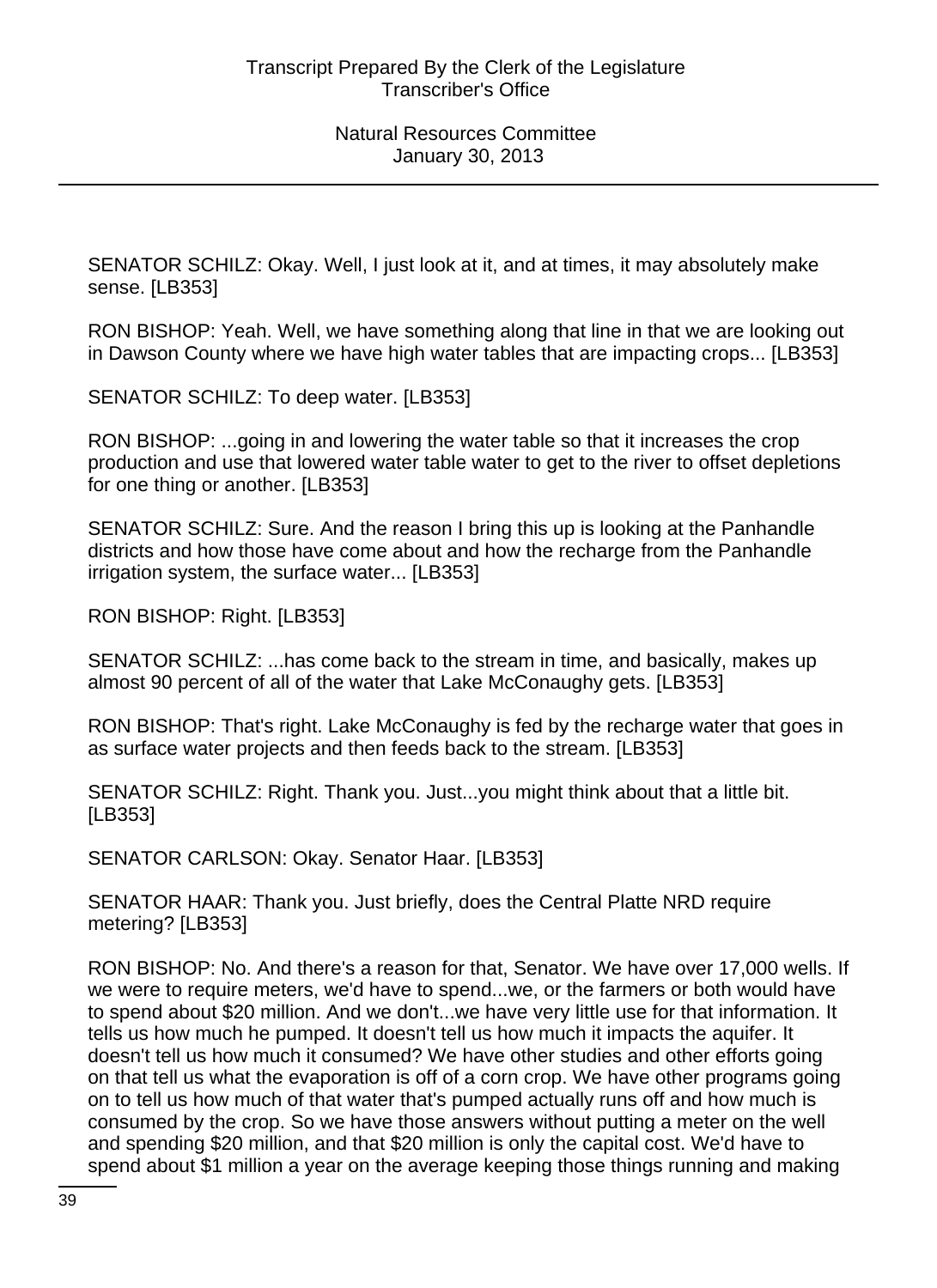sure that they work. And if we put meters on them that were read, that we could read off of a computer, we'd spend another probably \$10 million as a minimum to do that. Otherwise, we'll have to hire people to go out and actually read them. [LB353]

SENATOR HAAR: Read the meters. [LB353]

RON BISHOP: And we...they found that having the farmer turn in the reading doesn't necessarily...it works for 75 or 80 percent of them, but the other 20, it doesn't work for. So you'd have to have a program where you go out and read them. And we'd have to put on about 20 people in Central Platte to take care of those 17,000 to 18,000 irrigation wells. So for the gain that we get out of it, we think that we could spend \$20 million or \$30 million a lot more efficiently within our district. And that's because we just don't have that much runoff. Everything that's pumped, 98 percent, 99 percent...in fact, we did a study and it was over 99 percent of the water that's pumped either is consumed by the crop and evaporates through evapotranspiration, or returns to the aquifer before it gets more than a mile off the field. And so if the consumptive use tells you what kind of an impact you'd have on the aquifer, what more do you need? [LB353]

SENATOR HAAR: Well, thank you for that information. [LB353]

RON BISHOP: Sure. [LB353]

SENATOR CARLSON: Okay. Any other questions? [LB353]

RON BISHOP: Thank you, Senator. [LB353]

SENATOR CARLSON: Ron, I'm not done. [LB353]

RON BISHOP: Okay. (Laughter) [LB353]

SENATOR CARLSON: What happens physically when you observe that corners haven't been irrigated two out of ten years, and so you use your rule, and it's my corners that haven't been irrigated, what do you do? [LB353]

RON BISHOP: Okay, Senator. Along about the sixth year that you...our records indicate that the low-level infrared photography indicate that you haven't irrigated, about the sixth year we're going to send you a notice and say, remind you of the two out of ten requirement, and remind you that our records indicate that you haven't irrigated for six years so you need to irrigate at least twice over the next four years. We're going to send you a notice of that. And then you go another year, and it's indicated you still haven't irrigated, we're going to send you another notice, make contact with you, and make sure that you're aware that our records show and advise you that if your records are different than that, you need to call us and make an appointment and we'll come out and see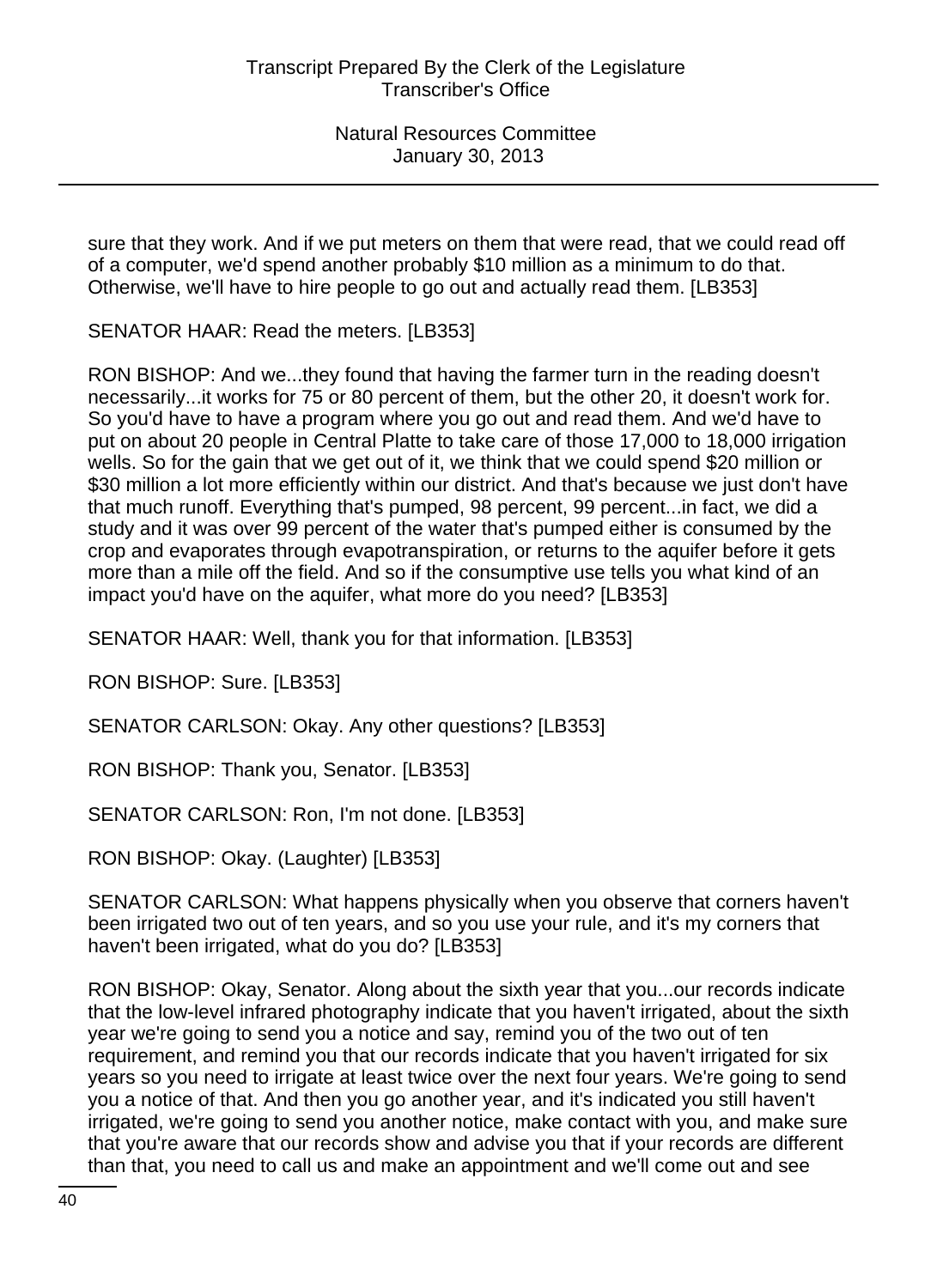where we're wrong, see if we are wrong. And you can use the ASC records, ASCS office records, you can use a whole host of different things to prove that our infrared photography was wrong. We do that again after the eighth year and say, you have to irrigate the next two years. If you don't intend to, or you think there's maybe a chance that you won't, we would suggest you call us at your earliest convenience and we talk about transferring that water into the water bank to protect it for you for another eight. And so, hopefully, after the fourth notice, you would contact us and we would put it in the water bank then, and we'd protect it for you for another eight. [LB353]

SENATOR CARLSON: If I come after the eighth year and transfer it into your water bank, what do you pay me? [LB353]

RON BISHOP: We don't pay you anything. We protect it for you. We protect that as certified irrigated land and you get the benefit. We don't get any benefit unless you sell it to us in the water bank. But we just...it's kind of held in a savings account for you and you can use it the next year, you can use it four years from now, you can use it eight years from now. You can use it anytime you want. You can either use it yourself, or you could sell it to someone else, or you could call us up and say, you know, I...it's been 12 years and I just don't think I'm going to ever do anything with those corners, certainly not over the next fours. I'm willing to just sell it to you because the price is right right now. [LB353]

SENATOR CARLSON: So, if I don't indicate anything but I don't irrigate it for ten years, it automatically goes into the water bank and is held there, but there's no money, there's no money that changes hands unless I say I want to sell it. [LB353]

RON BISHOP: That's right. But it isn't automatic. You have to ask us to put it in the water bank. We don't...we just don't automatically take it and put it in the water bank. It's your choice. [LB353]

SENATOR CARLSON: But then if I don't react in any way at the end of ten years, then what have I lost? [LB353]

RON BISHOP: You've lost certification on those acres. You haven't put it to a beneficial use for ten years, and so it reverts back to being state of Nebraska water. [LB353]

SENATOR CARLSON: But at nine years and eleven months I could come in and say, I'm not going to...I'm not going to irrigate, I want to sell it. [LB353]

RON BISHOP: That's fine. We'll buy it. [LB353]

SENATOR CARLSON: But at ten years and one month I come in and say I want to sell it, you can say, too bad... [LB353]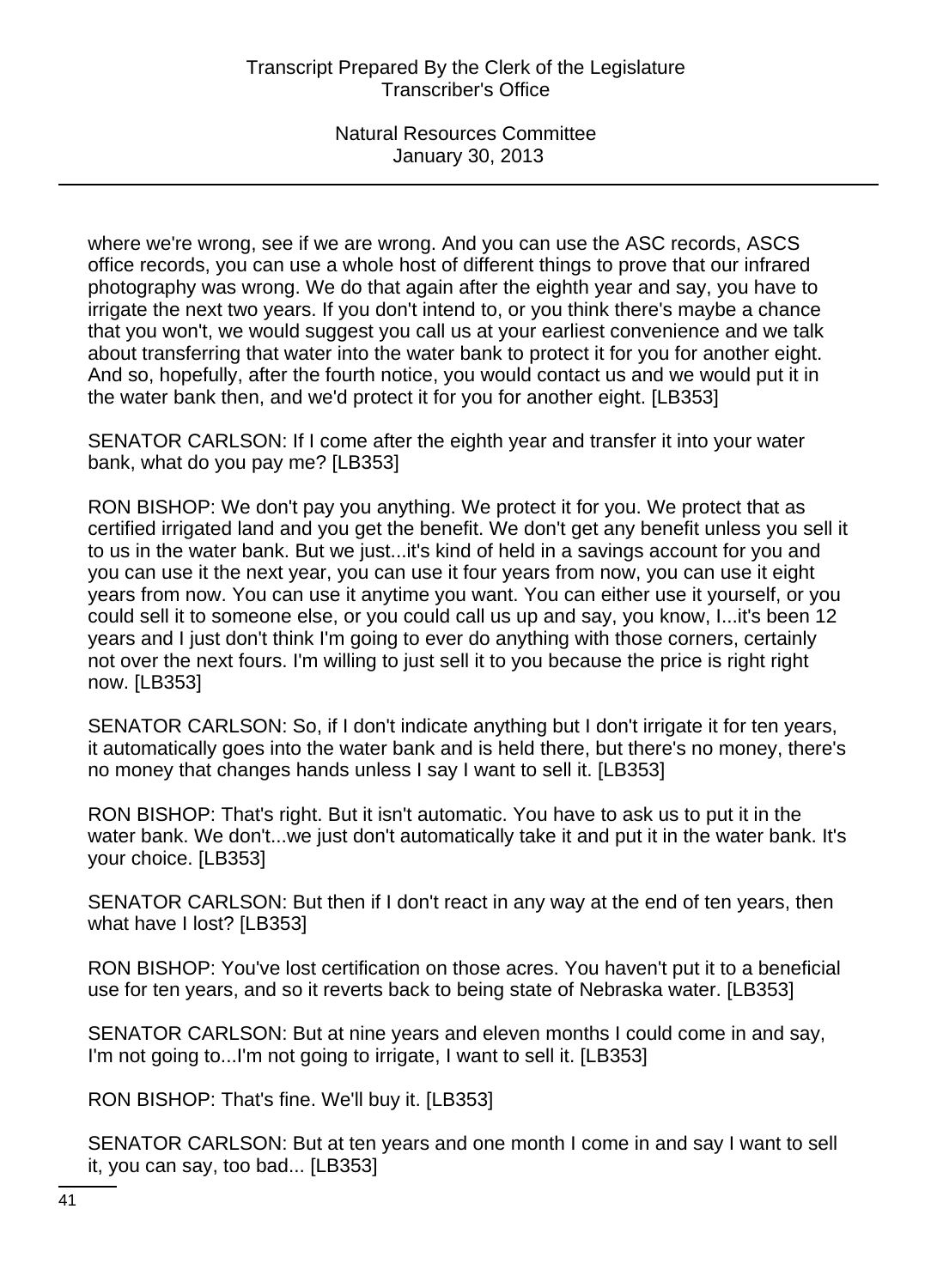RON BISHOP: You're a month late, Senator. [LB353]

SENATOR CARLSON: ...you lost it. We took it away from you. [LB353]

RON BISHOP: You're a month...you're a month late. [LB353]

SENATOR CARLSON: Okay. Okay. What does the term well irrigated mean because it's supposed to be well irrigated two out of ten years? And you talk about taking the pictures. You used the term, well irrigated. What does that mean? [LB353]

RON BISHOP: Well irrigated? I don't recall using that term. [LB353]

SENATOR CARLSON: And I assume it's not the well in the ground, it's irrigated in a good fashion, but you did use the term well irrigated. [LB353]

RON BISHOP: Okay. Yeah. Well, it's just like surface water. The law of the land, the state law and the court decisions say that you have to use surface water one year out of five or it's subject to loss. And it's been determined that just running water out there and opening up a couple of gates on a pipe one time, doesn't...isn't an irrigation. That's just running water out and opening a couple of gates. So you have to actually irrigate the field and it can't be just over at this corner. It has to be the field that's irrigated. If that field is irrigated, then that's what qualifies as irrigated. [LB353]

SENATOR CARLSON: And the pictures you take give you an accurate assessment of that so you can with confidence say, this corner was irrigated or it wasn't. [LB353]

RON BISHOP: With a reasonable level of confidence. But you have to use some common sense in there too, like the example on the alfalfa field that...and we give the landowner an opportunity. We never say, you definitely did not irrigate for eight years. We...when we contact them that eighth year, we'll say, our records indicate from the photography that that field hasn't been irrigated for eight years. If your records show something different, please come in and show us. [LB353]

SENATOR CARLSON: Okay, and one other question. You feel confident that you know how much water was used in Central Platte NRD each and every year. [LB353]

RON BISHOP: And it varies each and every year. [LB353]

SENATOR CARLSON: Well, it would vary each and every year. [LB353]

RON BISHOP: Sure, depend upon the weather. [LB353]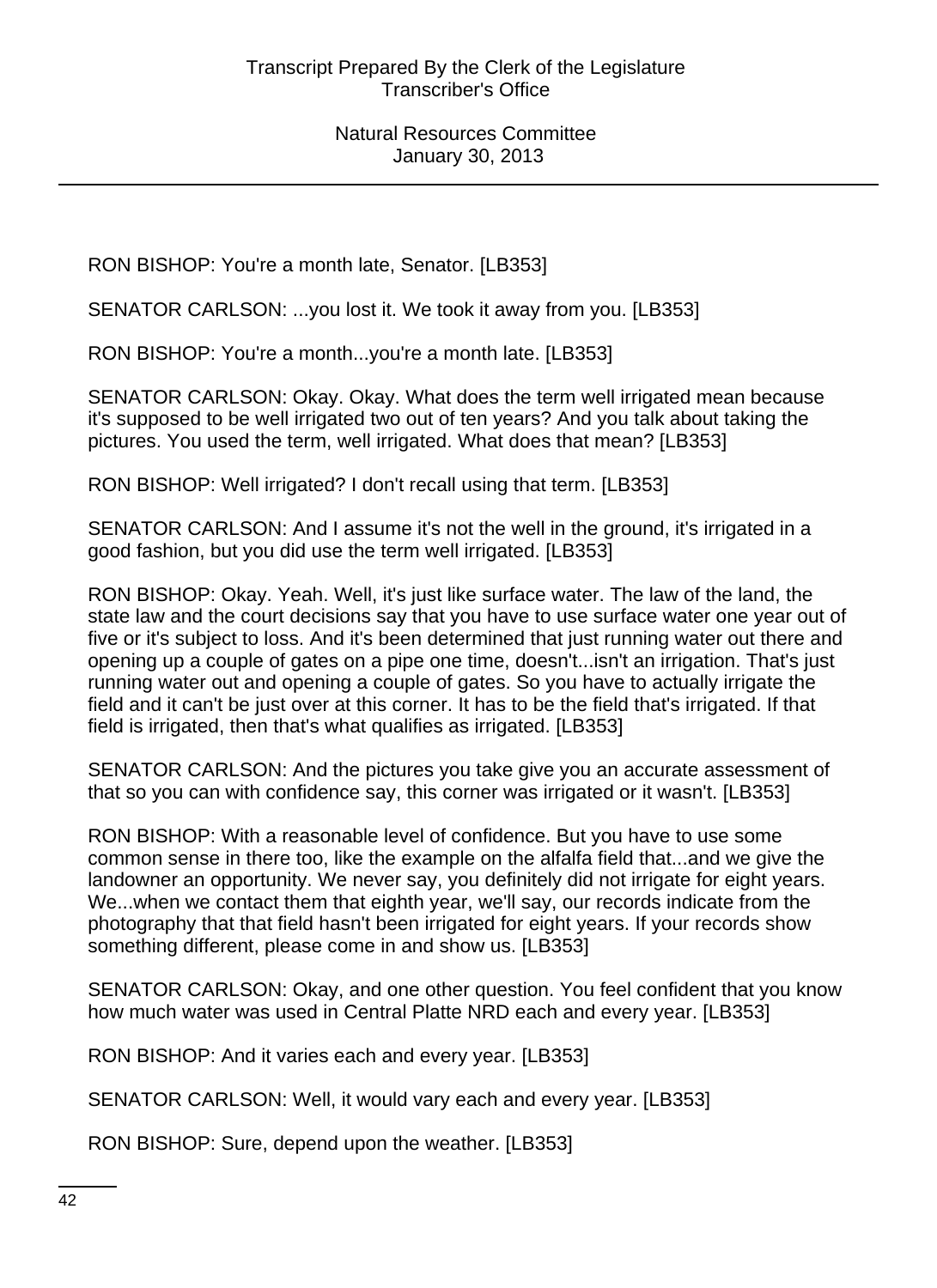SENATOR CARLSON: But in...and you probably don't know this by now, but for what was used in 2011, you know what was used. You know how much water was used. [LB353]

RON BISHOP: We could determine that, yes. [LB353]

SENATOR CARLSON: And you're confident you can determine that accurately. [LB353]

RON BISHOP: As accurate as we would have, had we had meters on it, yes. [LB353]

SENATOR CARLSON: So, if it ever became necessary to go to an allocation, how would you administer that? [LB353]

RON BISHOP: We don't intend to ever go to an allocation. Rather than allocation, we go to a acre reduction, because allocation just doesn't work very well in the Platte River valley because we've got...you've got a farm that's got good heavy soils, and Senator Schilz over here has got a farm that's pretty sandy, and to maximize the yields on both your farms, they're both going to consume out of the aquifer about the same amount of water to raise a crop of corn, assuming that your rainfall is about the same. But in order for him to raise that yield on that sandier soil, he's going to have to apply four or five more inches of water than you do. So if we have an allocation that's only just enough for you, we're going to short him even though in the end, the consumption on his crop isn't going to be any more, or his impact on the aquifer isn't going to be any more than yours would have been. [LB353]

SENATOR CARLSON: Okay. All right. I understand. Thank you. [LB353]

RON BISHOP: You bet. [LB353]

SENATOR CARLSON: Any further questions? Okay. Senator Johnson. [LB353]

SENATOR JOHNSON: I believe...and thank you, Mr. Carlson and thank you, Manager Bishop. I believe in local control and understand each district has their own controls and own regulations. Are you aware of other districts that have this same type of a policy in place? Will others be affected with the action that we take or don't take? [LB353]

RON BISHOP: To my knowledge no other district has this policy yet. [LB353]

SENATOR JOHNSON: Do you believe that your district... [LB353]

RON BISHOP: We have had several of them approach us about this policy and have indicated an interest in maybe developing something along those lines, but we're the only one that does. [LB353]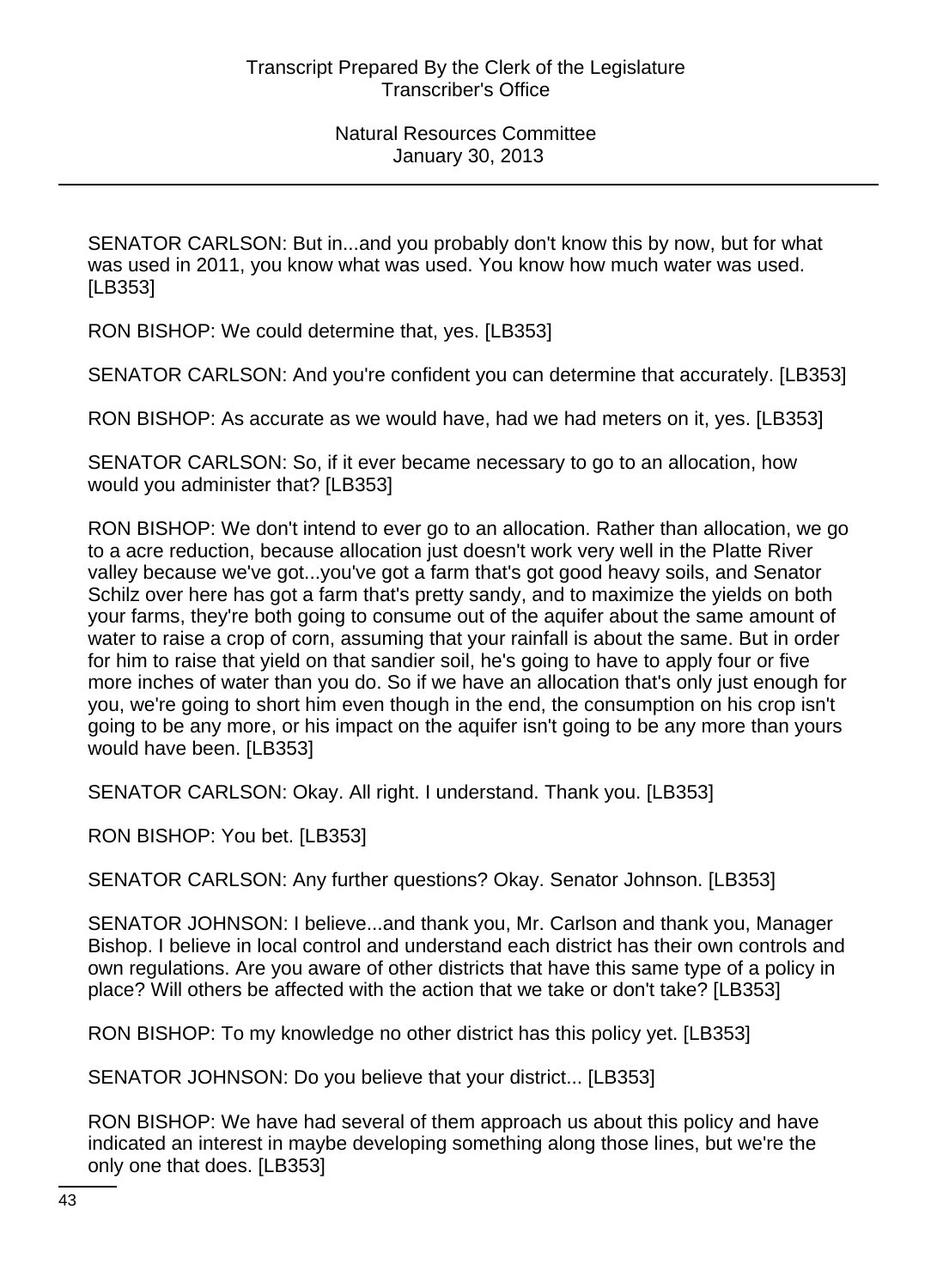SENATOR JOHNSON: Do you believe your district is so unique that it fits yours better, so we couldn't...if we do something and cover the whole state, how are we going to affect the other districts? [LB353]

RON BISHOP: Well, that's the nice thing about the natural resources districts and their authorities for managing the water supply. You have given us the authority to manage those water supplies and so there is a little variation in rules and regulations among the natural resources districts because we can tailor it to fit our needs in our area, and our soils, and our crops that might not work the same way in another. For example, I was talking about if we get into problems with water...groundwater supplies, we would go to a acre allocation instead of to a water allocation where we'd reduce the number of irrigated acres. In other districts, that doesn't work as well for them. They go to an allocation where you say, you got 15 inches of water and if you use that all in the first three years and a little more, maybe the fourth year you're not going to have any water. You're not going to have the full 15. [LB353]

SENATOR JOHNSON: Thank you. [LB353]

RON BISHOP: Yeah. [LB353]

SENATOR CARLSON: Okay. Yes, Senator Kolowski. [LB353]

SENATOR KOLOWSKI: Thank you, Mr. Chairman. Ron, you're...I'm trying to get a bigger picture of this whole thing. In my last eight years with the Papio NRD, we didn't have this kind of a problem but we had an abundance of water the last couple of years. But I'm trying to take a step back and take a look at the bigger picture of 23 NRDs in the state. And Senator Johnson's comment about local control is home to a lot of us and I would look at the analogy, I guess, of that watershed that you're responsible for is part of that local control. You've got compacts. We have compacts and agreements with multiple agencies and states and everything else to try to...whether we're working in the Platte or any other Republican River or anything else that we are also responsible for, and we have agreements with them. I like the ideas of what you're trying to do for your local control in your particular area and trying to be cognizant of the needs of all the people that you're serving in that complex area. But we need to take a larger picture sometime of this whole aspect of water controlled by the state. And you've made that point a number of times in your conversation that it's not...it's not controlled, it's not state...it's not owned by that person on that land in that location, but it's state water, ground or surface that we're dealing with. And I think you stated that very well that we need to step back and take that view in of the entire state and how unique the NRDs are. And I know from conversations with federal groups and all the rest, they wish many states...they wish all states would have something like the NRDs because it would be a lot better communication and coordination of efforts on the part of states to...of the feds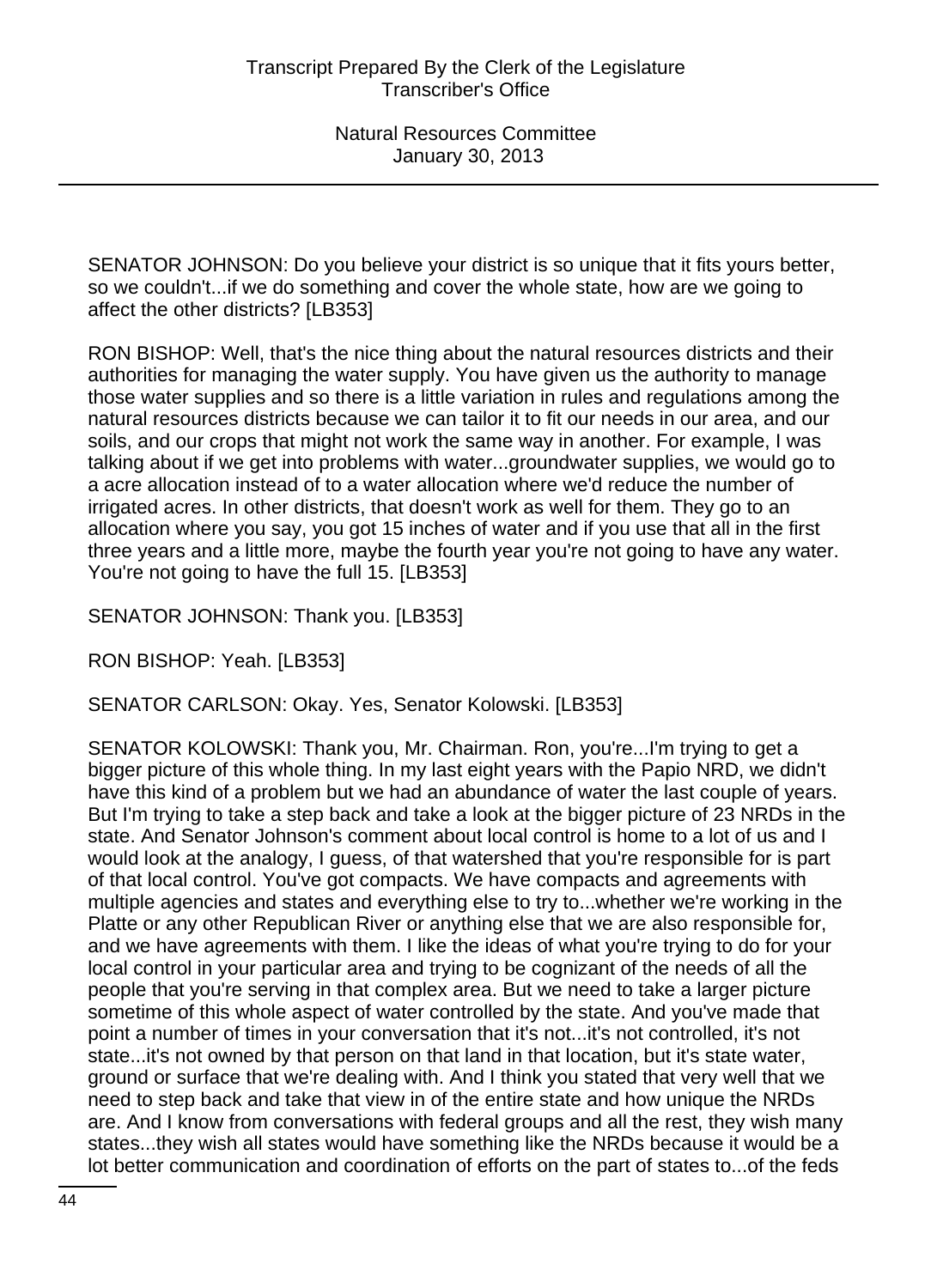to work with states and the states to be efficient in what they're trying to do. So I appreciate what you've said today and certainly appreciate the sides of what we've heard today, but I hope we don't lose track of the bigger picture of what NRDs were put in place for, and the large responsibility the state of Nebraska has with all these other alliances. So, I thank you. [LB353]

RON BISHOP: Thanks. [LB353]

SENATOR KOLOWSKI: Does it make sense? [LB353]

RON BISHOP: Yeah. [LB353]

SENATOR KOLOWSKI: Thank you. [LB353]

SENATOR CARLSON: Any further questions? Okay, Ron, thank you for your testimony. [LB353]

RON BISHOP: Thank you, Senator. Thanks to all of you. [LB353]

SENATOR CARLSON: Anyone further as an opponent, in opposition? Anyone testifying in the neutral position? Seeing none, Senator Christensen, you're recognized to close. [LB353]

SENATOR CHRISTENSEN: Thank you for your attention. Great questions. And I just want to reemphasize. This is about the process being used. There isn't any of us that doesn't like the local controls and there isn't any of us that hasn't...doesn't like the NRDs. But who can make the lowest level of local control decisions of what is the best acres to apply the water to? It's the farmer. Who can apply it the most efficiently, cost-effectively and the wisest? The farmer. But with what's happening here, they're forcing them to water them two out of ten. That's not a lot. But think about the example I give you earlier. If it all waters west to east, them two east corners are very tough. You heard farmers testify. Board members, former board members testify the cost of doing that. I think you got to think about the intent and their reasoning for doing it. I don't think I misstated it at the beginning because I think it was restated. We've got to get a lot of acres to match the 1997 levels of the Cooperative Agreement. This is a tool that they're using, but is it the Nebraska way? Do we get some of it, as Senator Carlson's question, by default, because they didn't do in ten years? Do they get it because they've been in the water bank for eight years, just decided they got to sell it because they don't want to have to put the cost in or the effort to go out to it? I ask you, if they don't irrigate them acres, what's consumptive use? Zero. It's not harming them. I think you heard testimony here that out of that \$8,000 they're offering, the highest they could figured paid was \$3,280. I knew they took the river impact into that \$8,000. I didn't say it in my opening; I listened. I was sure it would probably come out. I didn't ask anybody to come testify. I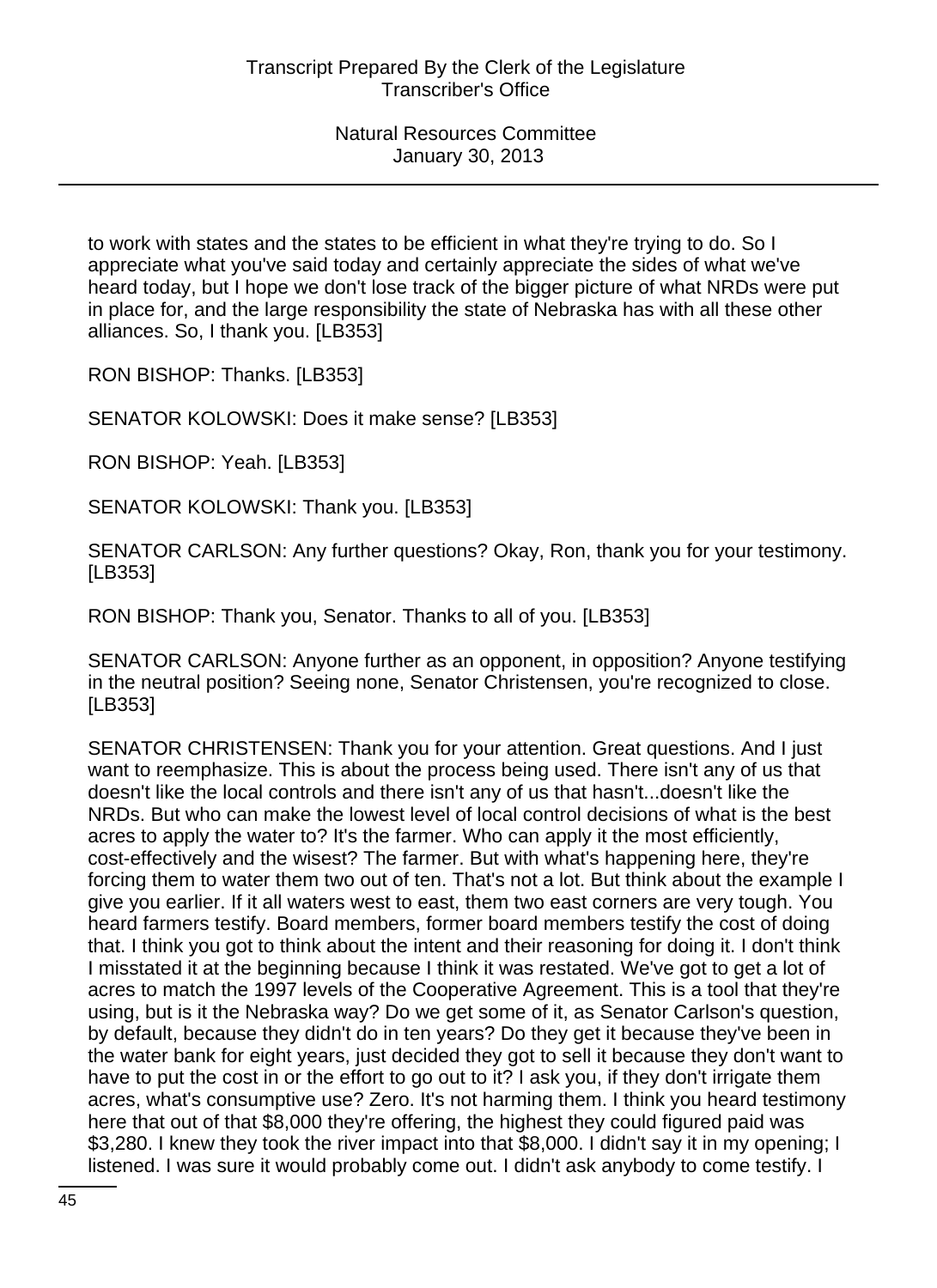could have asked a bunch, chose not to. Thirty-two eighty an acre? You see why they're having trouble finding acres from ground. Around Grand Island may sell for \$16,000 an acre if you're buying the whole acre, said just the certified acres. Let's compare that to what the Republican is doing. They went to the open market, they spent \$63 million to buy 115 pivots on the open market. Now, they can go back and sell the land if they convert it back. No trickery, and maybe they're not trying to trick people, but people are missing it. Maybe that's a better way of putting it in the Central Platte, but the Republicans done it totally up-front. The Republicans are using the occupation tax so they can generate enough dollars to do it. Central Platte doesn't apply any. Twin Platte NRD has done the same thing as the Republican. They went bought acres using the occupation tax to pay it. Again, I think a very up-front, honest approach, this is not going to leave people with a bad taste at the end. If they didn't read their mail, they didn't respond to their mail, I have no doubt notices go out. Many of you probably have been notified about dams that didn't get certified after the certified letter in 2005 went out, and they don't want to lower them to 15 acre feet. Again, another response to people don't always respond to what they should have. I don't think there's any evil intent, but I think there's a better approach. And that's what I believe the Twin Platte NRD has done, the Republican NRDs have done. And that's what I think this discussion is today. Are we going to take the highest road possible in meeting the Cooperative Agreement in how we treat our farmers and landowners, or not. I'm not saying any evil intent, but there is a higher road. I'd say Twin Platte, the Republicans have done that. You know, you heard general manager Bishop talk about all the things they've done. They've done a lot of great things. I don't want to read all of them, but the moratoriums, the developments, offsets, all that's been great. But I'm not sure what they're doing on this one is. Surface water. Maybe it's being misapplied in my area, and I will follow up and check, but I have surface water. They don't require me to irrigate them pivot corners right now. I've asked. They've said, you have to water the farm. I will check on that because I sure don't want to get to where I lose it. I will follow up and I will try to get you the answer, but I believe I'm correct. I have to, in my irrigation district, use every outlet every fifth year, used to be three, and we changed that statutorily. And I have to irrigate that farm every five years. But no one, so far, has ever answered me I have to irrigate every particular acre. I've got to go change some practices if I do because I'm not going to lose my right. But that again would put us back in the same situation. This last summer if I couldn't have used the water off of my pivot corners when I only got eight inches of water under the ditch onto my pivot, I wouldn't have raised very good corn. I was the lowest level manager making the decision. Local control was me. I'm the owner of the ground. I'm farming the ground. I'm making the best management decisions for my operation. And if I need that water this year off the corners and let them dry up, and put it on under the pivot, that's local control and best management. Got so many notes on what all to hit on. Again, I might reemphasize. They talked about all the acres, 15,000 acres, 18,000 possibly on this sheet, not getting irrigated. But again, there's no consumptive use if they ain't using it. And I disagree that the water ain't put to beneficial use, because if you're not pulling the water out of the ground, there's no need to put to beneficial use. You're not taking it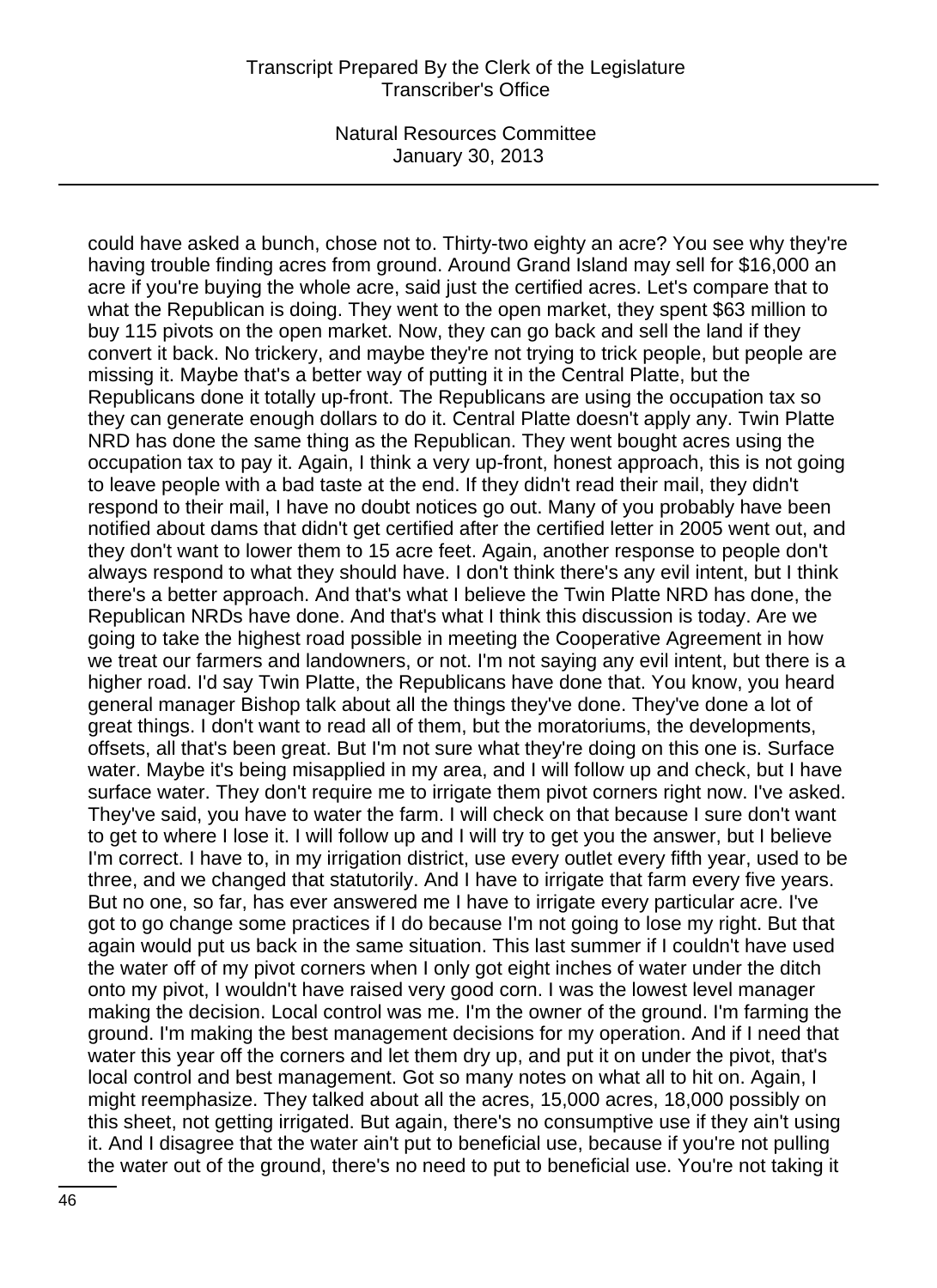out. You can say there hasn't been water put on them acres to beneficial use, but you can't say the water ain't put to beneficial use. So, you know, there's a...if they want an encouragement, I always try to bring solutions when I'm bringing a complaint. And I didn't have one until during this discussion. Property tax by statute, all you got to do is walk in and say, I didn't irrigate this and they will reduce it. That's by state statute. You can't be forced to pay that. But the NRD can put on an occupation tax on every certified acre and get paid whether it's irrigated or not. That can be an incentive. Is it worth paying ten bucks an acre on and I'm not going to ever irrigate it? There's other ways to have that incentive. Pay a reasonable price. Instead of taking the 8,000 times the factor of depletions...I don't know if you've looked at factor depletions, I haven't polled them on the Platte, but I polled them on Madison Creek where they bought the Lincoln County farms. The northern ones, 9, 11, 13 percent. The southern ones 17, 18. Eighteen was the high one. I went on down the creek. As I got closer, I got up some 22s, 24s. I'm told there's places it's 50 percent, but I didn't find any. What I'm saying is, when you're converting this irrigated ground that would sell for \$16,000 an acre if you're selling the farm, to dryland that would probably sell for \$8,000, maybe \$10,000, \$12,000 at the depth and the high side, I can't believe there ain't at least a \$4,000 dip. There would be in my area. It would be half. If you take sixteen and a half, they paid \$8,000 on them acres without the reduction, it would work. There's dry-year leases they can go into. The Lower Republican leased acres this year, averaged \$415 an acre to get farmers not to irrigate it. Part of their way of getting compliance. There's alternative ways of doing it. You can go look at their property tax levy. They ain't near as high as Imperial, I can tell you, and they have no occupation tax. Not that I want to push high taxes, but they have ways of doing just compensation and getting this land brought in. I want to see them get there as cheap as possible too, but I want to do it more in the method of the Twin Platte and the Republicans: willing buyer, willing seller, not with difficult rules to follow which lead to some people accidentally forfeiting it. Others spending a lot of money to make sure they can keep them corners, or laying a lot of excessive pipe and difficult. I've done it. If you've farmed, I'm sure you all have, laid pipe out through corn. It's not fun. One other comment. Believe Senator Haar addressed Ron's question of, is there a way they can get the acres back? And he said, they can buy them back from the NRD. I guess, I've got one question. I know you guys can't answer the question, maybe Ron can afterwards, but if they're so short of acres to meet the Cooperative Agreement, if I'm a farmer and I've sold you my acres on the corners and I want to go put drip tape in there, they gonna sell it back to me? I can't see it. Maybe I'm wrong, but if I need to buy 100,000 acres to get into compliance and I've only bought 50, and somebody wants to come back and buy 28 acres, am I going to sell it to them? I wouldn't if I was on the ownership side of it. So I'm saying they have the rule that they will and maybe they do, I don't know. I'm not putting words in anybody's mouth, but I'd have to ask them if they say they do, why would they when they need acres so bad? So I think it would be difficult to get them back. That's why farmers don't want to give them up unless they know they don't need them. They could institute a rule, Senator Haar, that if they got 160 acres, they sell off the 30 acres...or 30 acres on the corner and go to 130 acre